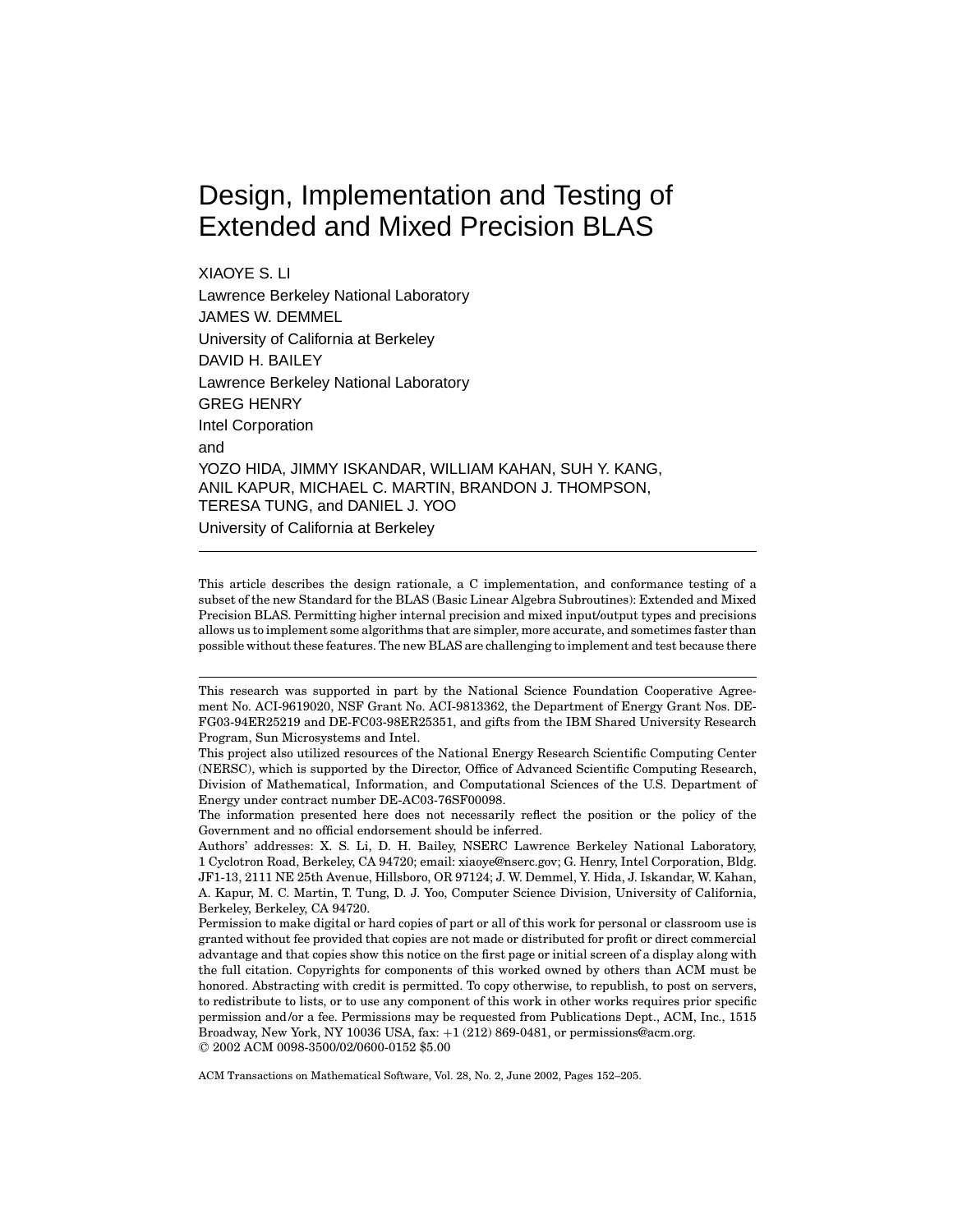are many more subroutines than in the existing Standard, and because we must be able to assess whether a higher precision is used for internal computations than is used for either input or output variables. We have therefore developed an automated process of generating and systematically testing these routines. Our methodology is applicable to languages besides C. In particular, our algorithms used in the testing code will be valuable to all other BLAS implementors. Our extra precision routines achieve excellent performance—close to half of the machine peak Megaflop rate even for the Level 2 BLAS, when the data access is stride one.

Categories and Subject Descriptors: G.4 [**Mathematical Software**]: *algorithm design and analysis, reliability and robustness*

General Terms: Algorithms, Performance, Reliability, Standardization

Additional Key Words and Phrases: BLAS, double-double arithmetic, extended and mixed precision

#### 1. INTRODUCTION

The Basic Linear Algebra Subprograms (BLAS) [Lawson et al. 1979; Dongarra et al. 1988, 1990] have been widely used by both the linear algebra community and the application community to produce fast, portable and reliable software. Highly efficient machine-specific implementations of the BLAS are available for most modern high-performance computers. Because of the success of these earlier BLAS, a BLAS Technical Forum was established to consider expanding the BLAS in the light of modern software, language, and hardware developments. The BLAS Technical Forum meetings began with a workshop in November 1995 at the University of Tennessee. Meetings were hosted by universities and software and hardware vendors. Various working groups were established to consider such issues as the overall functionality; language interfaces for Fortran 77, Fortran 95, and C; dense, banded, and sparse BLAS; and extended and mixed precision BLAS. As a result, a new BLAS Standard is being established, and the working groups have started implementing different parts of the Standard. The document for the new BLAS Standard is available on-line [BLAS 2000].

In this article, we describe the design rationale, a reference C implementation, and testing code for a representative subset of the routines in the Extended and Mixed Precision BLAS [BLAS 2000, Chap. 4]. (This also contains the corresponding routines without extended and mixed precision that are part of the Dense and Banded BLAS [BLAS 2000, Chap. 2].) Extended and mixed precision, which we define more carefully below, permit us to implement some algorithms that may be simpler, more accurate, and sometimes even faster than without it. We give numerous examples in Section 2.

*Extended precision* is only used internally in the BLAS; the input and output arguments remain just Single or Double as in For the internal precision, we allow *single*, *double*, *indigenous*, or *extra*. In our reference implementation we assume that single and double are the corresponding IEEE floating-point formats [ANSI/IEEE 1985]. *Indigenous* means the widest hardware-supported format available. Its intent is to let the machine run close to top speed, while being as accurate as possible. On some machines, this would be a 64-bit (Double) format, but on others such as Intel machines it means the 80-bit IEEE format (which has 64 fraction bits). Our reference implementation currently supports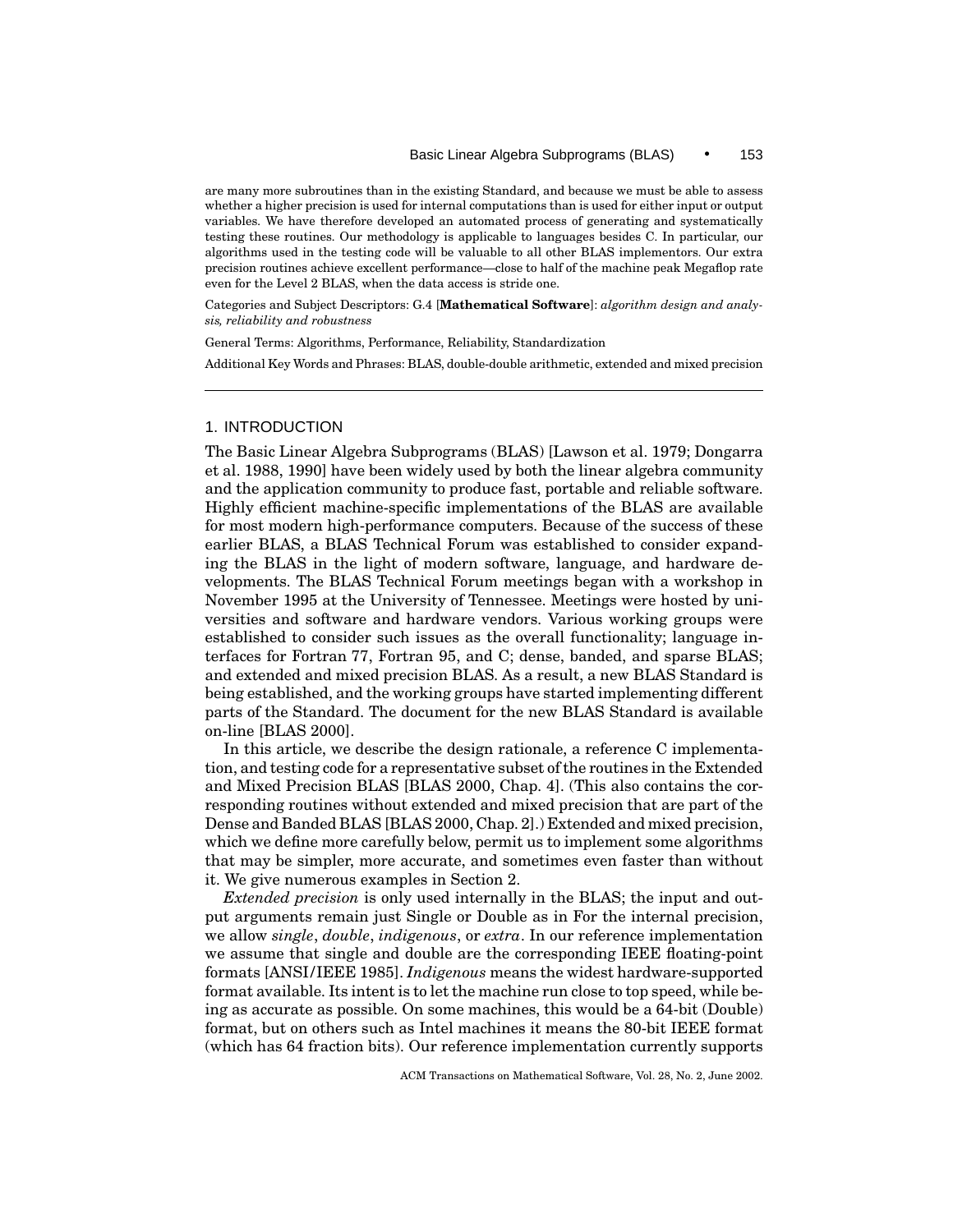machines on which Indigenous is the same as double. *Extra* means anything at least 1.5 times as accurate as double, and in particular wider than 80 bits. An existing quadruple precision format could be used to implement extra precision, but we cannot assume that the language or compiler supports any format wider than double. So for our reference implementation, we use a technique called *double-double* in which extra precise numbers are represented by a pair of double precision numbers [Bailey 2000], providing about 106 bits of precision. Section 3 discusses a variety of implementation techniques for precision beyond double.

Note that our design goal does *not* include a general extended precision capability as in systems like Mathematica [Wolfram 1988], Maple [Monagan et al. 1997] and others, where all variables, arithmetic operations, and intrinsic functions can have arbitrarily high precision. Instead, we are interested in enhancing conventional floating-point algorithms written in C or Fortran, with support only for the conventional single and double precision data types. In other words, we are interested in applications where performance remains a primary concern, and our job is either to improve that performance, or to make algorithms more accurate or simpler without lowering performance significantly if at all.

The subroutines implementing extra precision look like their conventional counterparts, but have an an additional argument PREC at the end. PREC is a runtime variable specifying whether the internal precision used for the computation should be single, double, indigenous, or extra.

*Mixed precision* permits some input/output arguments to be of different mathematical types, meaning real and complex, or different precisions, meaning single and double. This permits such operations as real-by-complex matrix multiplication, which can be rather faster than using alternatives that do not mix precision. A parsimonious subset of the many possible combinations of arguments types and precisions is mandated. The mixed precision routines are similar to their conventional counterparts, except that they include versions for each permitted input type combination. Routines that combine mixed and extended precision (the PREC argument) are also included.

The multitude of precisions and types means that the Extended and Mixed Precision BLAS contains many more routines than their conventional counterparts. This motivated us to generate them automatically from a single template. Since the BLAS Technical Forum voted to support C and Fortran 77 interfaces, and these languages do not permit us to write a single source to handle all desired type combinations, we decided to use the M4 macro package for automatic program generation. We note that conventional operator overloading mechanisms in Fortran 95 and C++ that choose the precision of an operation based only on the input arguments are *not* adequate to generate our algorithms. This is discussed in Section 5.

It is a challenge to design portable and reliable test routines that confirm whether a routine with arguments of one type and precision uses a higher internal precision, indeed a precision (like Extra) that is higher than any language and compiler supported format. Most of our design effort went into designing this test code, which we describe in detail in Section 6. We use a variety of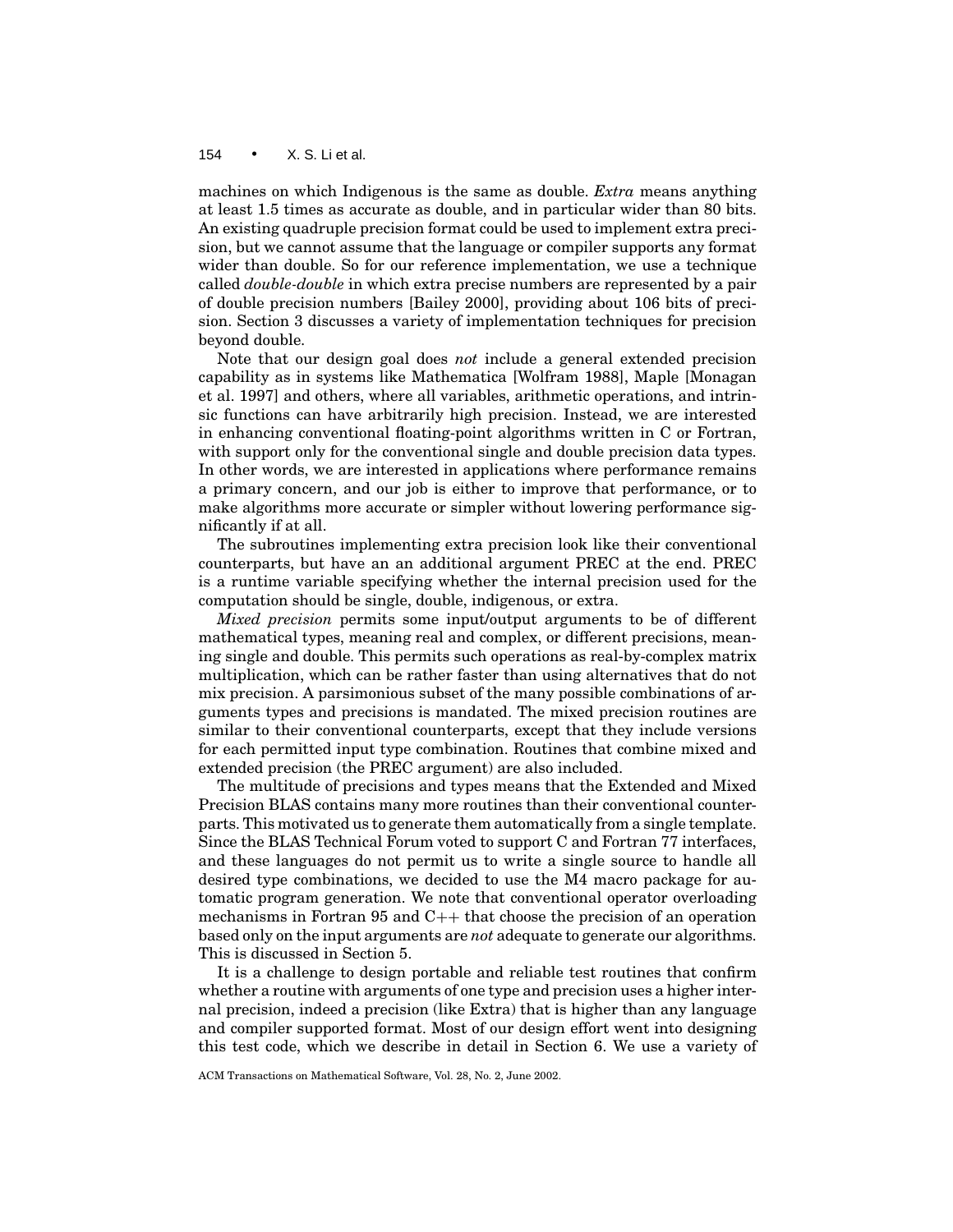algebraic identities and tricks to generate automatically the test data that will make the internal precision visible through black box testing. These techniques should be valuable for other testing efforts as well.

The complete list of BLAS routines for which we decided Extended and Mixed Precision counterparts were worthwhile is given below. (Some routines, like computing  $\sqrt{\sum_{i=1}^n |x_i|^2}$ , hardly benefit from extra precision and so are excluded.) The routines not included in our current reference implementation are marked "omitted." The omitted routines offer no more technical challenges than those already included, and will be released at a later date. For simplicity, formulas are only given for the real versions; the complex ones permit some arguments to be conjugated.

- —Level 1
	- $\leftarrow$ DOT (inner product)  $r := \alpha \sum_{i=1}^{n} x_i y_i + \beta r$
	- $-$ SUM (sum)  $s := \sum_{i=1}^{n} x_i$
	- —AXPBY (Scaled vector accumulation)  $y_i := \alpha x_i + \beta y_i$
	- $-WAXPBY$  (Scaled vector addition)  $w_i := \alpha x_i + \beta y_i$
- —Level 2
	- $-\text{GEMV}$  (General matrix vector product)  $y := \alpha Ax + \beta y$  or  $y := \alpha A^T x + \beta y$
	- —GBMV (Banded matrix vector product) (same mathematical formulas as GEMV)
	- —SYMV (Symmetric matrix vector product)
	- —SBMV (Symmetric band matrix vector product)
	- —SPMV (Symmetric matrix vector product, packed format) (same mathematical formulas as GEMV)
	- —HEMV (Hermitian matrix vector product)
	- —HBMV (Hermitian band matrix vector product)
	- —HPMV (Hermitian matrix vector product, packed format)
	- —TRMV (Triangular matrix vector product)
	- —TBMV (Triangular band matrix vector product)
	- —TPMV (Triangular matrix vector product, packed format)
	- $-$ GESUM\_MV (Summed matrix vector product)  $y := \alpha Ax + \beta By$
	- $-\text{TRSV}$  (Triangular solve)  $x := \alpha T^{-1}x$  or  $x := \alpha T^{-T}x$
	- —TBSV (Band triangular solve)
	- —TPSV (Packed triangular solve)
- —Level 3
	- $-\text{GEMM}$  (General matrix matrix product)  $C := \alpha AB + \beta C$ , where A and/or *B* may be transposed
	- $-$ SYMM (Symmetric matrix matrix product)  $C := \alpha AB + \beta C$  or  $C := \alpha BA + \beta C$  $\beta C$
	- —HEMM (Hermitian matrix matrix product)
	- —TRMM (Triangular matrix matrix product)
	- —TRSM (Triangular matrix solve)
	- —omitted: SYRK (Symmetric rank *k* update)
	- —omitted: SYR2K (Symmetric rank 2*k* update)
	- —omitted: HERK (Hermitian rank *k* update)
	- —omitted: HER2K (Hermitian rank 2*k* update)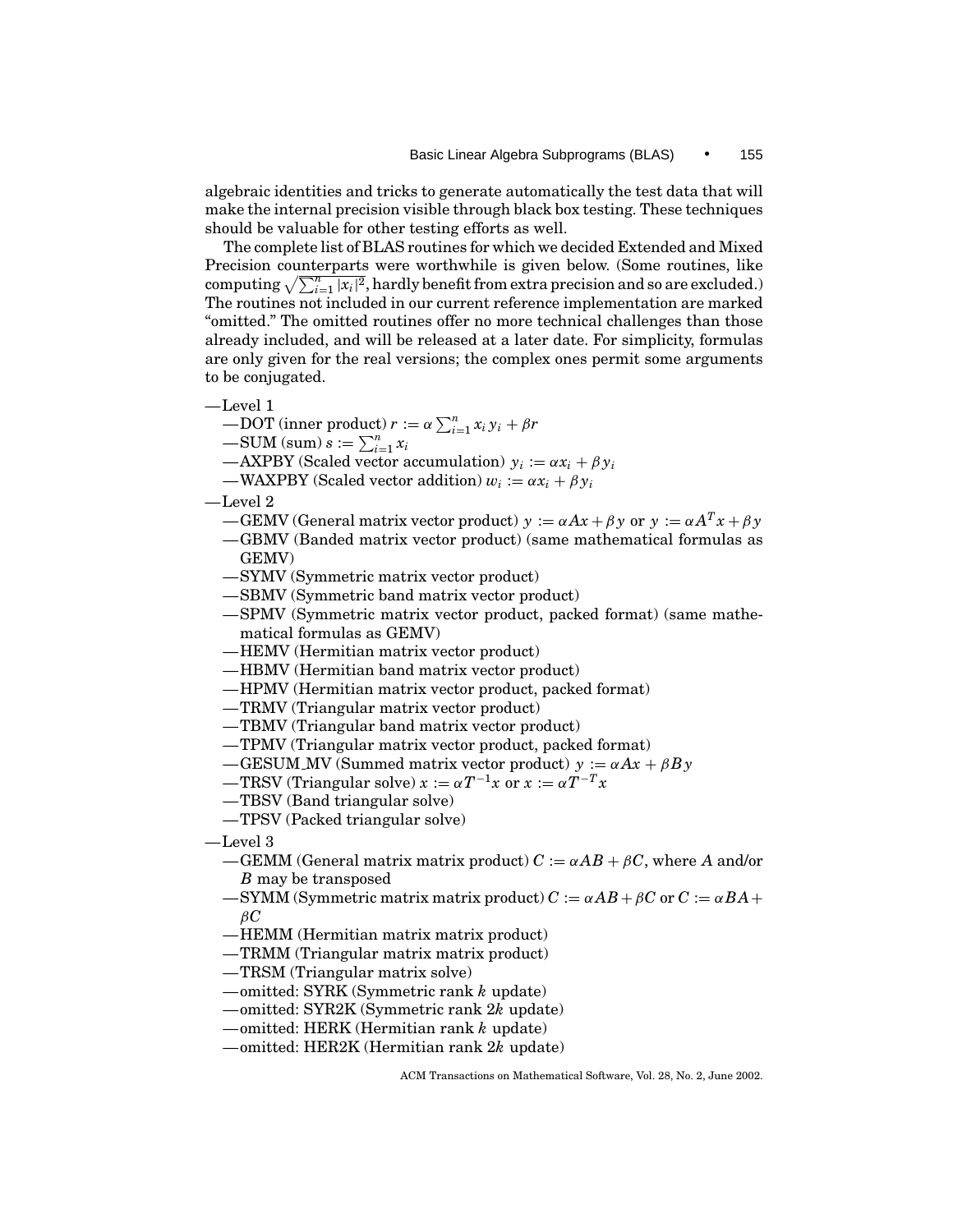The rest of the article is organized as follows. Section 2 gives the rationale and motivating examples for standardizing the extended and mixed precision BLAS. This includes an extended example showing how linear systems can be solved more accurately using only an extra precise matrix–vector product routine. Section 3 surveys various implementation techniques for extended precision, both in hardware and software, including performance data for our reference implementation. When the data access is in stride one, our extra precision routines achieve sustained Megaflop rates of close to half of the machine peak for both Level 2 and Level 3 BLAS. Section 4 summarizes our design decisions based on the preceding discussions of the benefits and costs. Section 5 describes our automatic code generator that easily accommodates the large number of new routines. Section 6 presents the core algorithms to test the correctness of all the functions. Section 7 summarizes the issues in our design and discusses future work.

# 2. RATIONALE FOR EXTENDED AND MIXED PRECISION

## 2.1 Introduction

Our proposal to have extended and mixed precision in the BLAS is motivated by the following facts:

- —A number of important linear algebra algorithms can become simpler, more accurate and sometimes faster if some internal computations carry more precision (and sometimes more range) than is used for the input and output arguments. These include linear system solving, least squares problems, and eigenvalue problems. Often the benefits of wider arithmetic cost only a small fractional addition to the total work.
- —For single precision input, the computer's native double precision is a way to achieve these benefits easily on all commercially significant computers, at least when only a few extra-precision operations are needed. In our reference implementation, we assume single and double precision correspond to the IEEE 32-bit and 64-bit formats.<sup>1</sup>
- —The overwhelming majority of computers on desktops, containing Intel processors or their AMD and Cyrix clones, are designed to run fastest performing arithmetic to the full width, 80-bits, of their internal registers. These computers confer some benefits of wider arithmetic at little or no performance penalty. Some BLAS on these computers already perform wider arithmetic internally but, without definite knowledge, programmers cannot exploit it.
- —All computers can simulate quadruple precision or something like it in software at the cost of arithmetic slower than double precision by at worst an order of magnitude. Less slowdown is incurred for a rough double-double precision on machines (IBM RS/6000, PowerPC/Mac, SGI/MIPS R8000, HP PA RISC 2.0) with special Fused Multiply-Accumulate instructions. Since some

<sup>1</sup>Some Crays and their emulators implement 64-bit single (REAL in Fortran) in hardware and much slower 128-bit double (DOUBLE PRECISION in Fortran) in software, so if a great many double precision operations are needed, these machines will slow down significantly.

ACM Transactions on Mathematical Software, Vol. 28, No. 2, June 2002.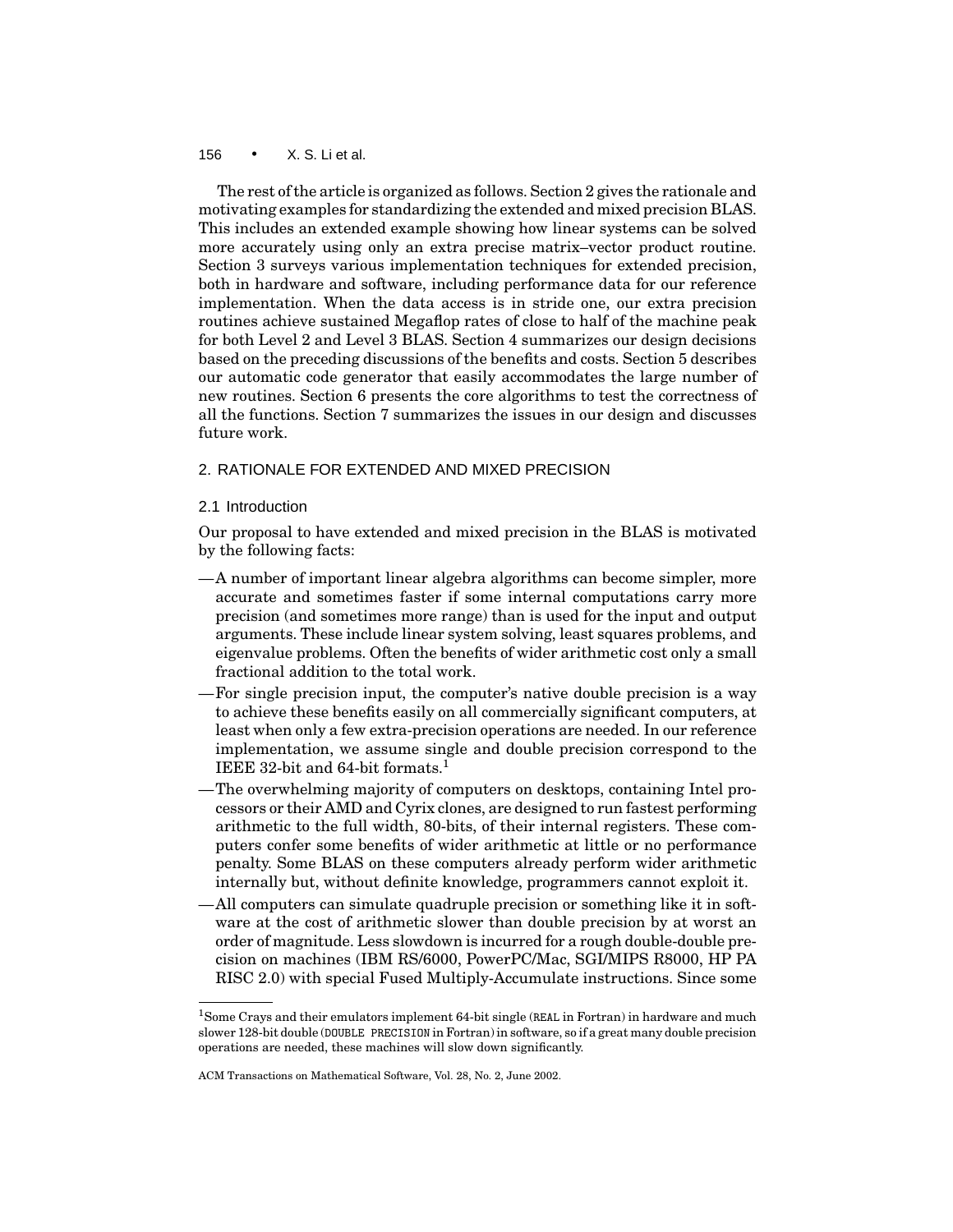algorithms require very little extra precise arithmetic to get a large benefit, the slowdown is practically negligible.

Given the variety of implementation techniques hinted above, we need to examine carefully the costs and benefits of exploiting various arithmetic features beyond the most basic ones, and choose a parsimonious subset that gives as many benefits as possible with modest implementation cost.

We list the arithmetic features potentially available to us below:

- **Feature 1: Mixed precision.** This means mixing single and double arguments, or real and complex arguments, in a single BLAS call. For example, it can be much cheaper to multiply a real by a complex matrix, than to convert the real matrix to complex and then multiply two complex matrices. This is straightforward to implement.
- **Feature 2: Extra internal precision.** This means using higher precision within a BLAS call, with all high-precision variables hidden from the user. For example, a call to DGEMV might perform a matrix-vector multiplication on IEEE double-precision inputs (with 53-bit mantissas), but use an accumulator internally with a 64- or 106-bit mantissa. This is the simplest way to introduce extra precision.
- **Feature 3: Wider internal range.** This means using floating-point numbers with a wider overflow/underflow range within a BLAS call, again with all such variables hidden from the user. For example, a call to SNRM2 might compute the root-sum-of-squares of an IEEE single-precision vector (with nonzero magnitudes in the range  $\approx$ 10<sup> $\pm$ 38</sup>) by using an IEEE double-precision accumulator (with range  $\approx 10^{\pm 308}$ ). Wider range may not always be available at a reasonable price.
- **Feature 4: Extra-wide variables.** Rather than hiding all uses of extra precision or extra range within BLAS calls, one could permit the user to declare extra-wide variables and use them as input/output arguments. By this we mean using double precision (or quadruple precision) variables when the working precision is single (or double), not the general mechanism in Mathematica and Maple. Use of extra-wide variables offers the most flexibility to the user, but if the program is already in double precision, quadruple (or other language and compiler-supported wide precision) may not always be available.
- **Feature 5: Exception handling.** IEEE arithmetic defines precise responses to exceptional events like overflow, underflow, division-by-zero, invalid operations (like  $\sqrt{-1}$ ), and inexact [ANSI/IEEE 1985, 1987] In particular, it has rules for arithmetic with NaNs (Not-a-Number symbols) (produced by  $\sqrt{-1}$ , 0/0, etc.) and  $\pm \infty$  (produced by overflow, 1/0, etc.). It also defines *flags* that the user can reset and later test to see if any exception has occurred since they were reset. This feature can let us use simpler and faster algorithms that rarely generate exceptions, and afterwards check for these exceptions and recompute the answer slowly and carefully only if necessary [Demmel and Li 1994]. Unfortunately, languages and compilers do not support access to exception handling in a uniform way.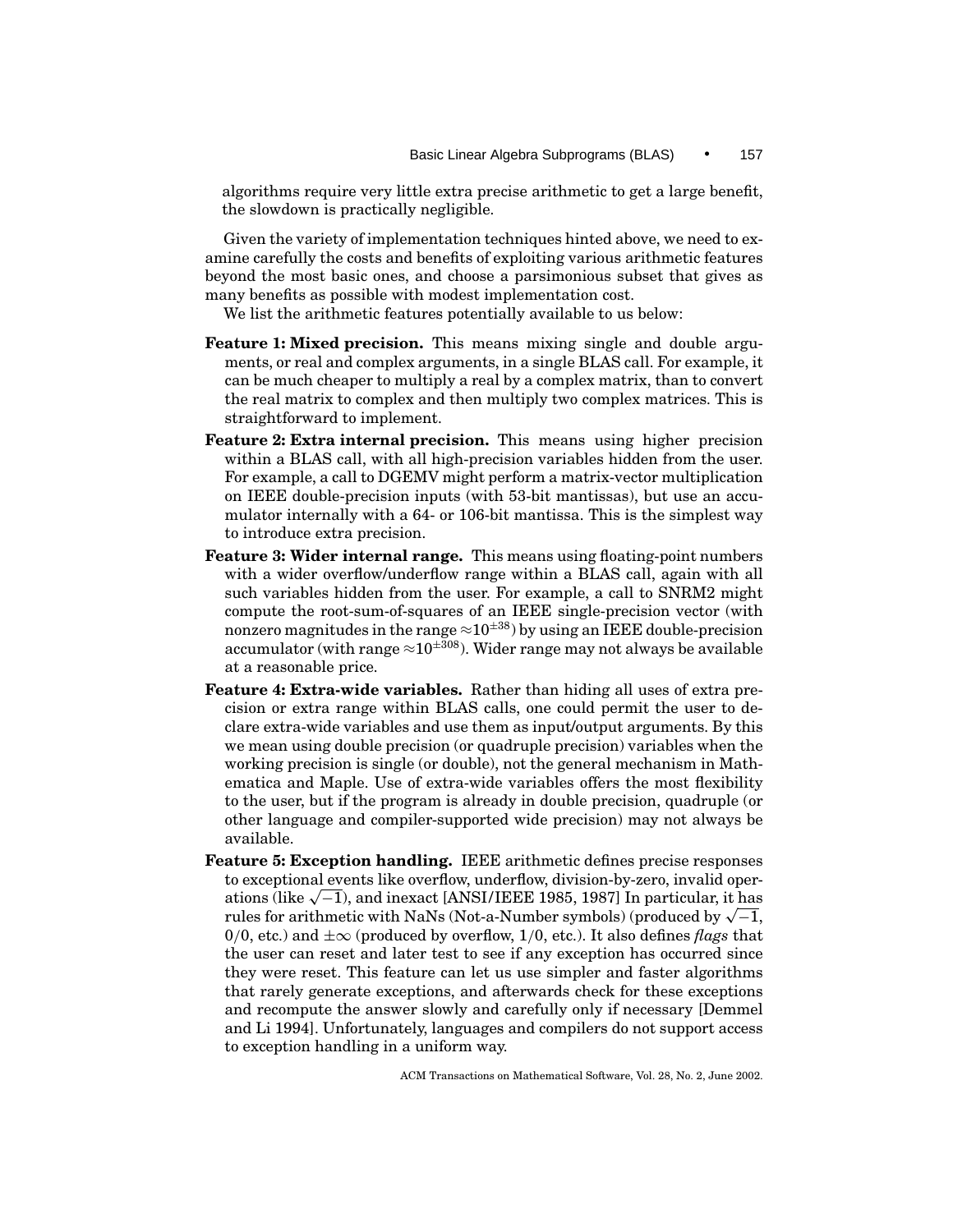The rest of this section lists a variety of compelling examples that exploit the arithmetic features above, and categorizes them according to which features they use. These examples are used to justify our design decisions as to what features to support. These decisions are summarized in Section 4.

# 2.2 Example 1: Iterative Refinement of Linear Systems and Least Squares Problems

Given a triangular factorization of a matrix A, we can solve  $Ax = b$  by forward and back substitution. In practice, the relative error of this algorithm is almost always bounded by

$$
\frac{\|x_{computed} - x_{true}\|}{\|x_{true}\|} = O(N\kappa(A)\varepsilon),
$$

where  $\| \text{ } \|$  denotes the norm of a matrix or vector,  $\kappa(A) = \|A\| \|A^{-1}\| \geq 1$  is the *condition number* of A, N is its dimension, and  $\varepsilon$  is the *input/output* precision (for example  $2^{-53} \approx 10^{-16}$  in double precision). We expect the error to be at least about  $\varepsilon$ , just from rounding the true solution to a vector  $x_{computed}$  of floatingpoint numbers. We expect a large error when  $\kappa(A) \gg 1$ , that is, the problem is ill-conditioned, which is frequently the case for problems of interest. It turns out that using a little bit of extra precision, we can eliminate  $N\kappa(A)$  from the error bound, and so get an accurate answer nearly independently of *N* and condition number  $\kappa(A)$ .

To achieve this, we use the following *iterative refinement* algorithm to improve the accuracy of the solution:

Repeat

Compute the residual  $r = b - Ax$ Solve  $Ad = r$  for *d* using the existing factorization Update the solution  $x = x + d$ Until {*r* or *d* is small enough or stops decreasing, or a maximum iteration count is exceeded}.

LAPACK currently implements this iterative refinement algorithm entirely in the input/output precision, such as in routine xGERFS [Anderson et al. 1999]. What it accomplishes, according to a well-understood error analysis [Demmel 1997; Higham 1996], is essentially to replace the condition number  $\kappa(A)$  in the error bound by another possibly smaller one, which can be as small as  $\min_{D} \kappa(DA)$ , where the minimum is over all diagonal matrices *D*. In effect, this algorithm compensates, up to a point, for bad row-scaling. The residual is never worsened but the solution  $x$ , though usually improved, frequently gets worse if this last condition number is very big.

An improved version of iterative refinement, which nearly eliminates  $\kappa(A)$ from the final error bounds, differs from LAPACK's in two places. First, the residual  $r = b - Ax$  is accumulated in twice the input/output precision and then, after massive cancellation has taken place, is rounded to input/output precision. Second, refinement is stopped after *x* appears to have settled down about as much as it ever will. Now another classical error analysis [Forsythe and Moler 1967; Higham 1996] says that the ultimate relative error will be bounded by  $O(\varepsilon)$ , essentially independent of the condition number and dimension of A.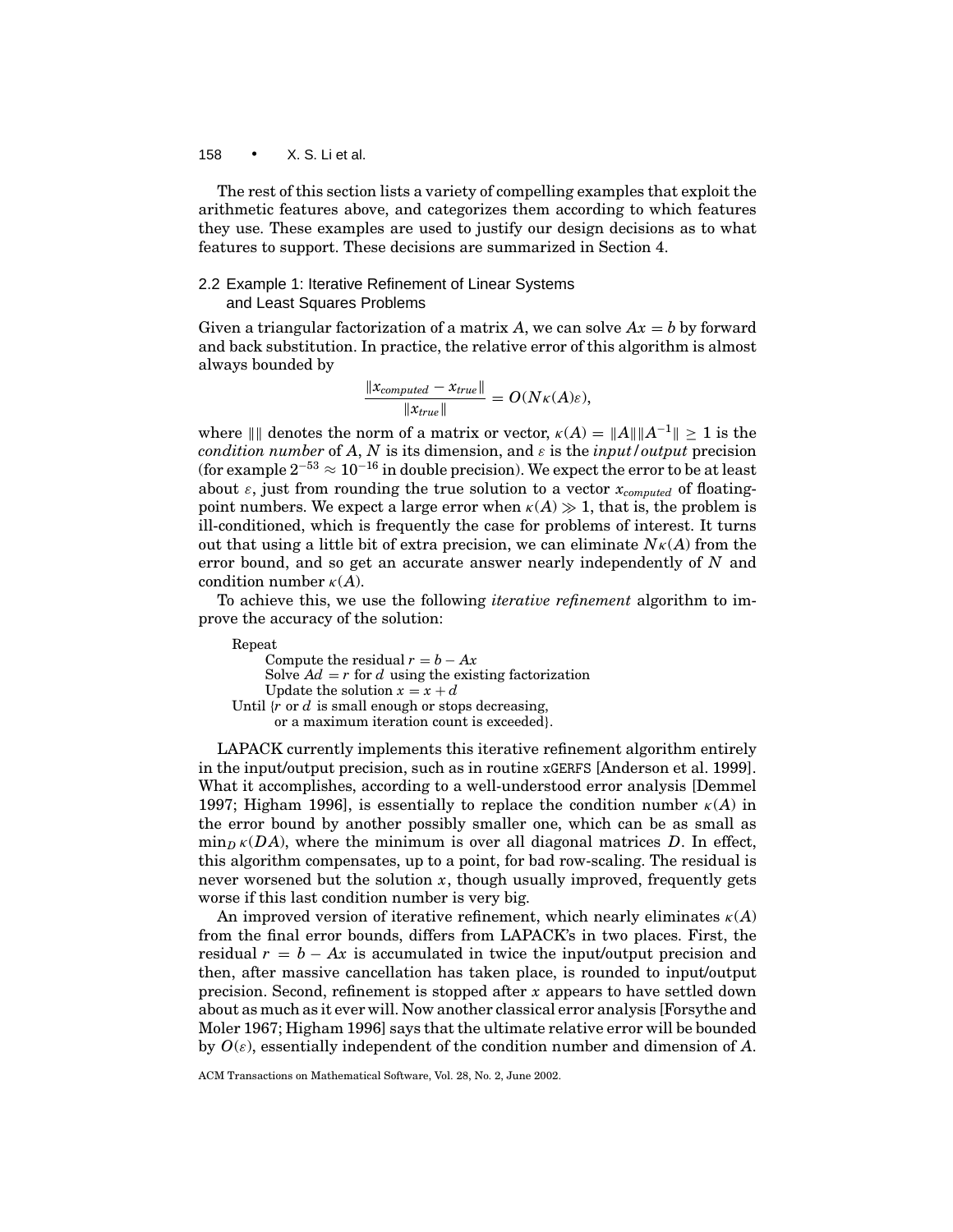This assumes that  $N_{\kappa}(A)$  is not comparable with or bigger than  $1/\varepsilon$  (in which case, *A* could be made exactly singular by a few rounding errors in its entries). In short, the improved iterative refinement almost always produces the correct solution *x*, and almost always gives fair warning otherwise.

If the improved algorithm's residual  $r$  is accumulated to sufficiently more than input/output precision but less than twice as much, its improvement over what LAPACK obtains currently becomes proportionately weakened. In extensive experiments on machines with 80-bit registers, that is, eleven more bits of precision than double, iterative refinement either returned the solution correct to all but the last few bits, or with at least ten more correct bits than without refinement (W. Kahan and M. Ivory, private communication).

The current LAPACK algorithm does not have to change much to benefit from a more accurate residual:  $\varepsilon$  has to be replaced in a few places by a roundoff threshold that reflects the possibly extra-precise accumulation of *r*; and if this latter threshold is sufficiently smaller than  $\varepsilon$  then the iteration's stopping criterion should be changed from testing  $r$  to testing  $x$  and  $d$  (see, for example, Forsythe and Moler [1967, p. 65]), and an estimate of the error in *x* should be obtained not from the current condition estimator but instead (at lower cost) from the last few vectors *d*.

The indispensable requirement is an extra-precise version of matrix-vector product, that is, GEMV in the Level 2 BLAS (**Feature 2: Extra internal precision**). One iteration of refinement costs only  $4N^2$  flops per right-hand side column *b*. If, as usual, there are only a few columns *b* and at most a few iterations suffice, their cost is asymptotically negligible compared to the  $O(N^3)$ operations required to compute the LU or other factorization in the first place, even if extra-precise operations run somewhat slowly. Therefore, we want to be able to insist that GEMV use extra precision, even if it is expensive.

An extended numerical example is given below in Section 2.2.1.

The availability of extra-precise residuals would make it possible to solve many other linear algebra problem more accurately as well. The simplest example is the overdetermined least squares problem: choosing *x* to minimize  $||b - Ax||_2$ . This can be formulated as the linear system

$$
\begin{bmatrix} I & A \\ A^T & 0 \end{bmatrix} \begin{bmatrix} r \\ x \end{bmatrix} = \begin{bmatrix} b \\ 0 \end{bmatrix}
$$

and refined using the QR decomposition of *A* from which the initial solution *x* was obtained. As with general linear systems, the final error depends much less upon the condition number of *A* (though the situation is a bit more complicated than a simple linear system). Again, an extra precise matrix–vector product is indispensable (**Feature 2: Extra internal precision**), and its cost is asymptotically small provided that *A* is not too far from square.

Iterative refinement for eigenproblems is still a topic for research, but recent results are encouraging. The indispensable requirement is a matrix residual

$$
R = AX - YB = [A - Y] \begin{bmatrix} X \\ B \end{bmatrix}
$$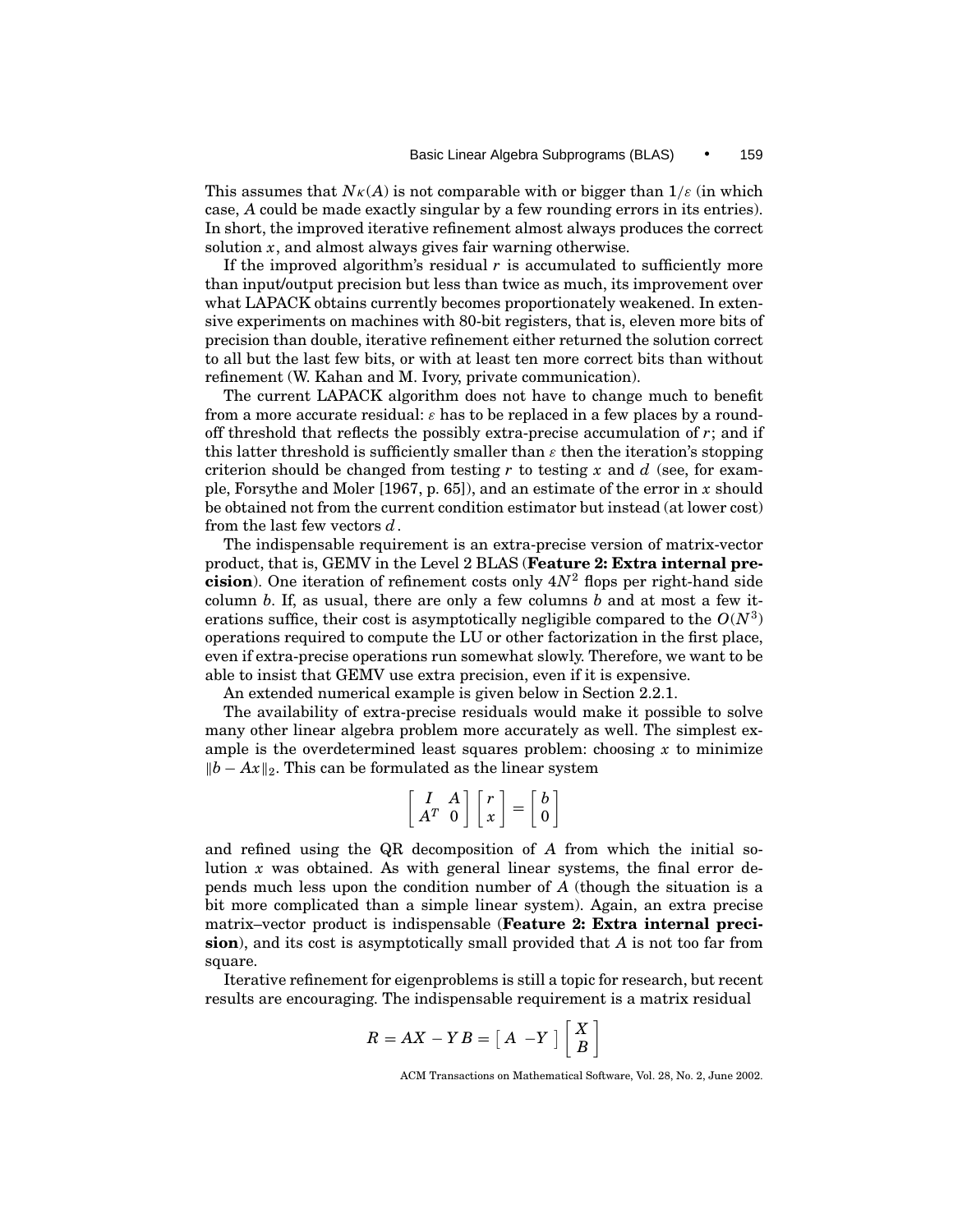|  |  |  | Table I. Condition Numbers of Hilbert Matrix |  |
|--|--|--|----------------------------------------------|--|
|--|--|--|----------------------------------------------|--|

| 70<br>1 U       |                     |        |        |        |        |        |        |      |
|-----------------|---------------------|--------|--------|--------|--------|--------|--------|------|
| $\kappa_2(H_n)$ | $1.9\mathrm{e}{01}$ | 5.2e02 | 1.6e04 | 4.8e05 | 1.5e07 | 4.8e08 | 1.5e10 | 4.9e |

accumulated extra-precisely and rounded back to input/output precision after massive cancellation has taken place. Sometimes  $Y = X$ ; sometimes *B* is diagonal or triangular. Such residuals can be computed from one call to a matrix–matrix–product (GEMM) that accumulates extra-precisely, but a lot of memory traffic can be avoided if versions of GEMM that accept and produce extra-precise matrices are available too (**Feature 4: Extra-wide variables**).

Iterative refinement of nonsymmetric eigenproblems, other than Schur decompositions, depends crucially upon how well iterative refinement works for nearly singular linear systems. For best results, the LU factorization should ideally be performed by Crout factorization with extra-precisely accumulated scalar products, but how much good this would do is not yet clear. **Exception handling (Feature 5)** is important too because infinity and 0/0 turn up in the better mathematical algorithms mentioned above unless entirely algebraic computations are replaced in spots by invocations of transcendental functions elementwise upon arrays. The last question remaining is how much precision would be needed to perform an entire eigencalculation by conventional means, without refinement, to obtain results as good and as soon as are obtained from refinement with a little extra-precise arithmetic in the program; experience indicates that a high precision conventional algorithm without refinement is much more expensive than with refinement.

2.2.1 *Numerical Example.* In this section, we study a (well-known) numerical example illustrating the benefits of extra-precise iterative refinement. We used the linear system  $(LH_n)x = (Lb)$ , where  $H_n$  is the Hilbert matrix of dimension *n*, *b* is the *j*th column of the identity matrix (which we denote by  $I_i$  in the figures), and *L* is a scale factor chosen so that  $LH_n$  and  $Lb$  have integer entries representable without round-off. The Hilbert matrix *H* has elements  $h_{ij} = 1/(i + j - 1)$ . We chose the Hilbert matrix because (1) it is very sensitive to roundoff errors, with condition numbers increasing rapidly (see Table I [Higham 1996, p. 516]), and (2) its inverse is known exactly and so we can compute the true solution. *L* is the least common multiple of all the  $i + j - 1$ ,  $1 \leq i, j \leq n$ .

Figures 1, 2, and 3 show the convergence history of iterative refinement, with progressively increasing *n*. We use both the LAPACK routine SSPRFS (single precision, symmetric and packed) and our modification to it with SSPMV replaced by our extended precision version. For the extended precisions, we only plot the extra precision result ( $\varepsilon \approx 4.93e-32$ ), but not the double precision result ( $\varepsilon \approx$ 1.11e-16), because the double precision plots are visually indistinguishable from the extra precision ones. In this experiment, we let the code run 20 iterations, because the examples are very ill-conditioned with respect to single precision  $(\varepsilon \approx 5.96e-08)$ . In practice, one or two iterations often suffice. In each figure, we plot five quantities ( $||v||_{\infty} \equiv \max_i |v_i|$ ).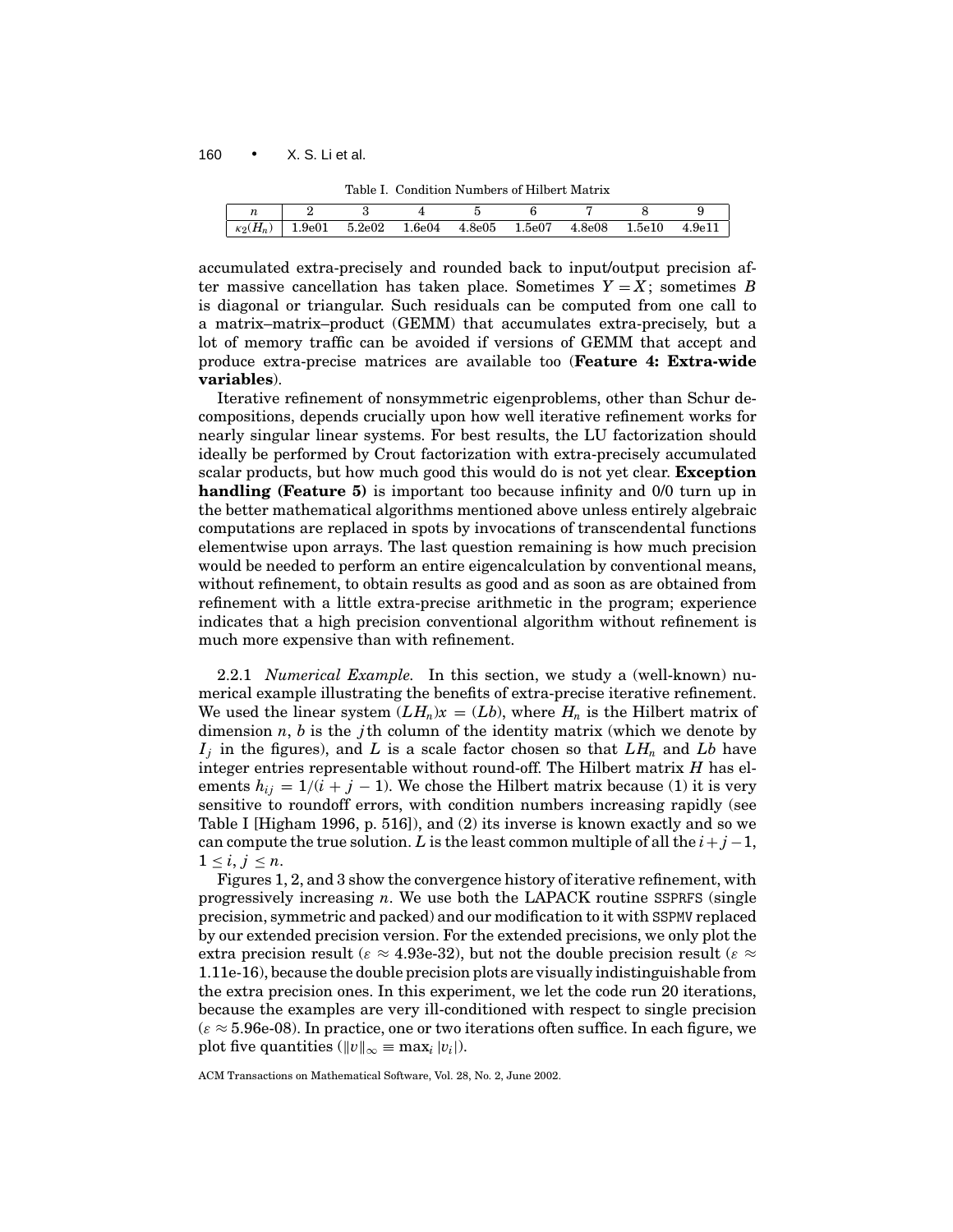# Basic Linear Algebra Subprograms (BLAS) • 161



Fig. 2. Iterative refinement results in single and extra precision,  $n = 7$ ,  $j = 5$ .

(1) Forward error bound FERR on *x* computed by LAPACK (see Demmel [1997] for the derivation):

$$
\frac{\|x - x_{true}\|_{\infty}}{\|x\|_{\infty}} \leq \text{FERR} \equiv \frac{\||A^{-1}|(|r| + n\varepsilon(|A||x| + |b|)\|_{\infty}}{\|x\|_{\infty}},
$$

(2) Componentwise relative backward error [Demmel 1997], computed by LAPACK, which is the smallest relative perturbation in each matrix entry necessary to make the computed  $x$  the exact solution of the perturbed problem:

$$
BERR \equiv \max_{i} \frac{|r|_i}{(|A| |x| + |b|)_i},
$$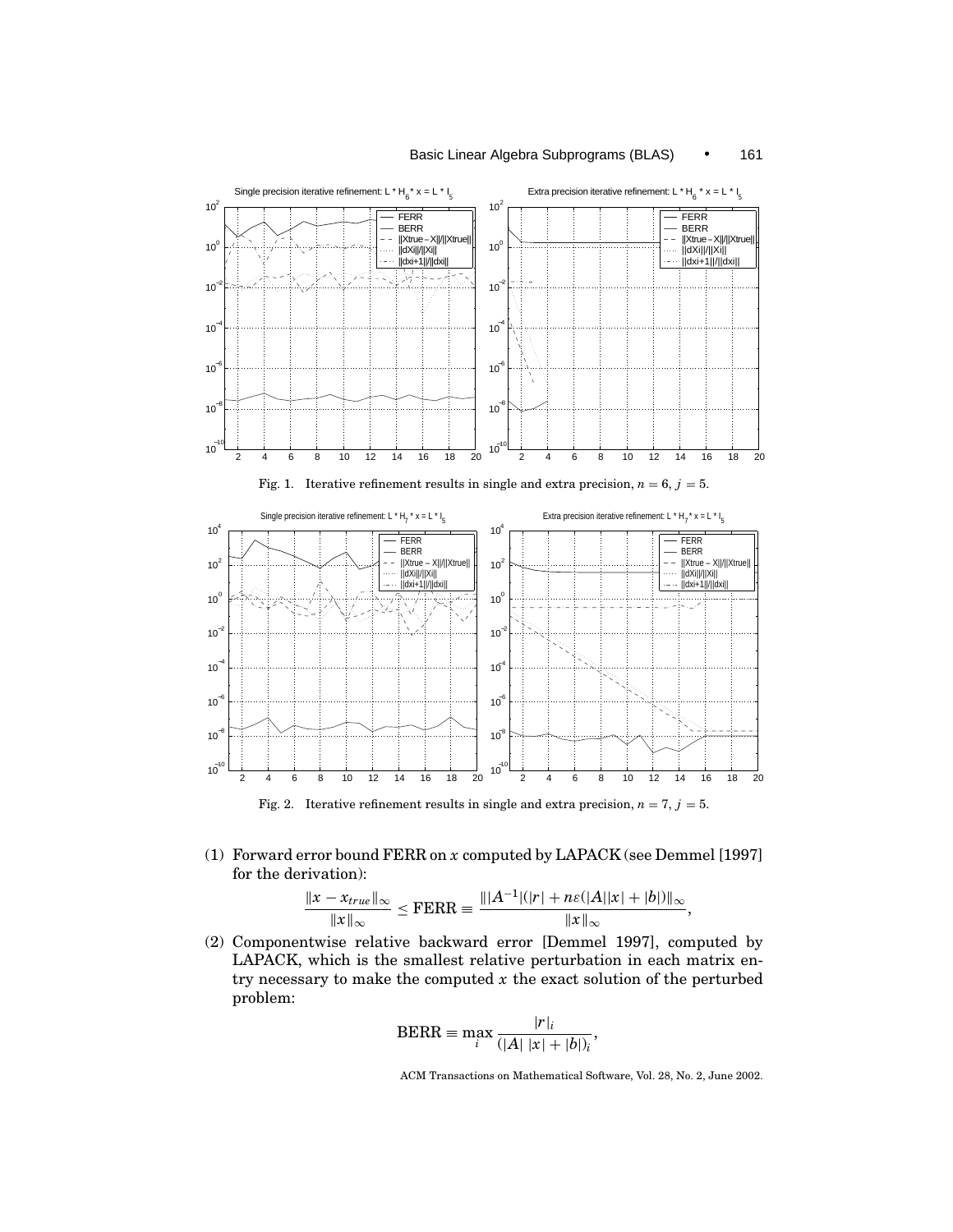

- 
- (3) The true error  $||x_{true} x||_{\infty}/||x_{true}||_{\infty}$ ,
- (4) the normalized change in *x* between successive iterations  $||x_{i+1} x_i||_{\infty}$ /  $||x_i||_{\infty}$ , and
- (5) the ratio of changes of *x* between successive iterations  $||x_{i+2} x_{i+1}||_{\infty}/$  $||x_{i+1} - x_i||_{\infty}$ .

In the labels in the figures, we let  $dx_i = x_{i+1} - x_i$ .

In Figure 1, four error measures become exactly zero after three or four steps, so nothing is plotted afterwards. From this experiment, we made the following observations:

- —The single precision iteration can effectively reduce BERR to near  $\varepsilon$ , although it is slightly worse than the extended precisions. But it cannot reduce the true error of the solution.
- -Both double and extra precisions can reduce the true error to near  $\varepsilon$  when the condition number is comparable to or less than  $1/\varepsilon$  (when  $n = 6$  or  $n = 7$ but not  $n = 8$ ). Using more than double, the input/output precision gives comparable results to just using double the input/output precision.
- —The error bound FERR is good only when the iterative refinement is performed in single precision. If extended precision is used, FERR may be arbitrarily pessimistic. Instead,  $\|dx_i\|/\|x_i\|$  should be used as the error bound.

Table II shows the relative errors after 20 steps, when using double precision and varying the dimension *n* from 3 to 10. This also confirms the theory that the improved iterative refinement always produces accurate solution as long as the condition number is not bigger than  $1/\varepsilon$ .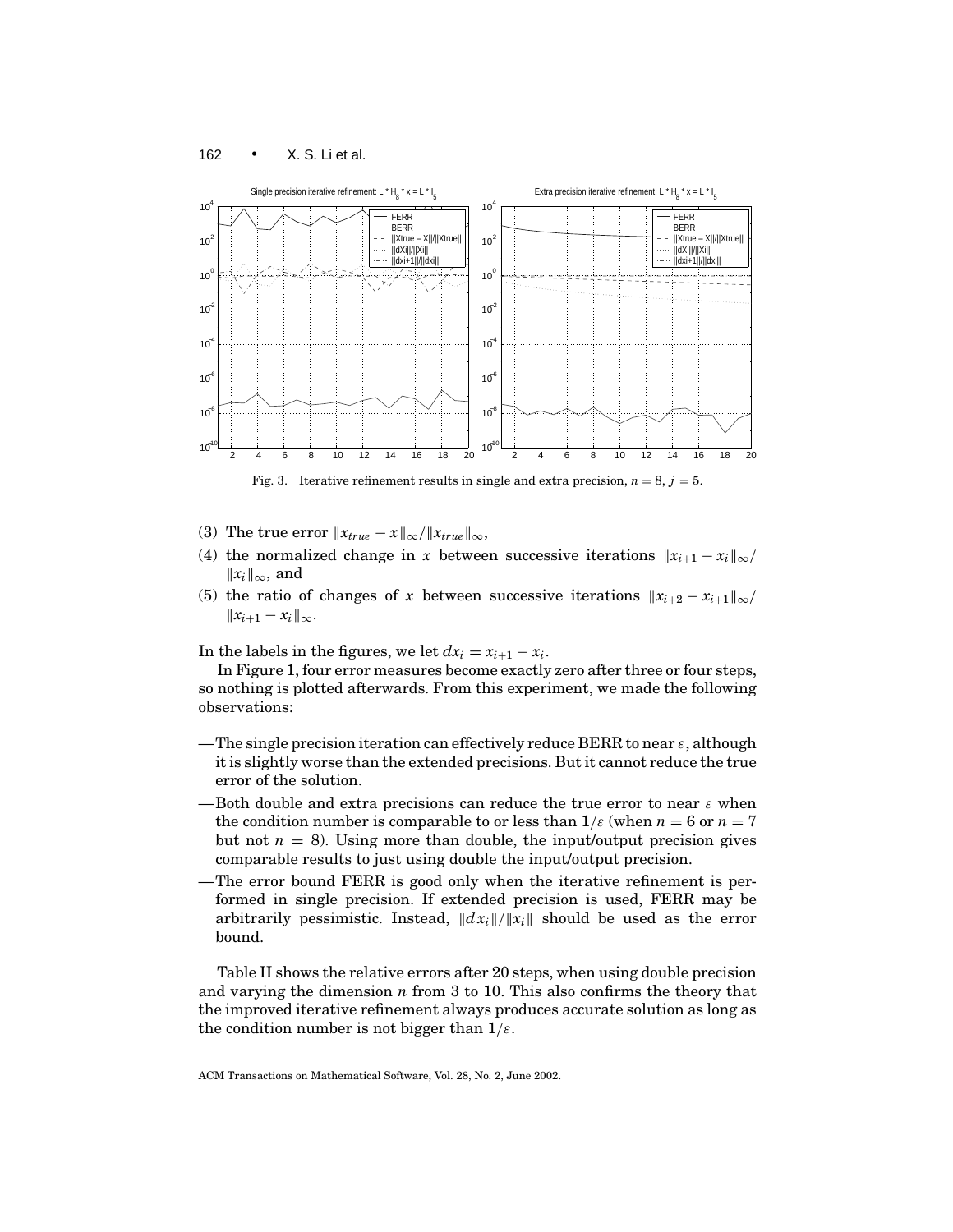| $\mu$                                       |        |         |         |                     |        |           |        |        |
|---------------------------------------------|--------|---------|---------|---------------------|--------|-----------|--------|--------|
| $\kappa_2(H_n)$                             | 5.2e02 | 1.6e04  | 4.8e05  | $1.5\mathrm{e}{07}$ | 4.8e08 | 1.5e10    | 4.9e11 | 1.6e13 |
| $  x_{true} - x  _{\infty}$<br>$\ x_{true}$ | 0.0    | $0.0\,$ | $0.0\,$ | 0.0                 | 0.0    | $\rm 0.3$ |        |        |

Table II. Relative Errors after 20 Steps of Iterative Refinement in Double Precision

#### 2.3 Example 2: Avoiding Pivoting in Sparse Gaussian Elimination

Sparse Gaussian Elimination is a challenging algorithm to implement efficiently because of the high cost of constructing, traversing and modifying the dynamic data structures that are needed to compute the pivot sequence and resulting fill-in of originally zero matrix entries. This cost is especially acute on distributed memory parallel machines because known algorithms require frequent fine-grained messages, and these are expensive. In contrast, sparse Cholesky is a special case of Gaussian elimination applicable to symmetric positive definite matrices, for which *any* pivot sequence is numerically stable. Sparse Cholesky has been satisfactorily parallelized because the pivot sequence can be chosen ahead of time (i.e., independent of the values of the nonzero matrix entries, or any intermediate results) to optimize load balance and fill-in, and the data structures and communication patterns can be determined statically and more simply [Gupta et al. 1999].

We would like to have an algorithm as parallelizable as sparse Cholesky but applicable to completely general matrices. To do this we have designed a version of parallel sparse Gaussian elimination called SuperLU DIST Li and Demmel, 1998, 2001] that avoids dynamic pivoting, and so permits the same optimizations as parallel sparse Cholesky. To retain numerical stability, we use a variety of techniques including

- (1) Prepivoting large matrix entries to the diagonal,
- (2) Substituting tiny diagonal pivots by  $\sqrt{\varepsilon}$  *A*|| (which reduces pivot growth at the price of losing *half* the backward stability enjoyed by conventional pivoting).

Preliminary results, where double precision is used internally to achieve single precision accuracy for the computed results [Li and Demmel 2001], show that the above techniques do ensure satisfactory accuracy on a set of challenging test matrices drawn from applications, and also show large speed-ups on suitably large matrices.

If the above techniques do not get adequate accuracy (we encountered only one such matrix in our extensive testing), then the following further techniques can be applied. One is to perform iterative refinement with extra-precise residuals, as in Section 2.2 (**Feature 2: Extra internal precision**). The second approach is to organize the Gaussian elimination in a left-looking fashion, where each entry is updated by the dot product of the corresponding row of L and column of U. For this update, we can use the new DOT function (or GEMV/GEMM in a blocked algorithm). This only requires **Feature 2: Extra**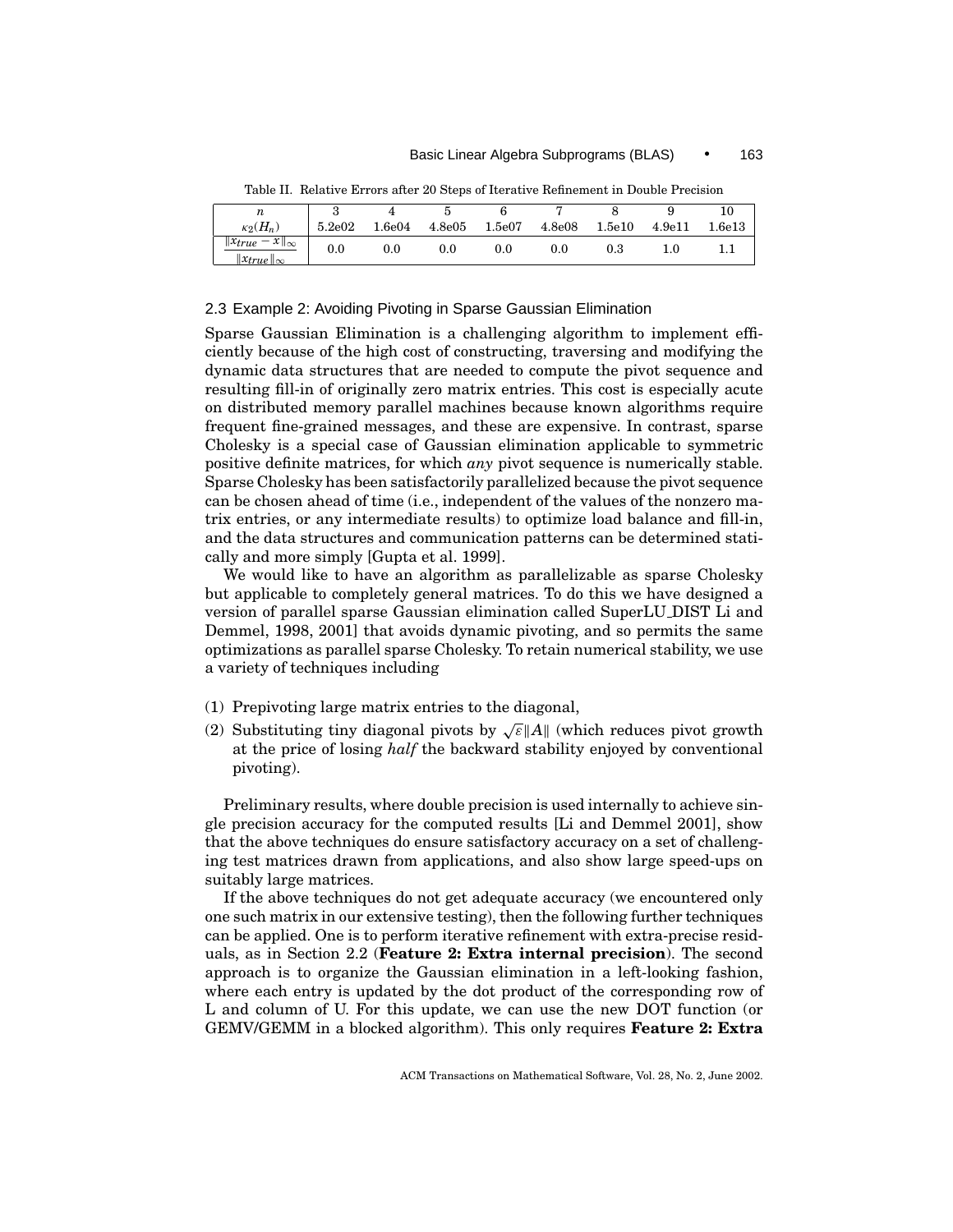**internal precision**. The third technique is to use this inaccurate LU factorization as a preconditioner to an iterative solver, such as QMR or GMRES. For example, for the matrix mentioned above, we achieved an accurate solution with a few iterations of preconditioned GMRES.

#### 2.4 Example 3: Accelerating Iterative Methods for  $Ax = b$ , like GMRES

The principle of iterative refinement can be applied to other equation solving methods as well, both linear and nonlinear. Turner and Walker [1992] replace the solution of  $Ad = r$  via the LU factorization of A by GMRES(*m*) [Saad and Schultz 1986] to get the correction *d*, and solves a linear system arising from a discretized elliptic PDE as accurately as though the entire computation were done in double, but while doing nearly all the work in single and so running much faster. Turner and Walker [1992] point out that their observation could have been applied to any other efficient, restarted iterative solver besides GMRES(*m*), such as GCR(*m*) [Eisenstat et al. 1983], etc.

The algorithm in Turner and Walker [1992] differs slightly from the one in Section 2.2 in that the right-hand side  $b$ , the computed solution  $x$ , and the product *Ax* are kept in extended precision (double in their experiments). In other words, they exploit **Feature 4: Extra-wide variables**, in addition to **Feature 2: Extra internal precision**. It is not clear from Turner and Walker [1992] whether they really need extra-wide variables, or whether the general scheme of Section 2.2 is adequate; we suspect that it is.

## 2.5 Example 4: Mixed Real and Complex Arithmetic

LAPACK auxiliary routine CLACRM multiplies a complex matrix *A* by a real matrix B. It is called by the LAPACK routines for computing eigenvalues and eigenvectors of Hermitian matrices using divide-and-conquer (CSTEDC, CLAED0 and CLAED7), currently one of two fastest available algorithms for large matrices. It is similarly used by the complex SVD based on divideand-conquer. The alternative of promoting B to complex and calling the BLAS CGEMM would cost three times as many floating-point operations (four floating-point multiplications and two additions per solution component, instead of two multiplications). Since this routine is the most time-consuming part of the divide-and-conquer algorithm, it is important that it be fast. Currently, CLACRM is implemented by copying the real part of *A* to contiguous workspace, calling SGEMM, copying the result back, and repeating this for the imaginary part. It would be simpler and more efficient (by avoiding these data copies) to have a matrix-matrix-product routine that accepted a real and complex matrix (**Feature 1: Mixed precision**).

LAPACK auxiliary routines CLASR and CSROT apply one or more real 2 by-2 rotations  $R_i$  to a complex matrix A. They are called by the LAPACK routines for computing eigenvalues and eigenvectors of Hermitian matrices using QR iteration (CSTEQR), and by the complex SVD, and are the bottlenecks in these routines, which are currently the fastest available algorithms for small matrices. The alternative of promoting the  $R_i$  to complex would again triple

ACM Transactions on Mathematical Software, Vol. 28, No. 2, June 2002.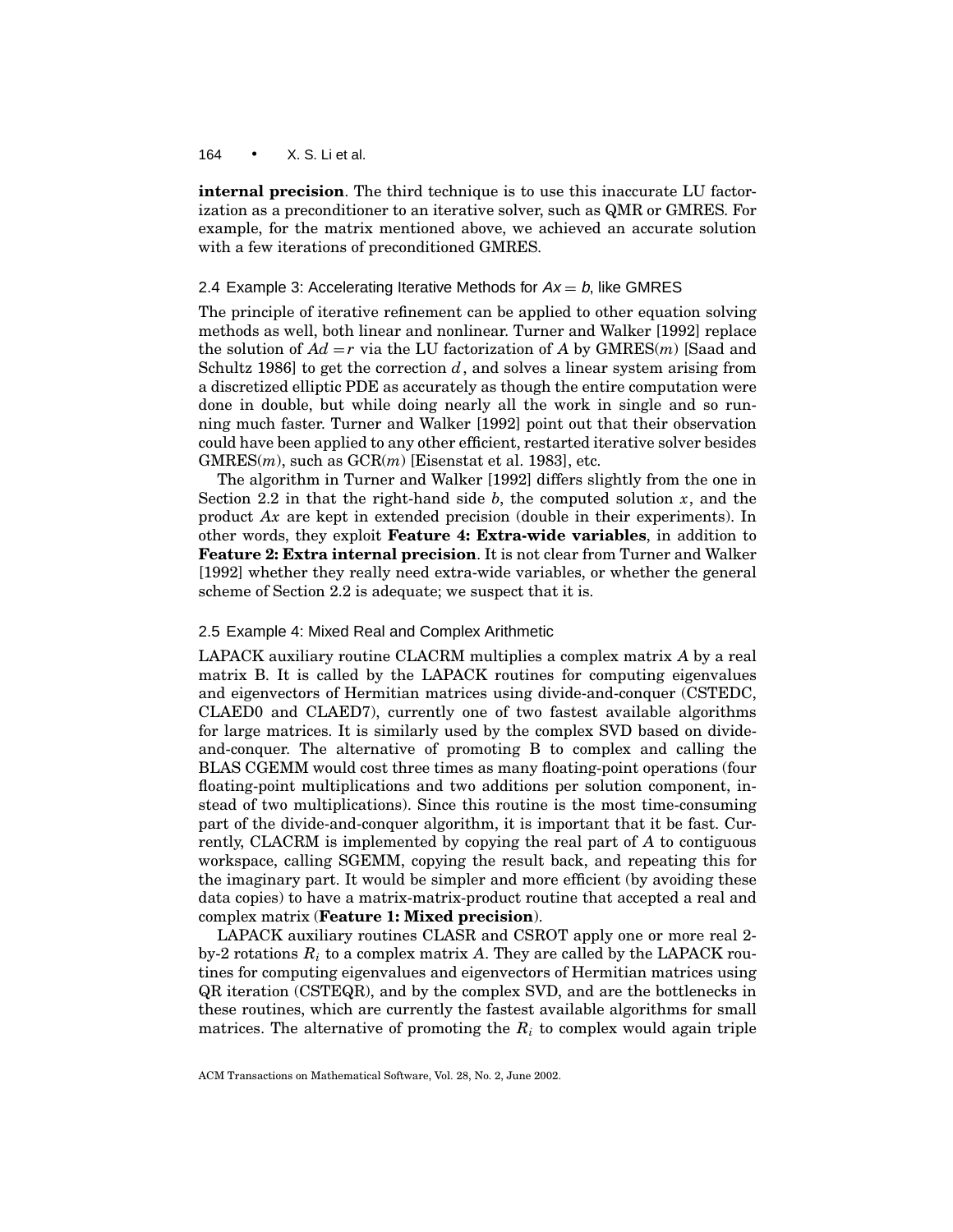the cost of the most time-consuming part of QR iteration. Currently these routines are implemented in straightforward (unoptimized) Fortran 77 but could be implemented as optimized BLAS with mixed precision inputs and outputs (**Feature 1: Mixed precision**).

It is possible to define a very large number of mixed precision routines, not all of which are useful. For example, the standard matrix-matrix product routine has five floating-point arguments (it computes  $\alpha AB + \beta C$ ). If each argument were independently permitted to have one of the four standard floating point types (single, double, single complex, double complex), then there would be  $4<sup>5</sup> = 1024$  different combinations, most of which would never be used. Instead, we have identified a small subset of just 12 mixed precision versions (plus the four conventional versions) to implement; see Section 4.

## 2.6 Example 5: Using Normal Equations Instead of QR for Least Squares

This example uses **Feature 4: Extra-wide variables**, to implement a faster algorithm for the overdetermined least squares problem, that is, finding the *x* that minimizes  $||Ax - b||_2$ . The algorithm that uses the fewest floating-point operations is to form the matrix *AT A* and then solve the so-called *normal equations*

$$
(A^T A)x = A^T b
$$

by Cholesky factorization. This requires about half as many flops as the alternative QR-based approach when the number of rows *m* of *A* is much larger than the number of columns *n*. The trouble is that using the normal equations instead of QR can effectively square the condition number of the problem, and can lose twice as much accuracy. The remedy is to form and solve the normal equations in twice the input/output precision. Unless the condition number is near  $1/\varepsilon$ , this can be much more accurate than the QR-based approach in single precision. If we use more than input/output precision but less than twice as much, the error bound is proportionately more.

If *m* is sufficiently larger than *n*, and the cost of extra precise arithmetic is less than twice the cost of arithmetic in the input/output precision, then this algorithm will be faster than the existing QR-based algorithm.

Preliminary benchmarks on a Pentium Pro indicate that forming and solving the normal equations using 80-bit extended arithmetic can be significantly faster than running LAPACK's implementation of QR, provided *m* is much larger than *n*. For example, with  $m = 400$  and  $n = 20$ , the normal equations were three times faster than QR, that is, faster than mere operation counts can explain. For the same *m*, as *n* grows, the normal equations slow down with respect to QR, with about equal runtimes at  $n = 45$ , and with QR 20 times faster for  $n = 400$ . For  $m = 500$  and  $n = 5$ , the normal equations were 39 times faster than QR!

Here is why the normal equations approach cannot be implemented solely with high precision restricted to internal precision for the BLAS. We need to be able to compute, return, and continue computing with  $A<sup>T</sup>A$  and  $(A<sup>T</sup>)b$  in higher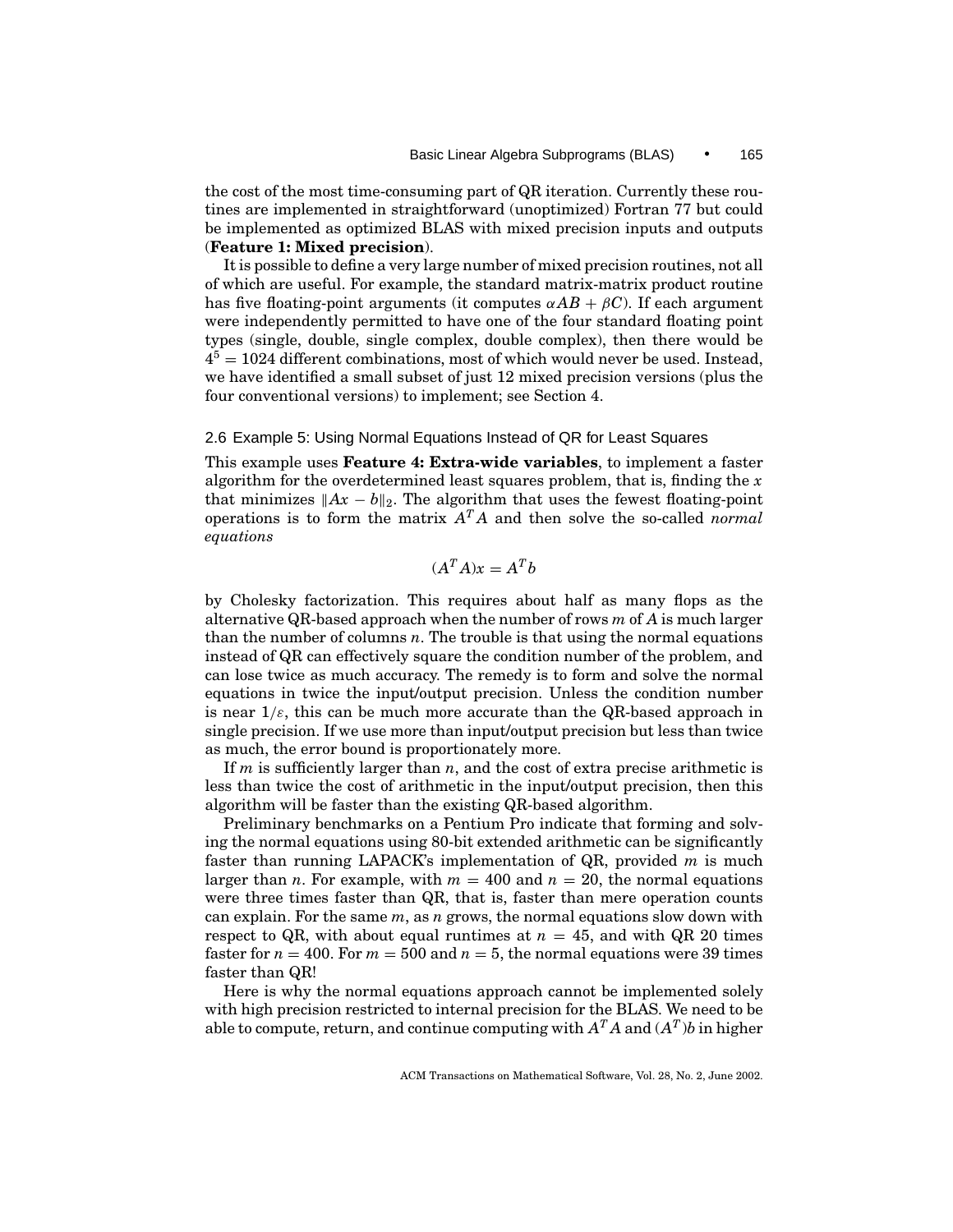precision. This means that we have to be able to declare variables of these types, not just have anonymous variables. Some languages do not permit declaring such high precision variables. Furthermore, Cholesky requires a square root, although  $LDL<sup>T</sup>$  could be used instead.

There is a family of Least Squares problems for which extended BLAS are necessary, but not the declaration of higher precision variables. These are simple three-dimensional nearest-point problems: Find the point in a given line or plane nearest another given line or point. These problems have explicit solutions expressed in terms of scalar- and cross-products [Kahan and Darcy 1998, pp. 48–55]. Many other geometrical problems are solved by computing bilinear and quadratic forms, during which massive cancellation is brought about by near-degenerate configurations that are incidental to the solution of a larger and well-behaved problem. The incidence of geometrically inconsistent results, or instead recourse to higher precision for all intermediate computations, can be diminished by orders of magnitude, sometimes to zero, if BLAS with internal extra precision (**Feature 2: Extra internal precision**) are used during the computation of those bilinear and quadratic forms. This approach is particularly attractive on computers that can evaluate extended precision BLAS about as fast as ordinary BLAS, as is the case for the overwhelming majority of computers on desktops containing, as they do, Intel or clones inside.

# 2.7 Example 6: Solving Ill-Conditioned Triangular Systems

The LAPACK subroutine SLATRS solves a triangular linear system *Tx* = *scaleb* with careful scaling to prevent over/underflow (here *scale* is an output argument chosen by the algorithm to avoid over/underflow). It is used instead of the Level 2 BLAS routine STRSV when we expect very ill-conditioned triangular systems, and want to get the solution vector (with the *scale* factor) despite the fact that it may be very large or very small. This is the case with condition estimation (SGECON, SPOCON, STRCON) and inverse iteration to find eigenvectors of nonsymmetric matrices (SLAEIN). SLATRS does careful scaling in the innermost loops to prevent over/underflow, and is significantly slower than an optimized STRSV. Also, it contains about 320 executable statements (versus 160 for the unoptimized version of STRSV), a measure of the complexity of producing such code.

There are three ways to accelerate SLATRS. Since the standard interface to the BLAS routine for solving a triangular system does not allow for returning the *scale* factor, we believe that more than just **Feature 3: Wider internal range** is needed.

The first way is to use **Feature 3: Wider internal range** along with **Feature 4: Extra-wide variables** guarantee that over/underflow cannot occur for a given number of iterations of the outermost loop of (lower) triangular solve:

Solve  $L \cdot x = b$ , where L is lower triangular for  $i = 1$  to  $n$  $x(i) = [b(i) - (\sum_{j=1}^{i-1} L(i, j) \cdot x(j))] / L(i, i)$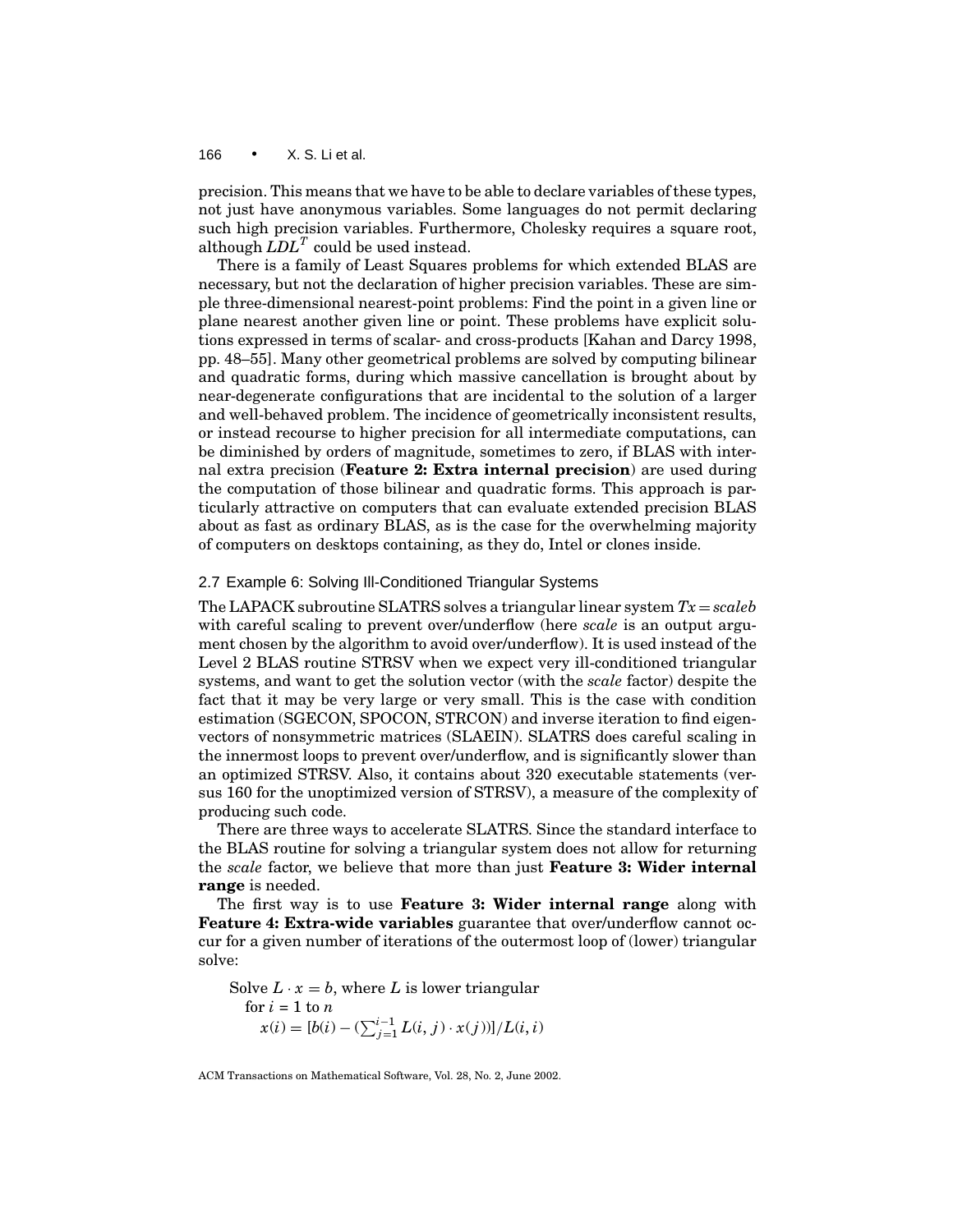For example, if the entries of *L* and *b* are represented in IEEE single, no diagonal entry of *L* is denormalized, and 80-bit Intel arithmetic is used to implement this algorithm, testing the scaling is needed only once every 64 values of *i*. In particular, this could be implemented by calling an optimized 80-bit GEMV on blocks of size 64, which would get much of the benefit of the optimized SGEMV. IEEE Double is not so good, since we could only do blocks of 8. Alternatively, we could use scaling code like that in SLATRS to compute the largest block size we could accommodate. This requires information about the norms of columns of *L*. In the case of SLAEIN, where we call SLATRS many times, the cost of this information is small. In the case of condition estimation, the cost is larger.

The second way to accelerate SLATRS uses **Feature 5: Exception handling**, and was explored in Demmel and Li [1994]. The IEEE exception flags can be used to hide over/underflow problems as follows. We first run using the optimized STRSV, and then check the exception flags. Since over/underflow is rare, this will almost always indicate that the solution is fine. Only in the rare cases that an exception occurs does one need to recompute more carefully. This is definitely the way to go on a Pentium. Speed-ups reported in Demmel and Li [1994] ranged from 1.4 to 6.5.

The third way to accelerate SLATRS, which could complement the above ways, is to estimate more cleverly how big a block we can call STRSV on, based on some data about sizes of off-diagonal entries of the matrix. SLATRS currently does this in a naive way, and we have explored better alternatives as well.

The complex analog CLATRS is used in the above routines as well as in some other LAPACK routines like CTREVC, which computes eigenvectors of triangular matrices. Speedups of CTREVC using exception handling reported in Demmel and Li [1994] ranged from 1.38 to 1.65. The overall routine CGEEV for the complex nonsymmetric eigenproblem sped up by 8%, since CTREVC is just part of the calculation.

# 2.8 Example 7: Eigenvalues and Eigenvectors of Symmetric Matrices

We discuss the acceleration of methods for computing the eigenvalues and eigenvectors of a symmetric matrix. In particular, they apply to the second phase of the algorithm, when the original matrix has been reduced to tridiagonal form. We use combinations of **Feature 3: Wider internal range**, **Feature 4: Extra-wide variables**, and **Feature 5: Exception handling**.

We begin with the recently released LAPACK code xSYEVR [Anderson et al. 1999], which uses a new algorithm [Dhillon 1997; Dhillon et al. 1997; Parlett and Dhillon 1997; Parlett and Marques 2000] that is significantly faster than any previous algorithm, running in  $O(n^2)$  time to find all the eigenvalues and all the eigenvectors of an *n*-by-*n* symmetric tridiagonal matrix. The core of the new algorithm is in subroutine xLAR1V, which computes the so-called *stationary qd transform* of a tridiagonal *T* in factored form  $T = LDL^T$ , producing a factored form of  $T - \sigma I = L_+ D_+ L_+^T$ , where  $\sigma > 0$  is a shift,  $D$  and  $D_+$  are diagonal, and *L* and  $L_{+}$  are unit lower triangular and bidiagonal (i.e., *L* and  $L_{+}$  have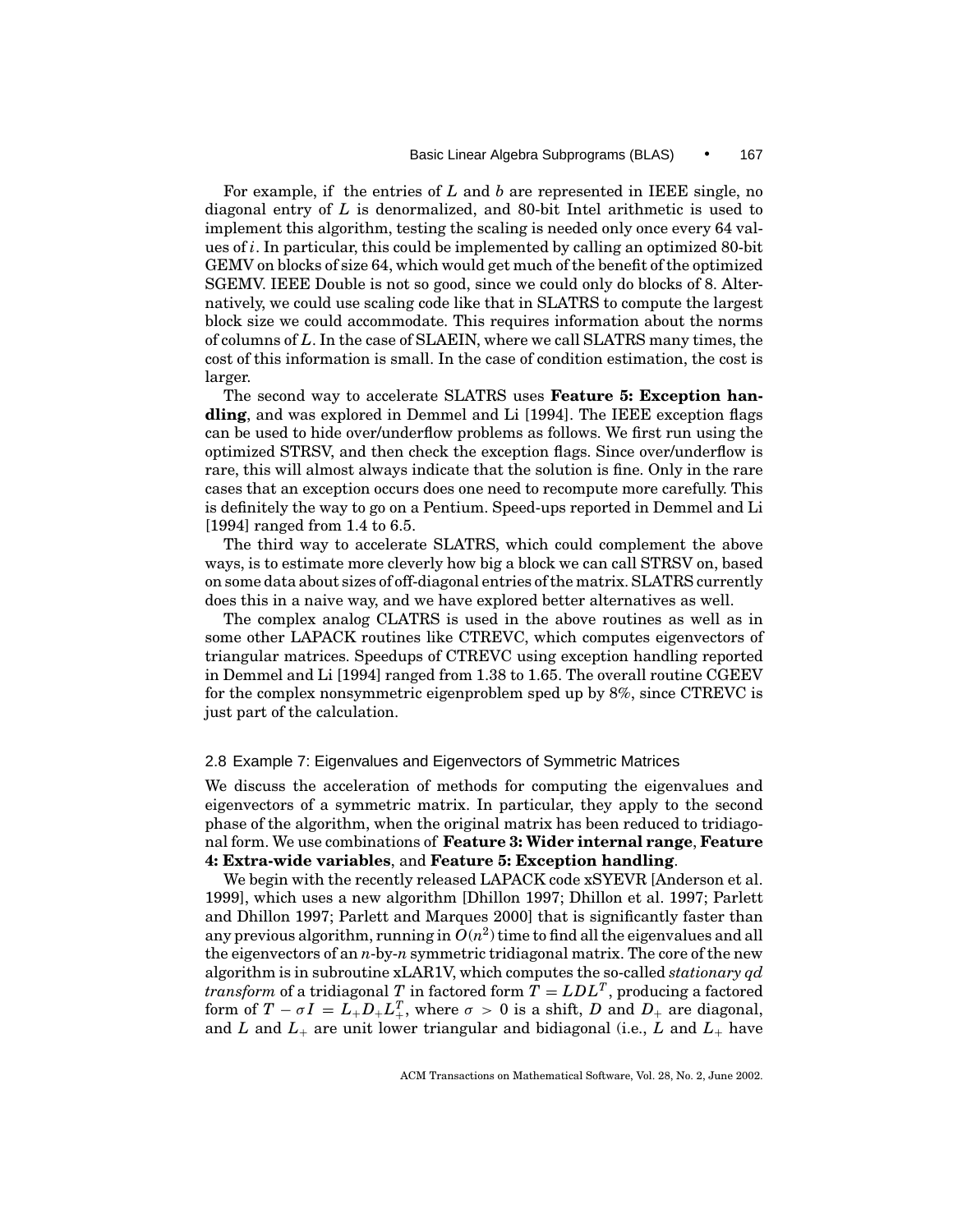ones on the diagonal, nonzeros on the first subdiagonal, and zeros elsewhere). The algorithm is

```
s = -\sigmafor i=1 to n-1D_{+}(i) = D(i) + sL_{+}(i + 1, i) = L(i + 1, i) \cdot D(i)/D_{+}(i)s = s \cdot L_{+}(i + 1, i) \cdot L(i + 1, i) - \sigmaend for
D_{+}(n) = D(n) + s
```
If the final value of *s* is Not-a-Number, which may occur if  $\sigma$  is larger than the smallest eigenvalue of *T*, this is detected (by asking if not( $s > 0$  or  $s < 1$ )) and a slower version of the above loop is run with branches to avoid creation of  $\pm \infty$ or NaN. The same idea is used to speed up the computation of eigenvalues in the *differential qd transform* in LAPACK subroutine xLASQ3. The speed-up of the overall routine for finding all the eigenvalues of *T* by exploiting arithmetic with NaNs and infinities this way ranges from 1.28 times faster on a Sun Ultra 30 to 1.8 times faster on an IBM RS-6000/590 [Parlett and Marques 2000]. This does not require the full power of **Feature 5: Exception handling**, just IEEE default arithmetic [ANSI/IEEE 1985; ANSI/IEEE 1987].

Similarly, the ScaLAPACK routine PDLAIECT assumes the availability of arithmetic with  $\pm \infty$  (like  $1/\infty = 0$ ) to remove branches from the inner loop in the computation of eigenvalues, and so go faster. The simplest version of the inner loop in PDLAIECT counts the number of eigenvalues less than *x* of the symmetric tridiagonal matrix  $T$  with diagonal entries  $a(1:n)$  and off-diagonals  $b(1:n-1)$  (we assume  $b(0) = 0$ ):

```
count = 0d(0) = 1for i = 1 to nd(i) = a(i) - x - b(i-1)^2/d(i-1)if d(i) < 0, count = count + 1
end for
```
In practice  $d(i)$  overwrites  $d(i - 1)$ , and we replace the inner loop by  $d =$  $a(i) - x - b(i-1)^2/d$ . The trouble with this is that if *d* is small or zero, overflow occurs. The standard fix is to test if *d* is too small, and explicitly set it to a tiny safe value if it is:

```
for i = 1 to nd = a(i) - x - b(i - 1)^2/dif (|d| < too small), d = −too small
    if d < 0, count = count + 1
end for
```
A faster way used by PDLAIECT if the user is on a machine implementing IEEE infinity arithmetic (i.e., most of the time) is to go ahead and compute an infinite *d*, since the next time through the loop  $b(i-1)^2/d$  will be zero, and the recurrence will continue uneventfully. This also requires updating *count* slightly differently, to account for −0s. Speed-ups reported in Demmel and Li [1994] range from 1.18 to 1.47. This also does not require the full power of **Feature 5:**

ACM Transactions on Mathematical Software, Vol. 28, No. 2, June 2002.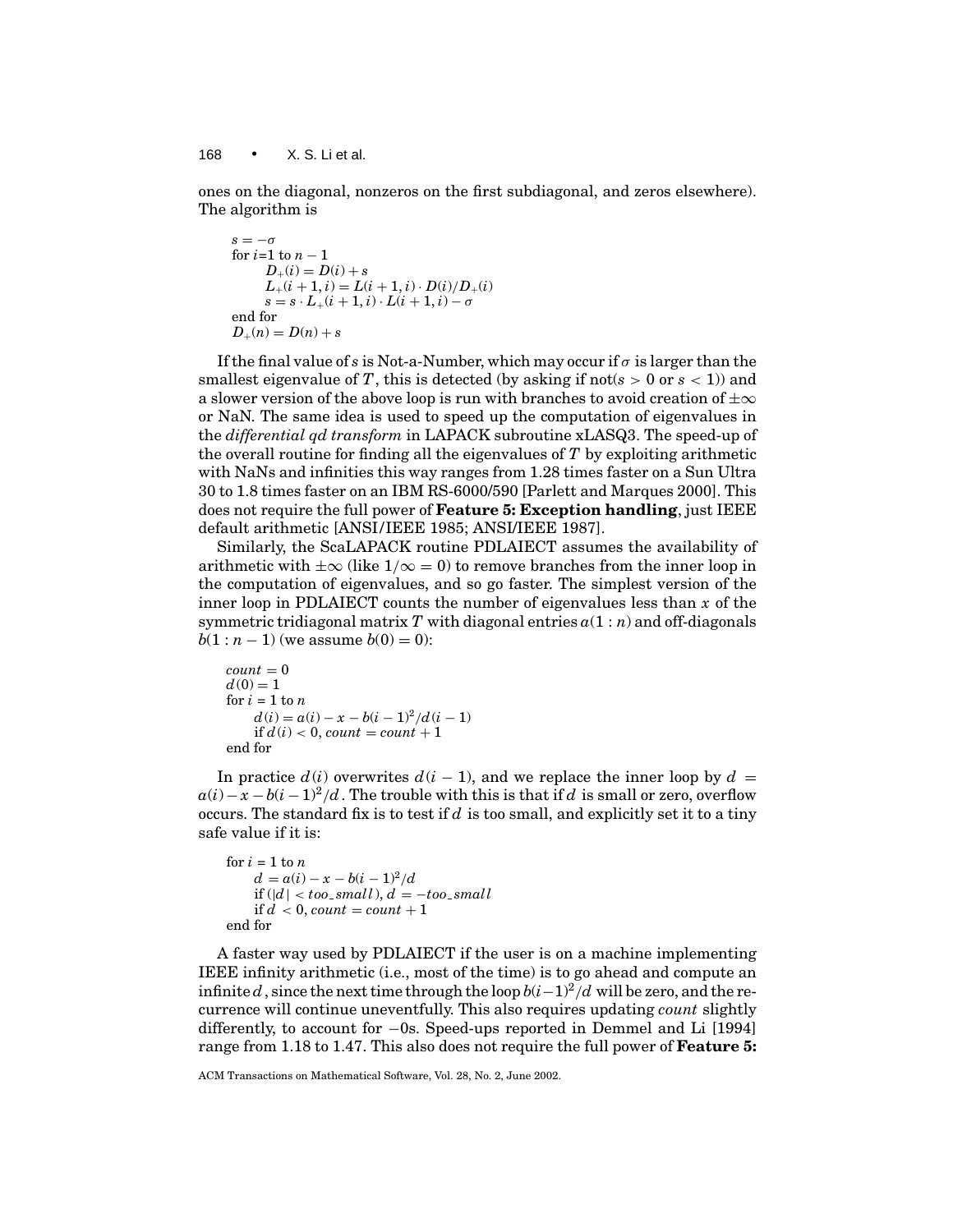**Exception handling**, just the IEEE defaults [ANSI/IEEE 1985, 1987].

```
for i = 1 to nd = a(i) - x - b(i-1)^2/dcount = count + signbit(d)end for
```
The above loop requires neither extra precision nor wider range, and is in fact part of ScaLAPACK [Blackford et al. 1997].

One can further accelerate this recurrence by reorganizing it to remove the division, which can cost six times or more than the other floating-point operations. This loop looks like

```
for i = 1 to np(i) = (a(i) - x) \cdot p(i-1) - b(i-1)^2 \cdot p(i-2)if (p(i) and p(i - 1) have opposite signs), count = count + 1
end for
```
The relationship between these loops is that  $d(i) = p(i)/p(i-1)$ . Again we can remove the subscript on  $p(i)$  if we use two temporaries.

This loop has no division, and so may be much faster than the first one. Not all machines have such slow division, so this will be machine dependent. However, this loop is much more susceptible to over/underflow, because  $p(i)$  is the determinant of the leading  $i$ -by- $i$  submatrix of  $T - xI$ , and determinants easily over/underflow. For example,  $\det(xeye(n)) = x^n$  in MATLAB notation, and neither *x* nor *n* has to be very large for overflow to occur. We again have two approaches as in Section 2.7: First, we can use **Feature 4: Extra-wide variables**, which requires **Feature 3: Wider internal range** to implement the loop; for example, using 80-bit arithmetic will let us reduce the frequency of scaling tests in the inner loop to one every 128 iterations with IEEE single inputs or 16 with IEEE double. Second, we can use **Feature 5: Exception handling** to decide when overflow has occurred and (partial) recomputation with scaling is necessary (this may be used in conjunction with **Feature 4: Extra-wide variables** to reduce the incidence of exceptions).

There are various ways to accelerate bisection by using Newton's method or related ideas, but all involve inner loops similar to the one above.

Since PDLAIECT is not a BLAS routine, there is no way to hide the use of **Feature 4: Extra wide variables** or **Feature 5: Exception handling**.

#### 2.9 Example 8: Cheap Error Bounds

A simple and attractive, if not always rigorously justified, way to get error bounds is to do an entire computation in one precision, say single, and then do it again entirely in a high precision, say double. For simplicity, suppose the true result of subroutine *solve* is the scalar *x*, and call the single precision scalar answer  $x<sub>S</sub>$  and the double precision scalar answer  $x<sub>D</sub>$ . Then, the simple error bound for the error in  $x_S$  is simply  $|x_S - x_D|$ . The justification is that if the algorithm is *backward stable*, then  $x_S$  can be expressed as  $x_S = x + \kappa \varepsilon_S$ , where  $\kappa$  is the unknown condition number and  $\varepsilon_S$  is at most single-precision machine epsilon in magnitude. Similarly,  $x_D = x + \kappa \varepsilon_D$ . Then  $|x_S - x_D| = |\kappa (\varepsilon_S - \varepsilon_D)| \approx$  $|\kappa \varepsilon_S|$ , the error in  $x_S$ . The error in  $x_D$  is roughly  $\varepsilon_D/\varepsilon_S$  times smaller. There are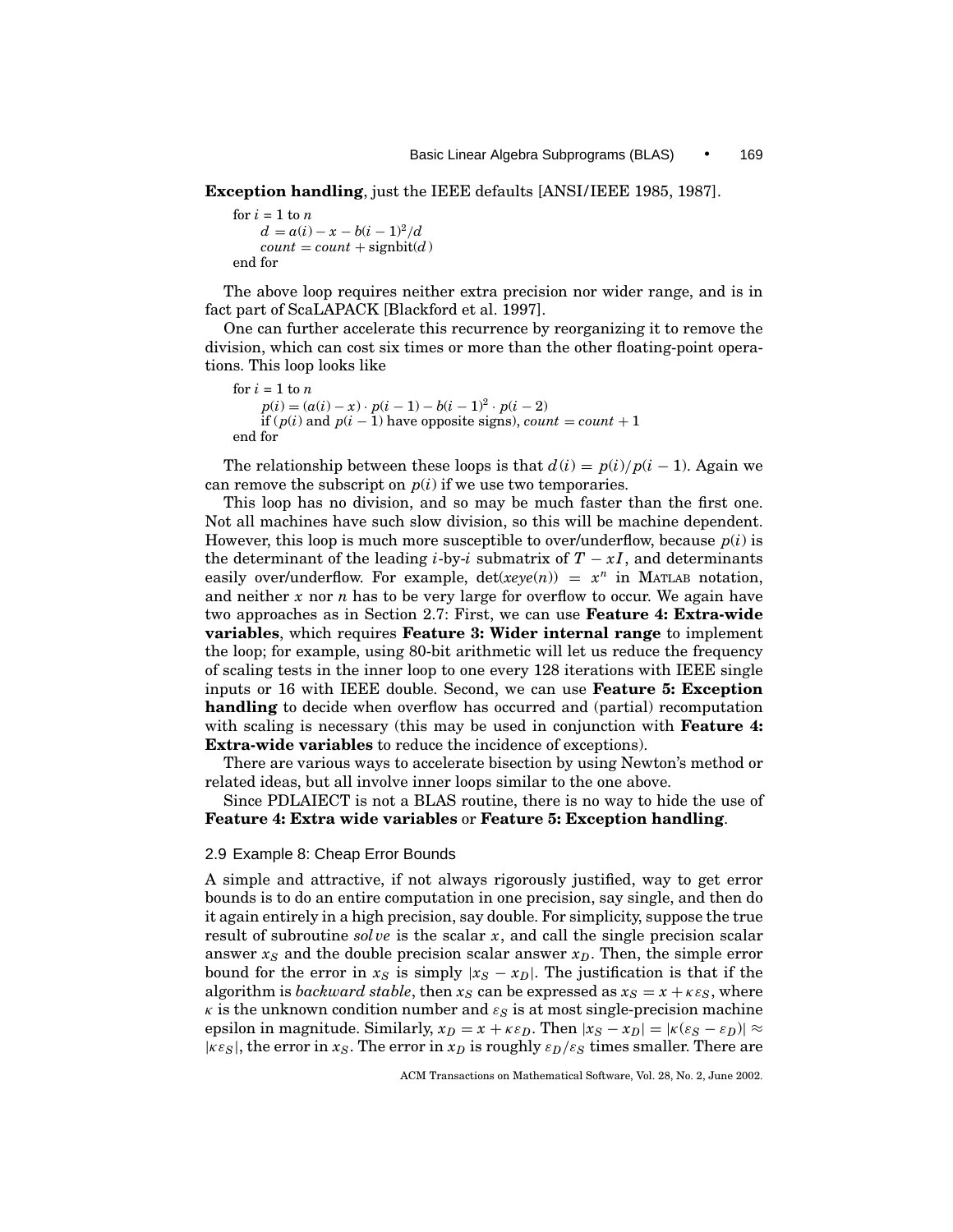several ways these estimates can be too large or too small, but they are better than nothing.

When  $x_D$  cannot be computed entirely in double precision, but perhaps only with some parts in double (like the internal precision of the BLAS), then the reliability of  $|x_S - x_D|$  as an error bound decreases, but it still has some value.

This makes it attractive to write subroutine *solve* for computing *x* with the precision (*S* or *D*) as an input parameter. This means just one version of *solve* would have to be written, and the decision to use single or double precision would be made at run-time. Given the way variables are declared in languages like Fortran and C, we cannot change their types from single to double at runtime, but we can hope to change **Feature 2: Extra internal precision**, that is, how much internal precision is used within the BLAS. In other words, we could pass in a variable PREC which might equal Single or Double, and in turn pass this as a run-time argument to the BLAS. The alternative, where the internal precision is determined at compile time, would mean that we would need (at least) two versions of *solve*, or code within *solve* that branches based on PREC and calls different BLAS routines. This would make *solve* unpleasant to write, read and maintain.

# 3. IMPLEMENTATION TECHNIQUES FOR EXTENDED PRECISION

#### 3.1 Introduction

Most of the diverse schemes by which hardware, compilers and languages may support the five arithmetic features listed in Section 2.1 are described in this section. The schemes discussed are just the ones deemed most likely to support extended precision BLAS. After a general discussion and history of these techniques, we discuss the implementation used in our reference implementation in more detail.

Almost all computer architectures and the programming languages available for them support more than one floating-point format. The two formats supported practically universally are  $32$ -bit  $=$  4-byte single precision and  $64$ -bit = 8-byte double. The CRAY X-MP, ..., J90 family constitutes the only exception at present and shall be discussed no further. Many architectures and some compilers support a third floating-point format wider than the first two. The basic kinds of extended (beyond double) precision formats that have been supported in hardware, firmware or software are named here in roughly descending order of speed. More details are presented in Sections 3.2 and 3.3.

*Double-extended.* This is a conventional floating-point format with one field each of sign bit, exponent, and significand. ANSI/IEEE Standard 754 requires this format to have at least 15 exponent bits and 64 bits of significand. These requirements are met (barely) by an  $80$ -bit  $= 10$ -byte register on most Intel processors and their clones. These processors performs floating-point operations by default in these Double-extended registers even if results are rounded to narrower widths. This makes operations fast in so far as their execution times vary with operands' widths mainly in the times taken to move them through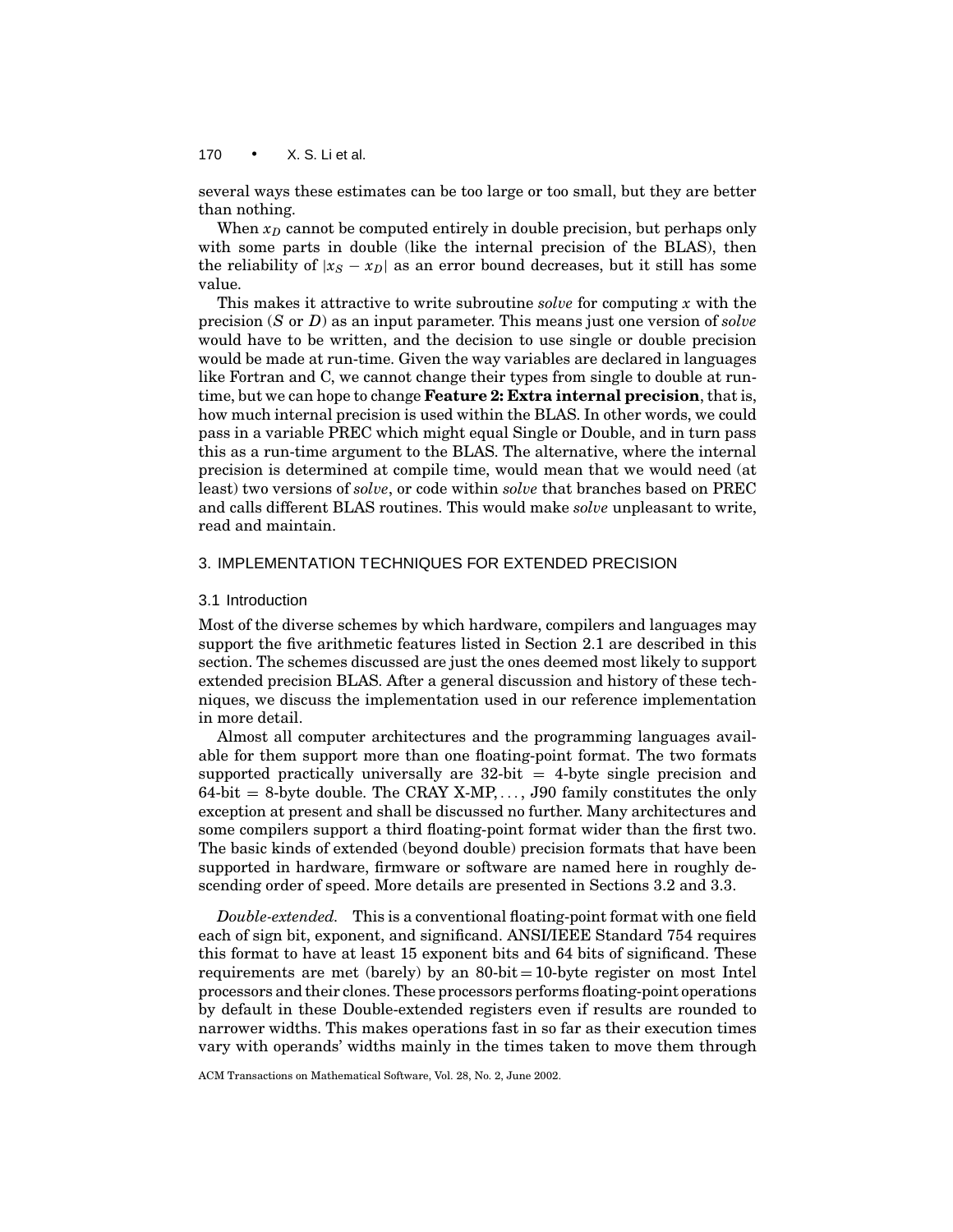memory, not much in times taken by arithmetic. Except for 11 extra bits of precision, Double-extended arithmetic rounds in the same careful way as does double, so error analysis changes solely because of a somewhat smaller roundoff threshold.

*Double-double.* Each 16-byte operand is the unevaluated sum of two 8-byte doubles of which the first consists of the "leading" digits, and the second the "trailing" digits, of the format's value. Its exponent range is almost the same as double's, differing only in some vagueness about underflow, since only one word may underflow at a time. Rounding is vague too; its precision is roughly twice double's, and its error-analysis rather rough (see Section 3.3.1). Implementation is in software that may be hardware-dependent, though it can be made portable to all processors relevant to this document at the cost of some speed. This issue is important because Double-double is worth using only when it is noticeably faster than Quadruple, as can often occur if floating-point hardware capabilities are exploited fully. These implementation techniques can be extended further to triple- and quadruple-double, but with diminishing efficiency except in special cases [Briggs 1998; Priest 1991; Shewchuk 1997]. These techniques have also been used to compute dot products ( $\alpha \sum_i x_i y_i + \beta r$  ) with all correct leading digits, despite all round-off [Kulisch and Miranker 1983; Bleher et al. 1985; Kahan and LeBlanc 1985]. We will not consider these very high precision implementations further here.

*Quadruple precision.* This is a conventional 128-bit = 16-byte wide floatingpoint format with one field each of sign bit, exponent, and significand, though perhaps stored in two 8-byte words with the second's exponent field unused. The precision is at least wide enough to hold exactly the product of two doubles. Nowadays, Quadruple precision operations run at least several times slower than double but use the same careful algorithms for rounding, so error-analysis changes solely because of a much smaller round-off threshold.

*BigFloats.* This is not really an extension of floating-point hardware; instead, arbitrarily high precision is accomplished by breaking every number into equal-width "big digits" each stored as an element of an array of integers or integer-valued doubles. This kind of software-simulated floating-point is built into automated algebra systems like Macsyma, Inc. [1996], Mathematica [Wolfram 1988] and Maple [Monagan et al. 1997], and provided to other programmers by packages like Richard Brent's MP [Brent 1978] and David Bailey's MPFUN [Bailey 1995]. BigFloats are optimized for very high precision, and run so much slower than Double-double or Quadruple when delivering comparable precisions that BigFloats shall not be treated further in this document.

Unfortunately, our three names "Double-extended," "Quadruple precision," and "Double-double" need not correspond with the names programming languages use for precisions beyond double. For instance, "TEMPREAL," "REAL\*10," "REAL\*12," and "REAL\*16" are the names used by the few Fortran compilers that support(ed) Double-extended. On the other hand, "REAL\*16" in a Fortran compiler can mean any one of those three, and "long double" in a C or  $C_{++}$  compiler can mean any one of those three or just double precision.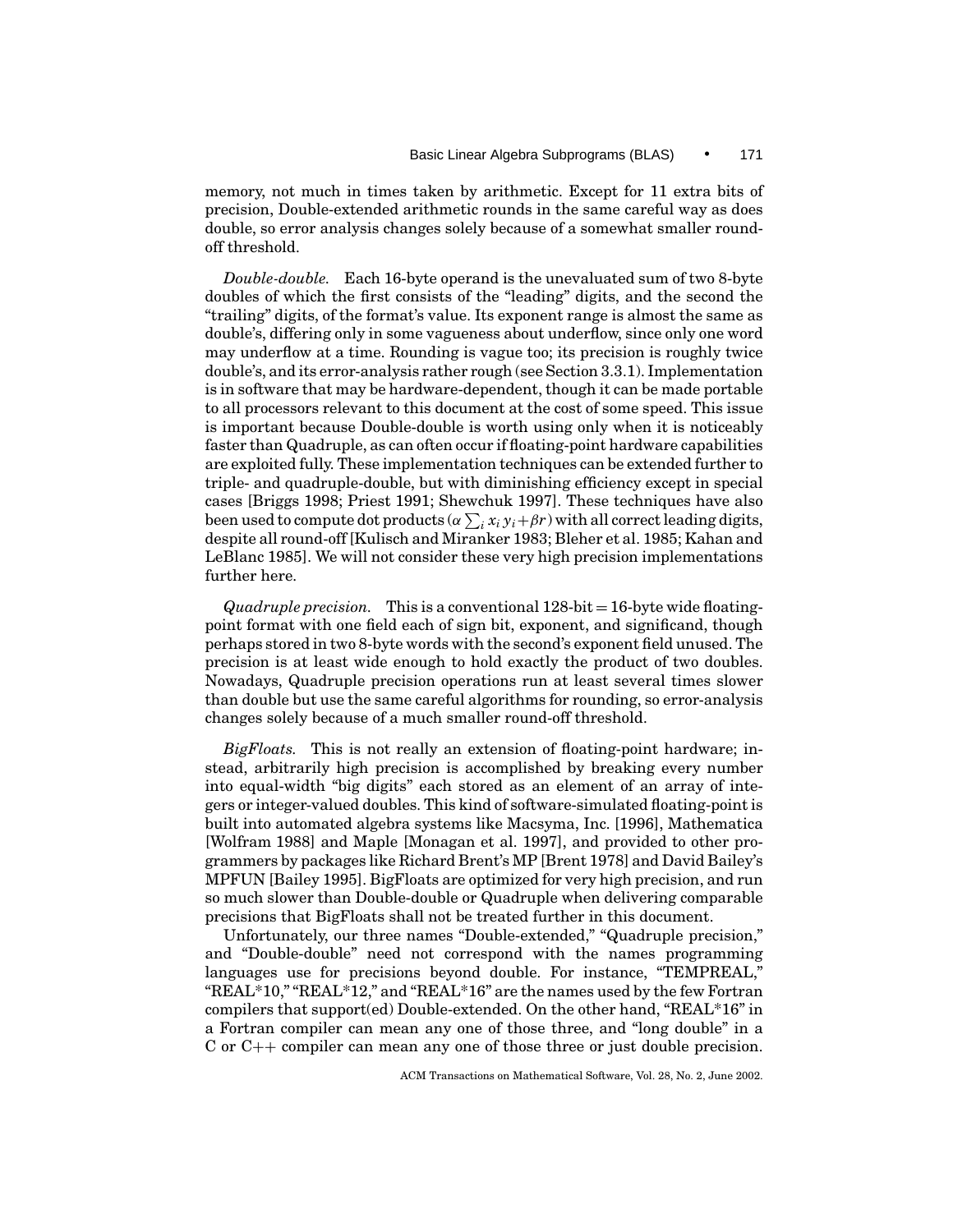|                         |                             | <b>Bytes</b> | Sig.      |                      |
|-------------------------|-----------------------------|--------------|-----------|----------------------|
| Format Type             | Computer Family             | Width        | Dec.      | $log_{10}(Overflow)$ |
| Double-extended         | Intel x86/87 & Pentium PC   | 10           | $19 - 20$ | 4932                 |
| IEEE 754 binary         | & clones by AMD, Cyrix.     |              |           |                      |
| $64$ sig. bits          |                             |              |           |                      |
|                         | Motorola 680x0-based Apple  | 12           | $19 - 20$ | 4932                 |
|                         | Macintosh, NeXT, SunIII;    |              |           |                      |
|                         | Intel 80960KB.              |              |           |                      |
|                         | HP/Intel IA-64 Itanium;     | 16           | $19 - 20$ | 4932                 |
|                         | Motorola 88110.             |              |           |                      |
| Double-double           | IBM RS/6000, Power PC,      | 16           | grubby    | 308                  |
| $2 \times 53$ sig. bits | Apple Power Mac;            |              | 32        |                      |
|                         | HP 8000 & PA RISC 2.0;      |              |           |                      |
|                         | (HP/Intel IA64 Itanium)     |              |           |                      |
|                         | (IBM s/390 G5) (SGI MIPS)   |              |           |                      |
| Quadruple (Hex)         | IBM S/370, 3090, S/390.     | 16           | $31 - 33$ | 76                   |
| 28 hex digits           |                             |              |           |                      |
| Quadruple               | DEC VAX "H", (Compaq Alpha) | 16           | $33 - 34$ | 4931                 |
| (Binary)                | IBM S/390 G5 :              | 16           | $33 - 34$ | 4932                 |
| $113$ sig. bits         | (Sun SPARC, HP PA RISC,     |              |           |                      |
|                         | HP/Intel IA 64, SGI MIPS)   |              |           |                      |

Table III. Higher-than-Double Precision Formats Available in Hardware

The names "EXTENDED" and "quadruple" have also been used by compilers written for hardware with built-in Quadruple precision even if it is vestigial, existing only as unimplemented op-codes that would trap to software if the compiler did not circumvent trap overheads by invoking the software directly. But by conforming to the minimum requirements of a standardized language like Fortran 77, many a compiler denies access to whatever extended precision does exist in the hardware or, worse, uses that extended precision whimsically to evaluate some floating-point subexpressions while disallowing mention of it, as used to happen on the Sun III.

Consequently, of the three kinds of extended precision named, only a suboptimal implementation of Double-double can be made portable across all compiler and hardware boundaries.

To standardize extended precision BLAS we shall have to cope with diverse formats, implementations, speeds and linguistic impediments. Section 3.2 presents a little more history of the support (or lack of it) for extended precisions. Section 3.3 discusses design options for implementing double-double arithmetic, and finally Section 3.3.2 discusses our implementation, which is based on the Fortran 95 double-double package [Bailey 2000].

#### 3.2 A Little More History of Extended Formats

Among computers still (or once) commercially significant in the world of floating-point computation, many provide(d) more than nominal support for a third floating-point format wider than the nearly ubiquitous "REAL\*4 (float)" and "REAL\*8 (double)" formats. Table III lists some hardware supports for higher-than-double precision formats.

The term "Extended" first came into widespread association with "Precision" in late 1967 when the IBM S/360 model 85 came out with hardware to support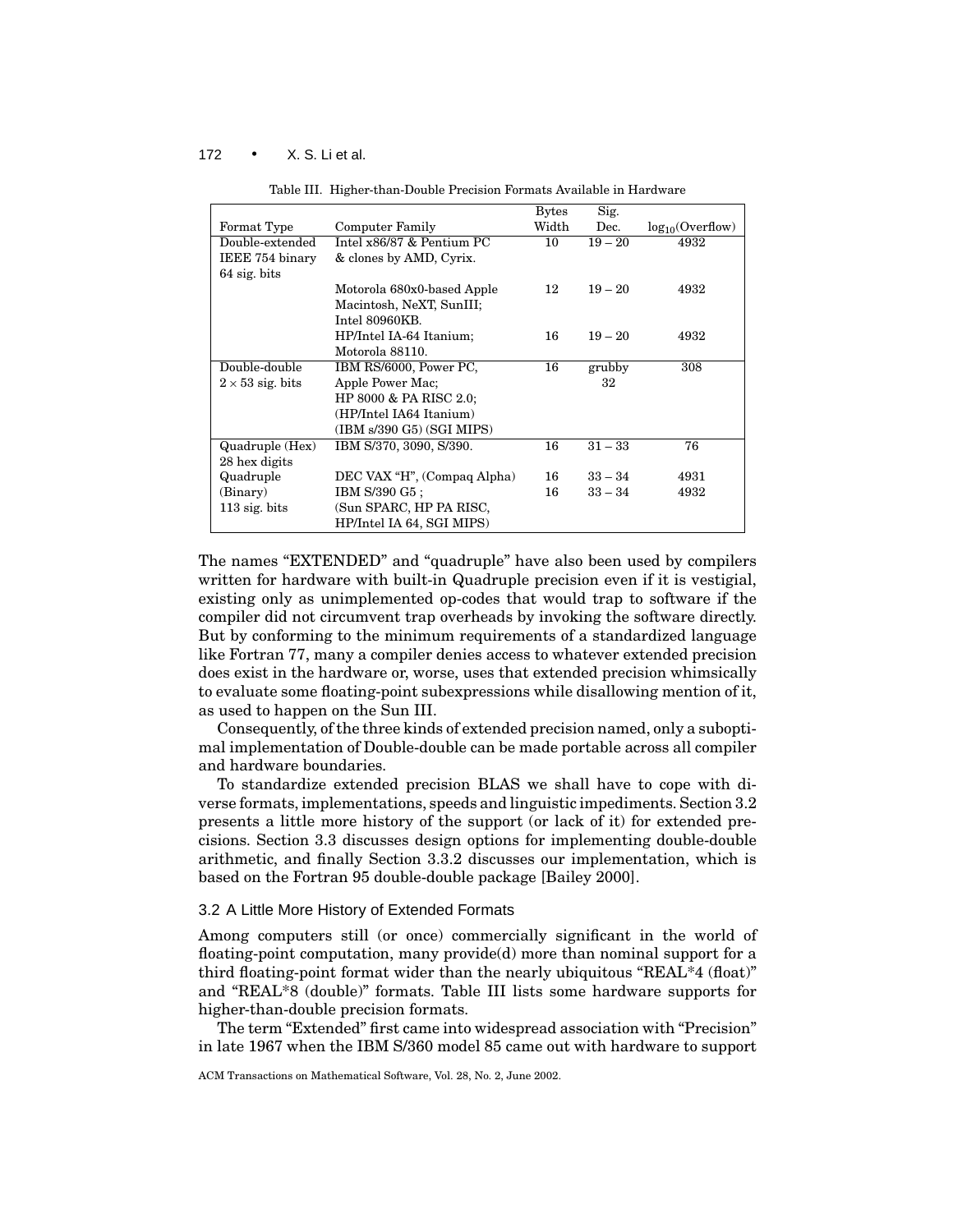addition, subtraction and multiplication (not division) of Quadruple precision hexadecimal floating-point operands. This hardware was IBM's response to NASA's expressed but misperceived need for precision beyond double during orbit calculations. IBM's hardware competed against Seymour Cray's CDC 6600, whose "single precision" word was 60 bits wide with 48 significant bits of precision; the model 85 also had three peculiar "DX" operations to speed up software-implemented "double precision" (actually "single-single") with almost 96 significant bits, much wider than IBM's S/360 double precision with 14 hex digits (about 53–56 significant bits). The mod 85's "Extended" format persists today, fully supported (including division) in IBM's S/390 hardware and compilers for it, stored as two 8-byte double precision hex floating-point words superficially resembling Double-double; however, the second word's sign and exponent are ignored during operations, and its significand may be unnormalized.

In the mid 1970s, to provide a functionality competitive with IBM's "Extended" for the DEC VAX a few years after its debut, DEC augmented its floating-point instruction set with the "H" format, a true Quadruple precision binary format with 113 significant bits of precision in a 16 byte word. DEC's compilers, plus an excellent mathematical library, supported this format fully though it ran "hot" (in hardware), "warm" (in microcode) or "cold" (in software) on various VAX models, and "cold" on the DEC (now Compaq) Alpha. For several years an almost identical de facto standard Quadruple precision format has existed in several microcomputer architectures that conform to ANSI/IEEE Standard 754 for Binary Floating-Point [ANSI/IEEE 1985]. This format has 15 exponent bits and 113 bits of significand in a 16 byte word, so it qualifies as an ANSI/IEEE 754 Double-extended format with more than the minimum (64 bits) of required precision. At this time only the recent (1999) IBM S/390 G5 processor supports it fully in hardware; it is implemented in software on the HP PA RISC, Sun SPARC, SGI MIPS and HP/Intel IA 64 (Itanium) processors, and accessible through their respective manufacturers' compilers, though not always accompanied by a fully accurate mathematical library of elementary transcendental functions.

The history of extended precisions is littered with sad stories. One is the dearth of language support for extended precisions except in compilers produced under the aegis of hardware manufacturers; where this support has existed its variability detracted from software portability. Perhaps C99 [ISO/IEC 1999] will remedy this deficiency. Another sad story resembles the vicious circle surrounding the division operation: No matter whether implemented "hot" (in hardware), "warm" (in microcode), or "cold" (in software), Quadruple has always run at least several times slower than Double (as dovision has almost always run several times slower than multiplication). Laggardly performance discourages programmers from exploiting Quadruple (and division). Consequent low-duty cycles and (near-)absence from benchmarks provide little incentive for hardware manufacturers to speed up implementations. Moreover, whenever a faster implementation of a hardware architecture has come to market with cheaper but, relative to other operations, slower Quadruple (or division), scarcely any customer has complained or declined to buy on that account. Meanwhile, extended precisions have been shunned for over three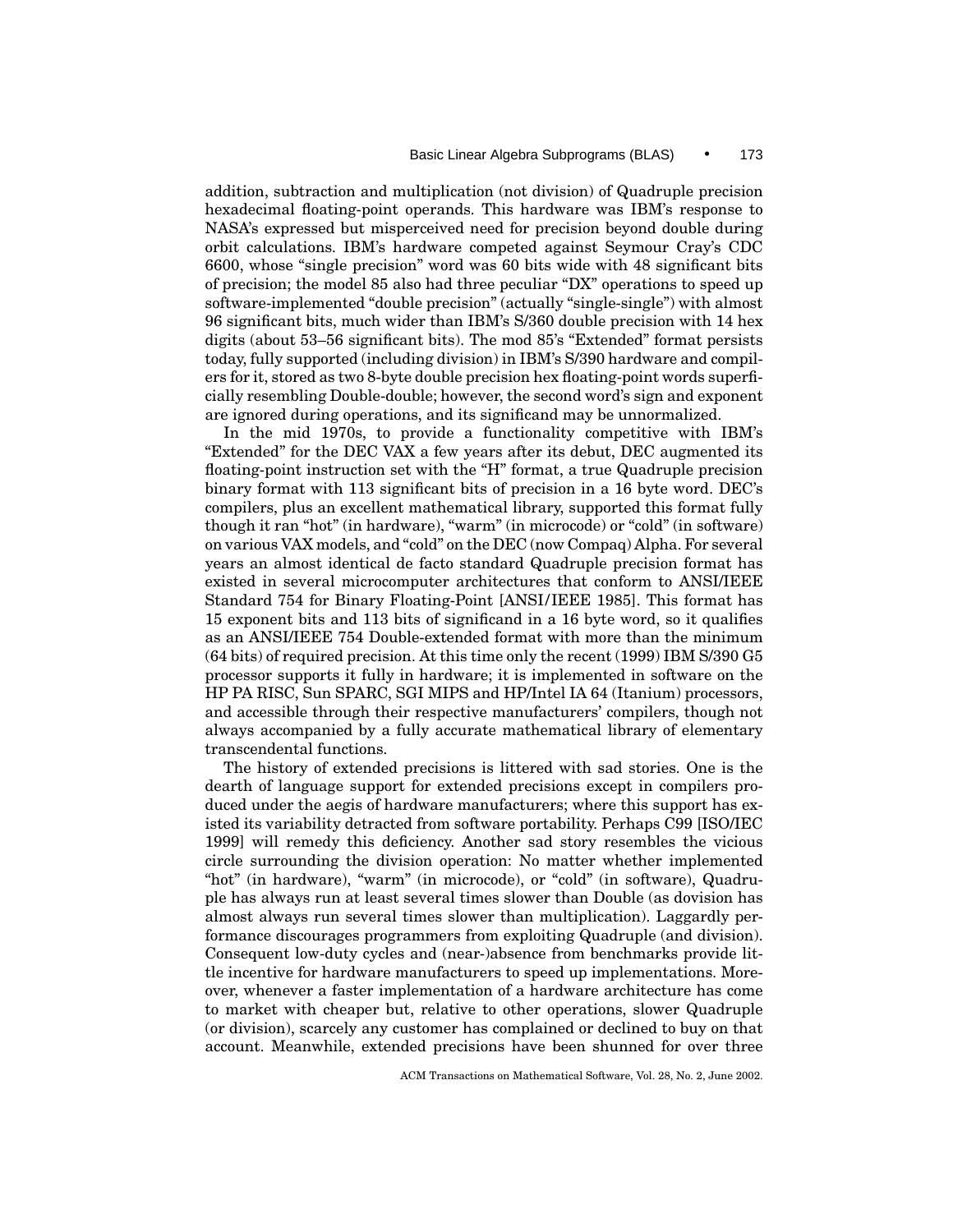decades by expert developers of portable numerical software libraries like EISPACK [Smith et al. 1976], LINPACK [Dongarra et al. 1979], LAPACK [Anderson et al. 1999], and ScaLAPACK [Blackford et al. 1997].

A compromise, to offer programmers some benefits of extra precision and thus enhance the reliability of their numerical software, insinuated a few digits of extra precision into a few places in the hardware's architecture where performance would not be degraded too much if at all. This compromise appeared in the late 1960s in the accumulator register of GE 635 mainframes (subsequently taken over by Honeywell), then in the floating-point register file of Prime minis, then in the DEC VAX's EMOD instruction in the early 1970s, then in the internal registers (inaccessible to most users) of HP handheld calculators and decimal computers after 1975. These extra digits were at first intended for use solely in assembly language or microprogramming, so they did not appear in higher-level languages. This linguistic mindset contributed to more sad stories later.

In 1977, the 8087 floating-point coprocessor for Intel's 8086/88 processors was being designed to serve a market that was bigger by orders of magnitude than the computing industry had served before. This vast market's average level of numerical expertise was expected to be lower than before so, for the sake of enhanced reliability, the 8087 was designed to support three floating-point formats: 4-byte single precision, 8-byte double precision, and 10-byte Double-extended precision with three more exponent bits and eleven more bits of precision than double. Most important, all the 8087's registers had this extended width, and all operations were carried out to this width regardless of the operands' precisions, much as the original Kernighan-Ritchie C on DEC PDP-11s had evaluated all floating-point subexpressions in double, regardless of the declared variables' precisions. In short, applications programmers were intended to use the 8087's Double-extended precision (Intel called it "TEMPREAL") for all local variables and intermediate expressions except perhaps large arrays, since the use of narrower precisions could save appreciable time only while they moved through the memory system.

By 1981, a proposed IEEE Standard 754 had grown out of the 8087's design, and its three formats' rationale and intent had been adopted at three more companies: Motorola was working on the 68881 floating-point coprocessor for its 68020, Zilog on the Z8070 for its Z8000; and Apple had incorporated all three formats into its Standard Apple Numeric Environment (SANE), first for the Apple III's Pascal and then for the 680x0-based Macintosh and retrofitted for the Apple II. With their eyes on that vast mass market, these three companies designed the Double-extended format to be the default for all floating-point operations. However, there was another market, the one then served by mainframes and minicomputers, to which upscale workstations could be sold with higher speeds and mark-ups than were contemplated for the mass market of Personal Computers. Workstation users were expected to recompile many of their mainframe applications, which hardly ever mentioned Extended. Since they cared about speed to the near exclusion of everything else, the draft of IEEE 754 left the Double-extended format to the implementor's option. By 1982–1983, implementations of IEEE 754 without that option were under way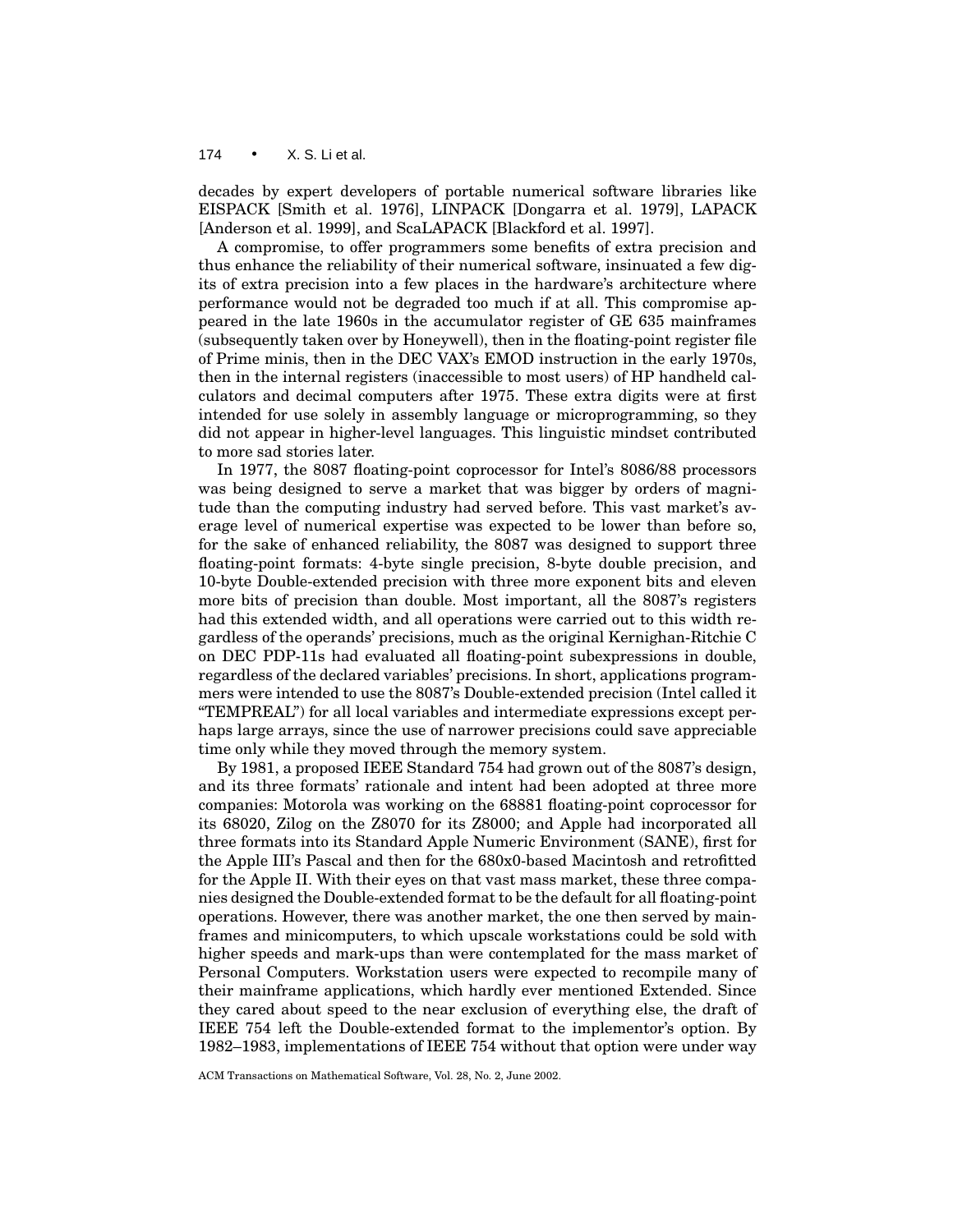at National Semiconductor, Weitek, Sun SPARC, MIPS (now SGI), and IBM, whose RS/6000 processor, developed in Austin, Texas, evolved into the Power PC now produced also by Motorola and used in MACS.

By 1985, when IEEE 754 was promulgated as an official standard, two versions of it had become de facto standards for most new computer hardware. All three of its floating-point formats were supported by a few numerically superb compilers for SANE on Apple Macintoshes; but most compiler makers continued to use front ends that lacked names for a third floating-point format, so they catered to only the minimal version of IEEE 754 with just single and double.

Short-term marketing priorities overruled long-term mathematical considerations. In 1980, for instance, Microsoft was implementing compilers for the forthcoming IBM PC, which had an Intel 8088 processor and a socket for the 8087. Microsoft wrongly prophesied emptiness for almost all of those sockets, so its compilers lacked support for Double-extended arithmetic which, in software, would have run somewhat slower than double. Later, when Borland came out with Pascal and C compilers that supported all three floating-point types, Microsoft followed suit for a decade until, by the late 1990s, its dominance of the market let it drop support for Double-extended from its compilers run on Windows NT, which was implemented originally on DEC Alphas whose IEEE 754 arithmetic had only single and double.

Apple's alliance with IBM in the late 1980s entailed switching Macintoshes from the 680x0 to IBM's Power PC. Because it supported only single and double precisions, this choice of processor scuttled SANE. It need not have happened that way; other fast RISC processors like Intel's 80960KB and Motorola's 88110 could have sustained SANE. But floating-point did not figure in Apple's marketing plans.

Currently 10-byte Double-extended is practically ubiquitous in the hardware of Intel x86/87 and Pentium processors and their clones by AMD and Cyrix. The width of this format may be padded by extra bytes to avoid memory alignment delays and allow for future growth to a wider significand if and when market conditions demand it; the total padded width is 12 bytes for Motorola 680x0/68881/2 and Intel 80960KB and 16 bytes for Motorola 88110 and HP/Intel IA 64 (Itanium) processors. All these processors can evaluate floating-point operations by default in Double-extended registers, even if results are rounded to narrower widths; their execution times vary with operands' widths mainly in the times taken to move them through memory, not much in times taken by arithmetic. However, even if some Microsoft compilers use it surreptitiously, they stopped supporting Double-extended when Windows NT came out. Java does not support it at all, and no commercially significant Fortran compilers support it. Maybe things will change with the emergence of C99 and Itanium.

The first and easiest way for BLAS to exploit Double-extended on hardware that has it is to use it to accumulate scalar products and matrix products of double precision data. There is ample precedent for extra-precise accumulation; products of single precision matrices used to be accumulated in double precision routinely until the mid-1960s when doing so became slow on CDC mainframes and inconvenient on IBM mainframes because standard Fortran semantics had been changed. The superior quality of results obtained by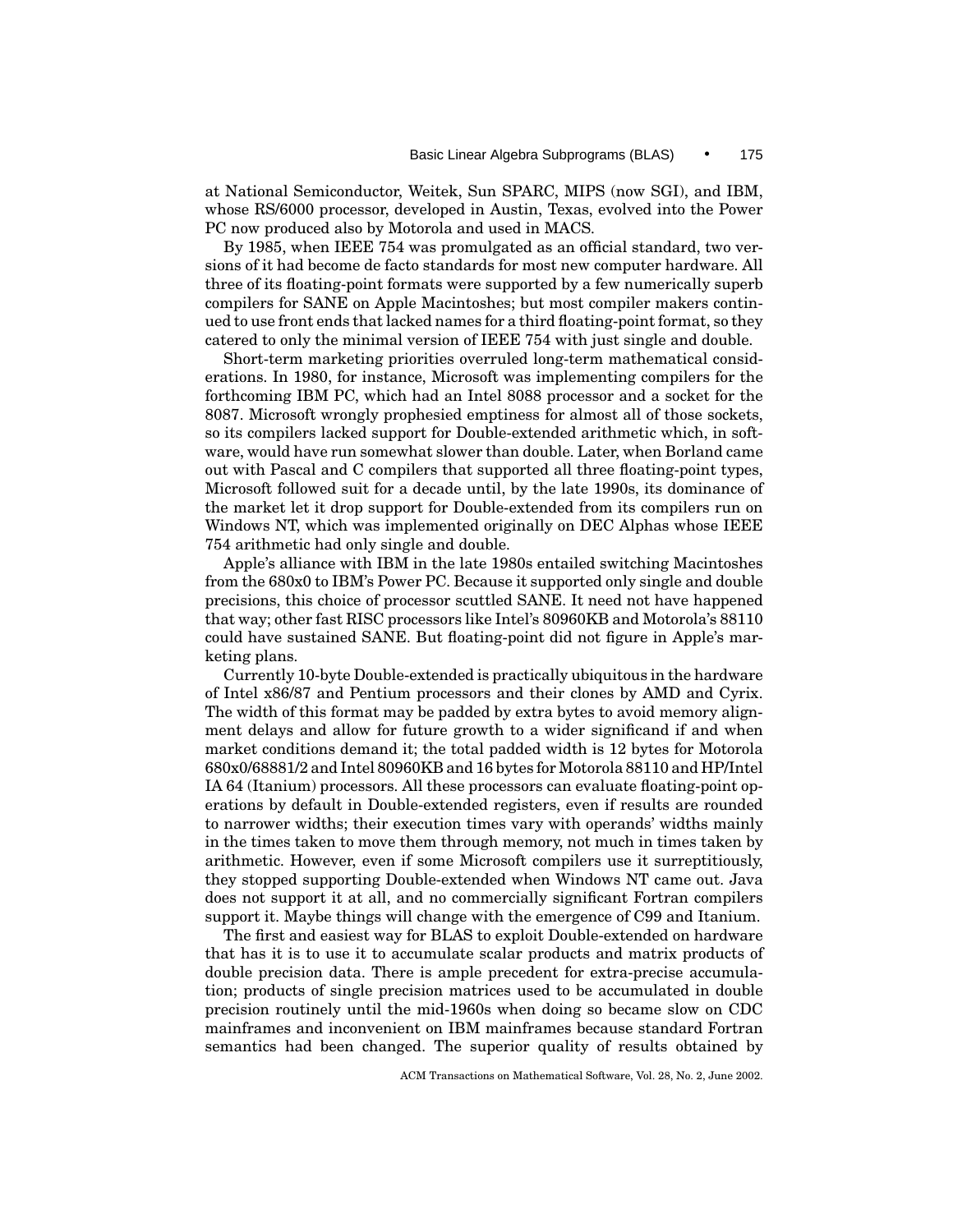| Vendor     | Line(s) with double-extended | $Line(s)$ without       |
|------------|------------------------------|-------------------------|
| Apple      | Old 680x0-based Macintosh    | Power Mac, iMac         |
| Compaq     | Wintel PC                    | DEC Alpha               |
| <b>HP</b>  | Wintel PC, IA-64             | <b>HPUX</b> on PA RISC  |
| <b>IBM</b> | Wintel PC                    | Power PC, RS/6000       |
| SGI        | Wintel PC                    | UNIX on MIPS R-x000     |
| Sun        | Solaris on Intel-based PC    | Solaris on SPARC        |
| Microsoft  | Windows 9x on PC             | Windows NT on DEC Alpha |

Table IV. Conflicting Product Lines with and without Double-Extended

LAPACK and MATLAB for large-dimensional and ill-conditioned problems would distinguish hardware capable of extra-precise accumulation advantageously from others [Kahan 1998].

Versions of MATLAB that ran on old 680x0-based Apple Macintoshes, and old versions of MATLAB running on Wintel PCs, delivered matrix products more accurate thereon than MATLAB used to deliver on upscale Sun SPARCs and SGI MIPS, or delivers now on all computers. Mathematica's N[ ...] operator delivered three more decimal digits' accuracy on old MACS and NeXTs than on all other computers. Should ostensibly portable software be allowed to get better results on some hardware than on others? The answer "Yes" seems obvious to the owners of the better hardware, but not so clear to software developers who yearn for Java's promise of identical floating-point results for everybody everywhere even if it is a pipe-dream. Each variation multiplies the cost of software testing and validation. On the other hand, "no variation" implies "no change," which stifles evolutionary progress, leaving no alternative but revolution. Voltaire put the conflict succinctly: "The Better is the enemy of the Good." It will not be resolved here.

The tension between knowledgeable purchasers of computing platforms (hardware and operating systems) on the one hand, and applications software vendors on the other hand, poses dilemmas for platform vendors whose different product lines offer different floating-point qualities. Table IV shows some of the vendors who must cope with invidious comparisons and conflicting loyalties within their own houses.

In Windows NT on a PC, the conflict was resolved highhandedly by inhibiting the PC's Double-extended to match the DEC Alpha's arithmetic limitations. Java seems to be attempting the same for the sake of Sun's SPARC. Other vendors may have to exercise greater sensitivity to market conditions. The outcomes of these conflicts will not be predicted here except for the wry observation that, by itself, technical superiority cannot ensure market success despite what R.W. Emerson may have said about a better mousetrap.

Finally, we mention that G. Henry built a comprehensive software suite of scalar extended precision operations for ASCI Red, which consists of Pentium Pro processors running Linux [Henry 1998]. It includes object code in ELF format, and so is callable from C or Fortran on Linux-based Intel-inside workstations, and perhaps Solaris X86, though this remains to be determined. A typical routine is xadd YYY  $(a, b, c)$ , which computes  $a = b + c$ . Each Y indicates the type of *a* (first Y), *b* (second Y) or *c* (third Y), which can independently be single ("s", 32 bit), double ("d", 64 bit), extended ("x", 80 bit), or even double-double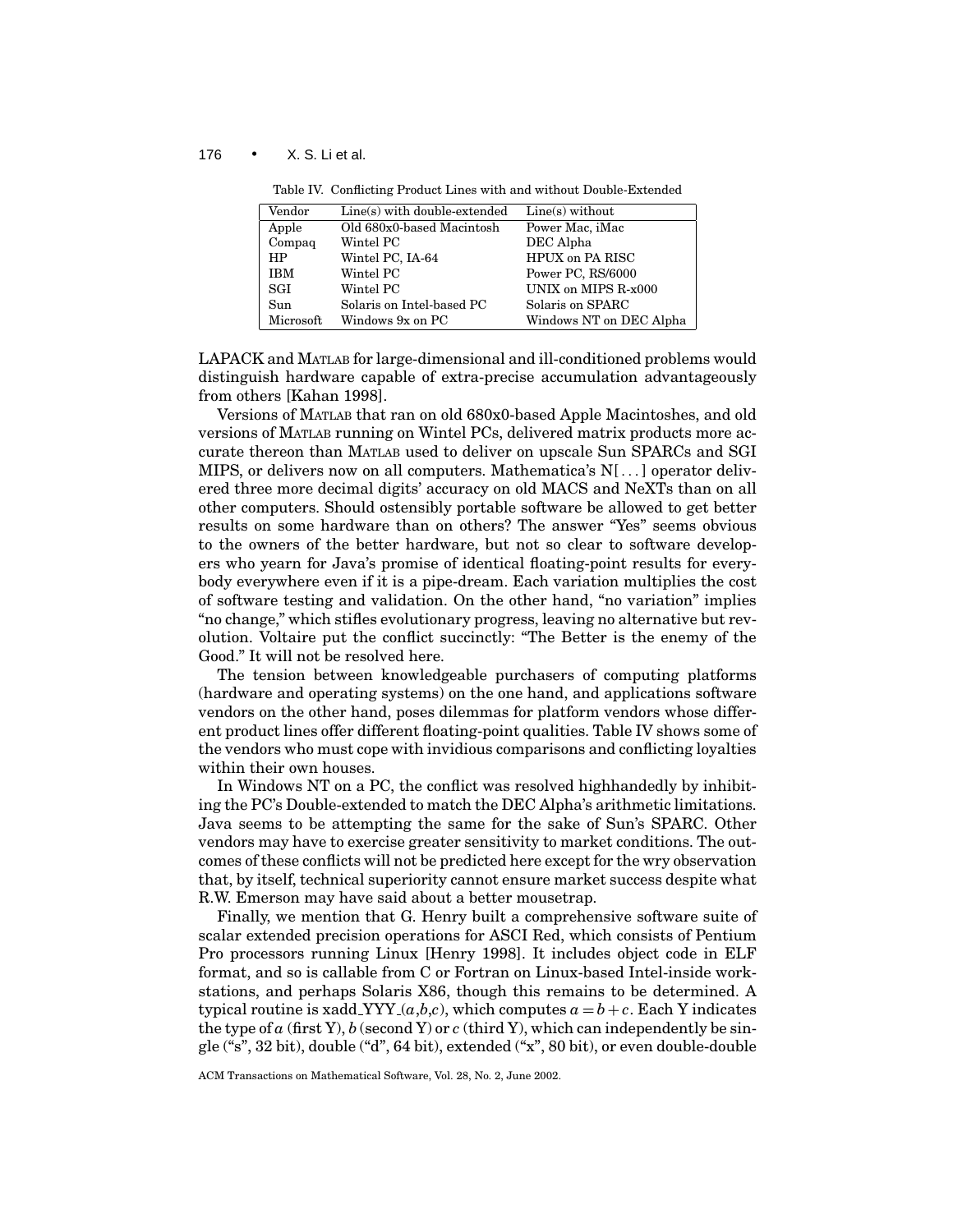("w", 128 bit) and double-extended–double-extended ("q", 160 bits) (discussed in the next section). In other words, there are  $5^3 = 125$  add functions. Other operations are subtraction, multiplication, mul-add, mul-subtract, sqrt, assignment (conversion), and reciprocation. There is also a dot product that takes doubleprecision input vectors and accumulates the dot product in extended. Finally, there are routines to change the rounding mode to 64-bits or 80-bits, and to print a number. There are over 700 routines, which were produced with the help of an automatic generation tool. This shows that an implementation that completely supports all kinds of mixed precision operations will be very large, and require automation to build and support.

#### 3.3 More about Double-Double

The 16-byte Double-double format can be implemented in portable software to run on all machines that conform to ANSI/IEEE 754 and on quite a few that don't, and runs about an order of magnitude slower than double but usually considerably faster than Quadruple. Double-double and its variations have an extensive history, with implementation ideas going back to the 1960s [Pichat 1972; Dekker 1971; Kahan 1968; Møller 1965; Priest 1991; Shewchuk 1997; Briggs 1998; Henry 1998; Bailey 2000]. See especially Priest [1991] for a history. Our implementation is based on Bailey's double-double package [Bailey 2000]. The routine for adding two double-doubles (ddadd) is shown in Figure 4 as an illustration. This algorithm requires 20 floating-point operations. For all the other algorithms with various combinations of inputs and outputs, see Li et al. [2000].

Double-double can be sped up roughly twofold if advantage is taken of a Fused Multiply-Accumulate (FMAC) operation on hardware that has it. This operation computes expressions like  $X * Y + Z$ ,  $X * Y - Z$  and  $Z - X * Y$  with just one rounding error at the end instead of two rounding errors, one after multiplication and another after addition. (Do not confuse the FMAC with the unfused MAC operation that computes  $X * Y + Z$  in one instruction but with two rounding errors, thus saving only time.)

The FMAC appeared first in 1984 on the IBM RS/6000, whose reduced instruction set designed two decades earlier by Dr. John Cocke had only three floating-point operations: conversions between single and double precision, and a MAC. This MAC was upgraded to an FMAC when it was found necessary for a software implementation of division correctly rounded at a tolerable speed.

Among many other uses, the FMAC accelerates double-double by computing exactly a product  $X * Y$  of two doubles in just two operations, thus drastically shortening the double-double multiplication algorithm:

 $P := X * Y + 0$  rounded to double;  $Q := X * Y - P$  exactly as a double thanks to the FMAC.

Now the product of *X* and *Y* equals the sum of doubles *P* and *Q* exactly, although rounding that sum to double would yield just *P*. This kind of unevaluated sum of a leading and a trailing double is the way every doubledouble is represented by a pair of doubles. To compute *P* and *Q* without an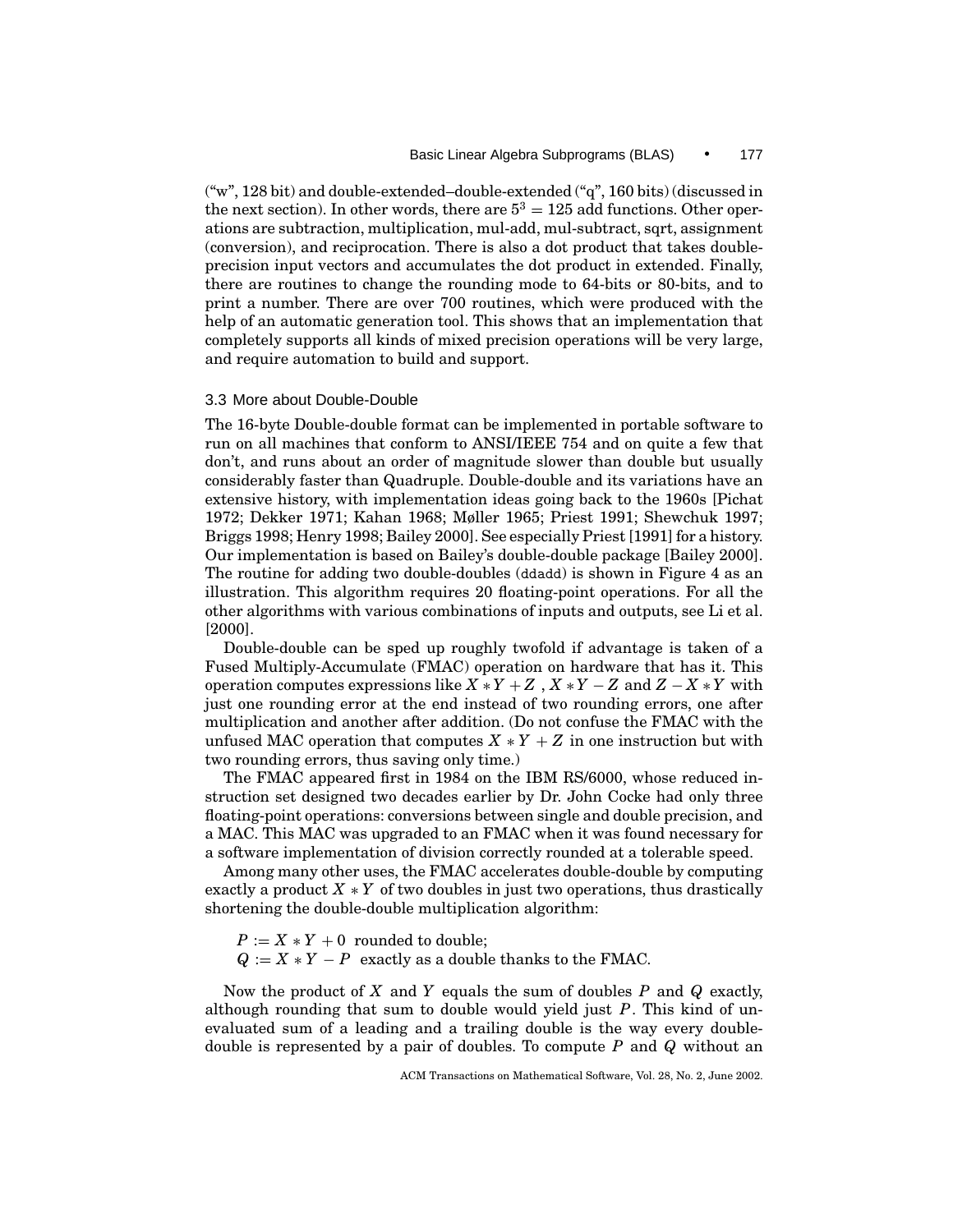```
178 • X. S. Li et al.
    void ddadd(double dda[2], double ddb[2], double ddc[2])
    {
        /* Compute double-double = double-double + double-double
           (ddc = dda + ddb). */
        /* dda[0] represents high-order word, dda[1] represents
                  low-order word. */
        double bv;
        double s1, s2, t1, t2;
        /* Add two high-order words. */
        s1 = dda[0] + ddb[0];bv = s1 - dda[0];s2 = ((ddb[0] - bv) + (dda[0] - (s1 - bv)));
        /* Add two low-order words. */
       t1 = dda[1] + ddb[1];bv = t1 - dda[1];t2 = ((ddb[1] - bv) + (dda[1] - (t1 - bv)));
        s2 == t1;/* Renormalize (s1, s2) to (t1, s2) */
        t1 = s1 + s2;s2 = s2 - (t1 - s1);t2 == s2;/* Renormalize (t1, t2) */
        ddc[0] = t1 + t2;ddc[1] = t2 - (ddc[0] - t1);}
```
Fig. 4. Adding two double-doubles.

FMAC would cost six conventional multiplications plus several additions or subtractions.

The FMAC is built into the hardware of IBM's RS/6000 and, for compatibility with it, into the S/390 G5 processor as well as the IBM/Motorola Power PC used in Apple's Power MACS. The same goes for HP's 8000 and PA RISC 2.0, and for the SGI MIPS R-8000. At present C99 [ISO/IEC 1999] is the only higher-level programming language that offers an explicit invocation  $\text{fma}(x, y, z) = x$  $y + z$  of the FMAC. Language support for the use of FMACs by default on hardware that has it poses problems partly because of ambiguity (how should " $X * Y + A * B$ " be evaluated?) and partly because indiscriminate use can, in very rare instances, break programs that would have worked well with an unfused MAC. Because of these rare instances, MATLAB eschews the FMAC. Worse, the MIPS R-10000 uses the same opcode for its unfused MAC as the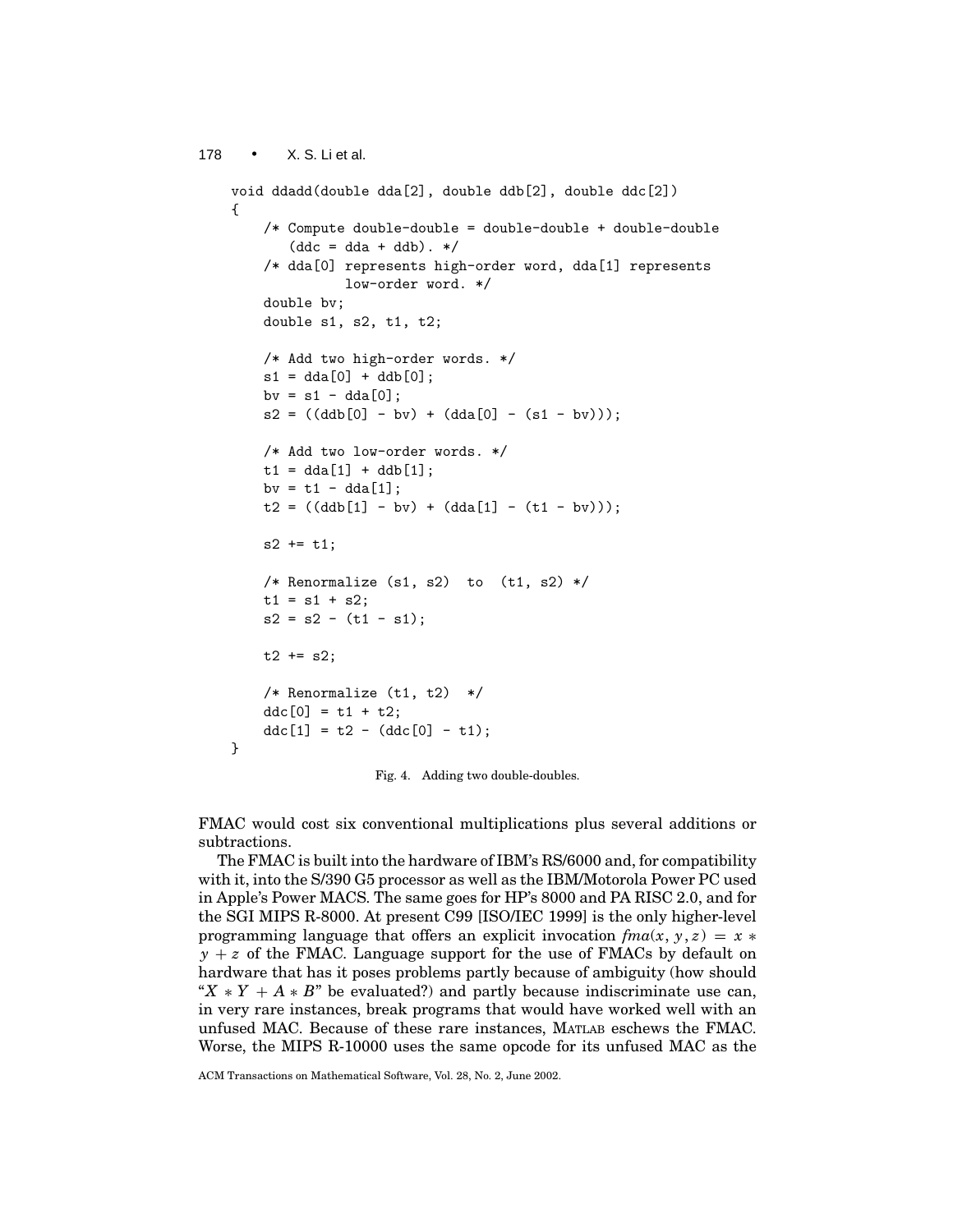R-8000 used for its FMAC, thus dropping conundrums in the way of language support. The HP/Intel IA 64 Itanium has a Double-extended FMAC that can serve double-double and double-double-extended with the same algorithms, and perhaps serve software-implemented Quadruple too. The IEEE Floating Point Standards committee is considering how to standardize the FMAC instruction in their planned revision of the IEEE Floating Point Standard [ANSI/IEEE 1985; IEEE 2001].

Here are some other double-double implementation efforts.

Briggs [1998] released a  $C_{++}$  class library implementing a doubledouble type. It lets users declare double-double variables and operate on them using standard infix operators via operator overloading. It supports the usual four arithmetic operations, sqrt, transcendentals, and I/O. In other words, it essentially makes double-double a first class floating-point data type, so that one could use it internally to the BLAS or externally. It runs on the X86 architecture with Linux and GCC, X86 with Windows 95 and Microsoft C++, MIPS with IRIX and EGCS, and SPARC with Solaris and EGCS.

Bailey [19XX] released a Fortran 95 double-double package. It does not introduce a new data type for double-double variable, but just represents it using a pair of REAL\*8 numbers. It supports the usual arithmetic operations and transcendental functions. It is portable on all the machines with IEEE floating-point arithmetic. In fact, our double-double implementation and basic algorithms are very similar to Bailey's, modified as described in the next section.

Finally, Henry's [1988] package mentioned above includes not just doubleextended operations, but double-double and double-extended–double-extended (i.e., 160-bits, with 128 fraction bits).

3.3.1 *Why Double-Double is an Attractive Nuisance Except for the BLAS.* Currently, machines with an FMAC run double-double a few times faster than correctly rounded Quadruple implemented in software. This speed advantage turns double-double into an "attractive nuisance," like an unfenced backyard swimming pool. The trouble grows out of the diverse ways double-double can be rounded, none of them strictly correct. An outline of the trouble, which only occurs when we try to use double-double more widely than inside the BLAS, goes like this:

Consider a Pascal, Fortran or C Function  $F(X)$  written "polymorphically" in four versions, the first using exclusively small integer constants and REAL\*4 (float) variables, the second the same except for replacement of every REAL\*4 (float) by REAL\*8 (double), the third the same but for REAL\*10 (Doubleextended or TEMPREAL), and the fourth the same but for REAL\*16 (long double). This program is intended to approximate some ideal real function  $f(x)$ that can be inferred from  $F(X)$  by substituting "INFINITE PRECISION" for every "REAL $^* \cdots$ " declaration and attending to a few technical details concerning stopping criteria for iterations. For instance, the rounding error threshold EPS/2 should be gauged from statements like

 $T := 3;$  $EPS := ABS(1 + 3 * (1 - 4/T))$ ;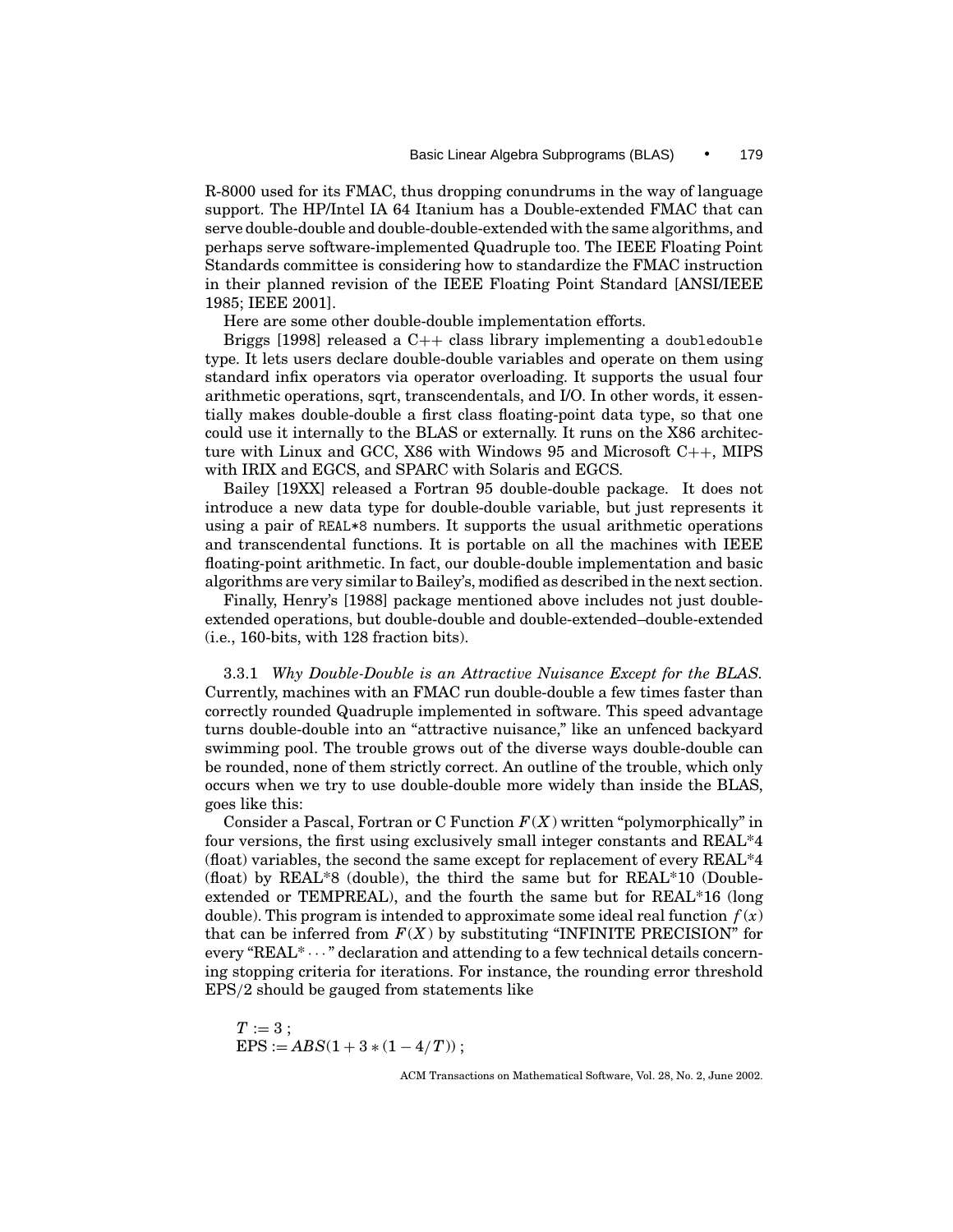(only the quotient should be inexact); and convergent iterations that would take infinitely many repetitions to achieve infinite precision should be assumed to do so instantly. If each of the first three versions of  $F(X)$  matches  $f(x)$  within a few units in the last place of the precision declared for  $F(X)$ , then we may well expect the same for the fourth version, and this expectation is fully justified if REAL\*16 (long double) compiles to correctly rounded Quadruple precision or even just Double-extended. But not if it compiles to double-double; then program  $F(X)$  can malfunction arbitrarily badly.

These malfunctions are not mere theoretical possibilities; they do happen, rarely but not rarely enough to ignore, on IBM's and Apple's Power PCs, whose compilers support double-double fully as well as IEEE 754 single and double precisions. Consequently there is some non-negligible risk of malfunction if a program recompiled for those machines was imported from machines, like IBM's S/390 G5, on which "REAL\*16" means Quadruple precision, or from machines like old MACS, on which "long double" meant Double-extended. The risk for BLAS is probably negligible, arising perhaps from none but contrived situations; still, the risk deserves some discussion.

The quantity EPS computed above is the gap between 1.0 and the next bigger floating-point number in the format to which 4/*T* was rounded unless this format is double-double, in which case the gap is far tinier. When computed in Double-IEEE-754-double, EPS comes out to be 2<sup>−</sup><sup>106</sup> provided division and subtraction are rounded with care; but  $1.0 + 2^{-1022}$  is a doubledouble number much closer to 1.0. More generally, most double-double precision numbers *X* are separated from their neighbors by gaps of the order of *X* ∗ EPS; but around double precision numbers the double-doubles are much denser, some separated by gaps no bigger than the smallest positive double,  $2^{-1074}$  for Double-IEEE-754-double. Consequently a rounding error in doubledouble can vastly exceed the gaps between adjacent numbers. This disparity breaks the logic and validity of some error analyses valid for conventional floating-point.

Here is an example. A common way to approximate  $cosh(x)$  is to compute  $Z =$  $EXP(ABS(X))$  (rounded to roughly working precision) and then  $COSH(X)$  =  $(Z + 1/Z)/2$ . Let us ignore overflow. Then  $\text{COSH}(X)$  may well be less accurate than correctly rounded, yet it is provably monotonic in this sense:  $\text{COSH}(X)$  $\text{COSH}(Y)$  implies  $\text{ABS}(X) > \text{ABS}(Y)$ . This is provable for every binary floatingpoint format conforming to IEEE 754/854. But not for double-double; no matter how carefully it is implemented, it almost certainly violates that monotonicity relationship for some smallish arguments X and Y .

Here is another example. Suppose the iteration  $x \to f(x)$  converges at a tolerable rate in a monotonically decreasing way to a finite limit *L*. Then the loop

 $X :=$  initial guess, certainly too big;  $Y :=$  anything bigger than  $X$ ; while  $X < Y$  do  $Y = X$  $X = F(Y)$  ; end while  $L := Y$ ;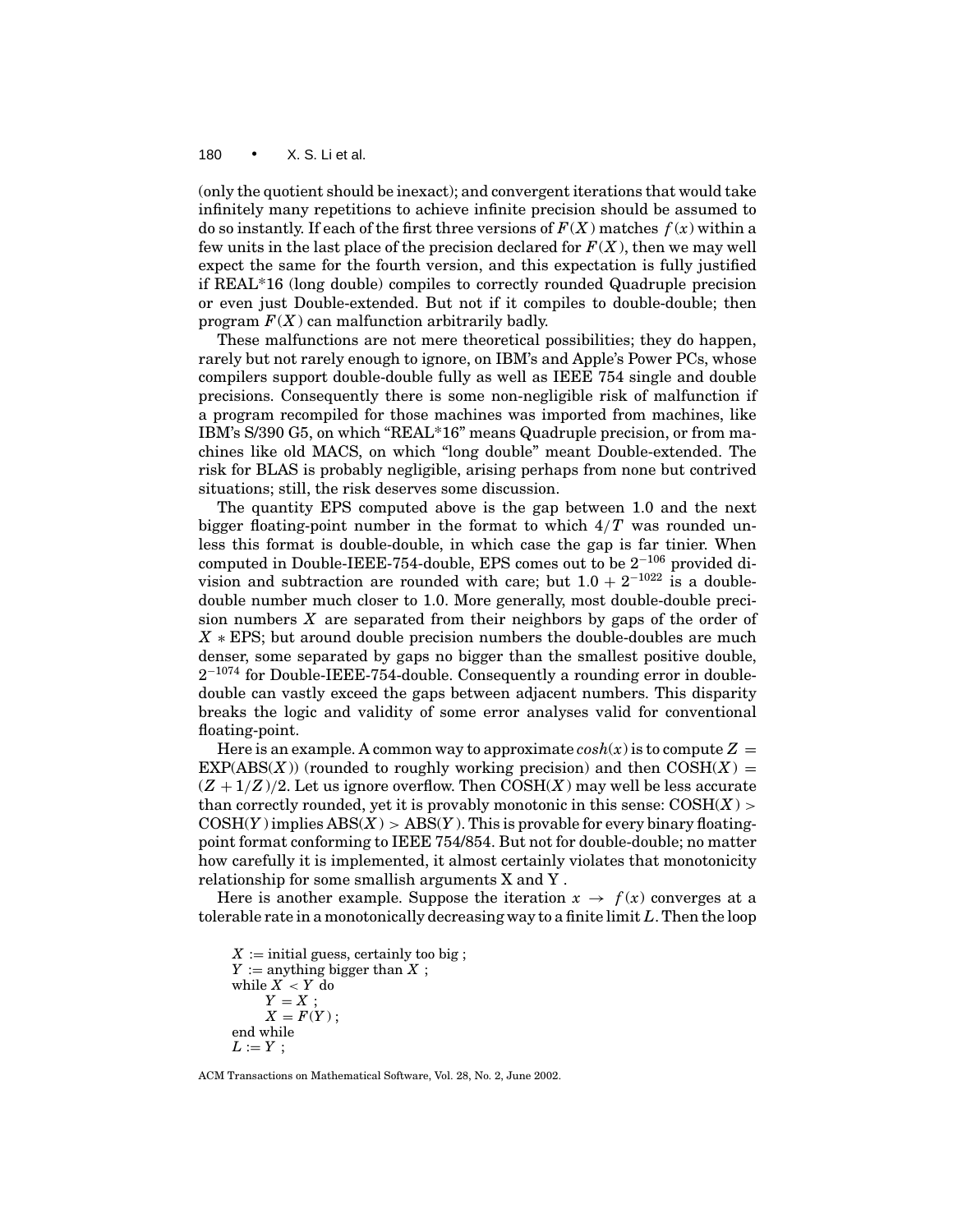is a reasonable way to compute *L* as fast as possible about as accurately as the arithmetic allows. But not in double-double. If unluckily the limit *L* is representable exactly in double precision, then the sequence of iterates X can look like

$$
L+2^{-100}, L+2^{-101}, L+2^{-102}, \ldots, L+2^{-1074}
$$

before it stops. That takes far longer than may have been expected. Worse, a loop not so different from this one is often used to reveal at run-time a conventional arithmetic's rounding error threshold EPS/2 by seeking the smallest increment  $D$  that increases the computed value of  $1+D$ . For double-double, such a loop sets D near the underflow threshold instead of the rounding error threshold. (To get a correct result, substitute "4.0/3.0 rounded to double-double" for " $1$ ".)

Hazards like these examples are unlikely to afflict the BLAS though eigensystem calculation may be affected elsewhere, and so may some computations with special structured matrices like Cauchy matrices.

On all machines that conform to IEEE 754, double-double can be implemented in a portable way that would give exactly reproducible results, but this is unlikely to persist for long for two reasons: First, an implementation optimal for one architecture may well be very suboptimal for another, especially if the latter has an FMAC the former lacks. Further differences arise if some machines tolerate testing and branching much better than others that run faster if extra arithmetic operations are used in place of tests and branches. Different optimized implementations can give different but roughly equally valid results on different machines.

Secondly, implementing double-double differently for the BLAS than elsewhere is worth considering. For example, double-double's round-off threshold EPS/2 is roughly  $2^{-107}$  for IEEE 754 double, so one might reasonably expect a difference *X* − *Y* of double-double arguments to be computed with an error no worse than something like  $EPS * |X - Y|$ . Doing so takes noticeably longer than if instead an error no worse than roughly  $EPS * (|X|+|Y|)$  were tolerable, as is almost surely the case for matrix multiplication. Thus, double-double can run sloppier and faster inside the BLAS than outside them. Of course, if it is sloppy outside too, then bad things may well happen faster, starting with the failure of the short formula above for EPS.

In short, double-double is an attractive nuisance outside the BLAS but very worthwhile inside them.

3.3.2 *Performance of Our Double-Double Implementation.* Although the double-double arithmetic operations require many more floating-point operations, these operations are mostly performed at the register level without incurring much more memory traffic. The overall speed of an extra precision BLAS routine is not much slower. To confirm this, we timed several versions of GEMV and GEMM routines on a Sun UltraSPARC, with 333 MHz clock rate and 2 Mbytes secondary data cache. The peak Megaflop rate is 666 Mflops. The performance results are presented in Figures 5 and 6. The routines we have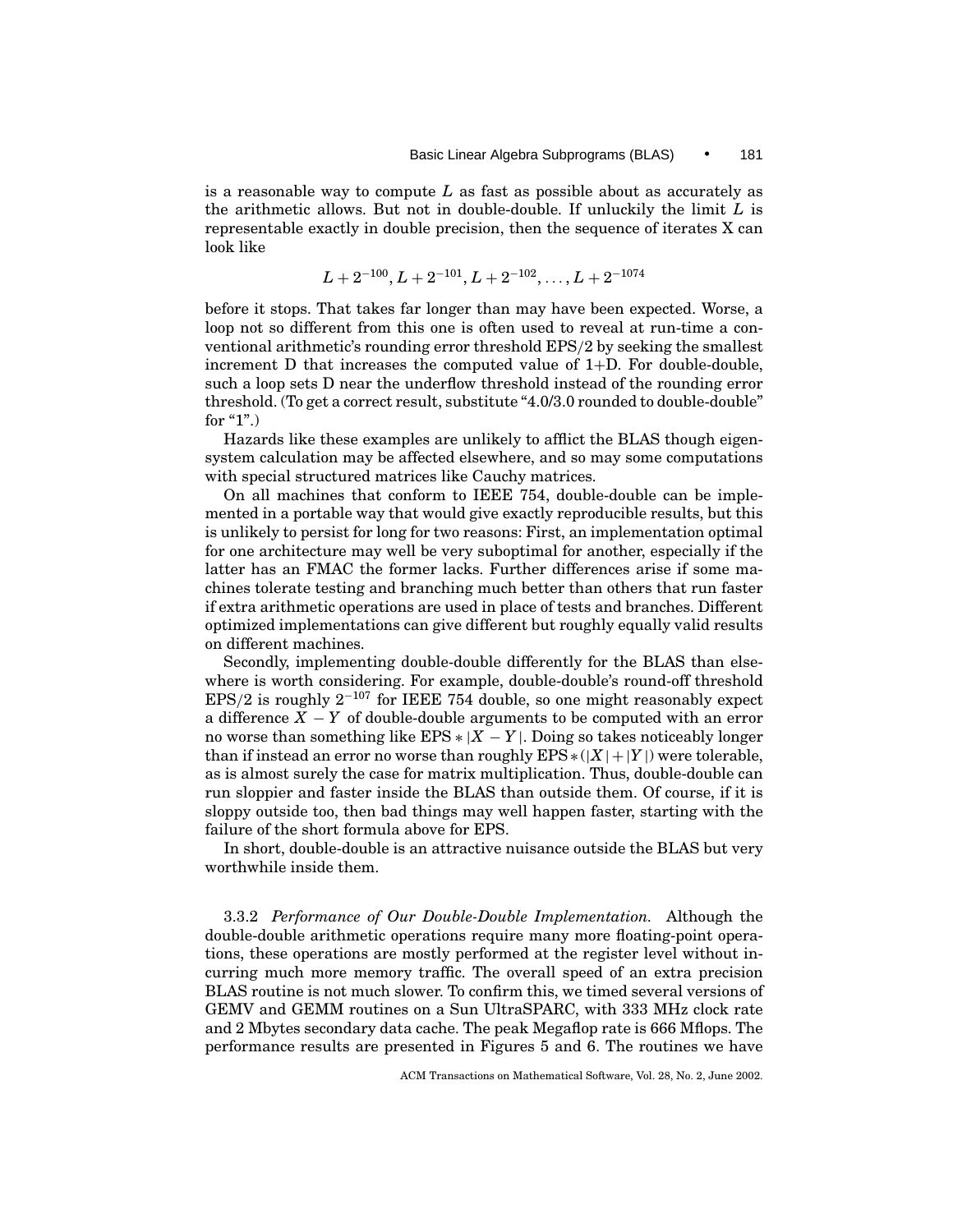timed are the following:

- (1) c dgemv (c dgemm): our GEMV (GEMM) with double precision for everything,
- (2) c dgemv  $x$  (c dgemm  $x$ ): our GEMV (GEMM) with double precision input/output, and double-double internal precision,
- (3) f77 dgemv (f77 dgemm): the Fortran 77 double precision GEMV (GEMM) from Netlib, and
- (4) sun dgemv (sun dgemm): the double precision GEMV (GEMM) from the Sun Performance Library.

Without extra precision, our GEMV and GEMM run at about the same speed as the Fortran versions. That is, the c\_dgemv/c\_dgemm curves are essentially the same as the f77\_dgemv/f77\_dgemm curves. The GEMM from the Sun Performance Library can be much faster than ours and the Fortran version for large matrices; this is because we have not performed any optimizations to improve data locality, such as blocking. That is, the c\_dgemv/c\_dgemm curves are essentially the same as f77 dgemv/f77 dgemm curves, see Figures  $5(a)$  and  $6(a)$ .

For the extra precision routines, when the matrices are small and all fit in cache, we observed about a factor of 9 to 10 slowdown. When the matrices are large and do not fit in cache, we observed only about a factor of 3.6 slowdown, see Figures 5(b) and 6(b).

We also plot Megaflop rates in Figures  $5(c)$  and  $6(c)$ . The flop counts for the normal GEMV and GEMM are  $n(2n + 3)$  and  $n^2(2n + 3)$ , and for the extra precision versions are  $n(37n + 62)$  and  $n^2(37n + 62)$ . The extra precision routines achieve a sustained performance of 270 to 300 Mflops for both GEMV and GEMM, showing excellent data reuse even without any algorithmic blocking.

Indeed, the Megaflop rates for the extended precision codes are so high that for some applications further tuning may not be needed. But for some other applications, we believe some code optimizations may make a significant impcat in speed.

For a standard model of floating-point arithmetic,

 $fl(a \odot b) = (a \odot b)(1 + \delta)$ , in the absence of over/underflow, (1)

where  $\odot \in \{+, -, \times, / \}$ , we can show that our double-double algorithms yield |δ| bounded by  $2 \cdot 2^{-106}$  (for +),  $4 \cdot 2^{-106}$  (for ×) and  $4 \cdot 2^{-106}$  (for /), respectively. This is more than adequate to satisfy the error bounds described in Section 6.

We note that there is a more relaxed model of floating-point arithmetic for addition and subtraction

$$
fl(a \pm b) = a(1 + \delta_1) \pm b(1 + \delta_2)
$$

satisfied by machines without guard digits, like old Crays, which can be implemented in double-double more efficiently than the stricter model (1). In this relaxed model, the double-double addition (ddadd) algorithm can be considerably simplified. For example, Bailey's implementation of addition [Bailey 2000] satisfies this model, with  $|\delta_1|, |\delta_2|$  bounded by  $2^{-106}$ . His algorithm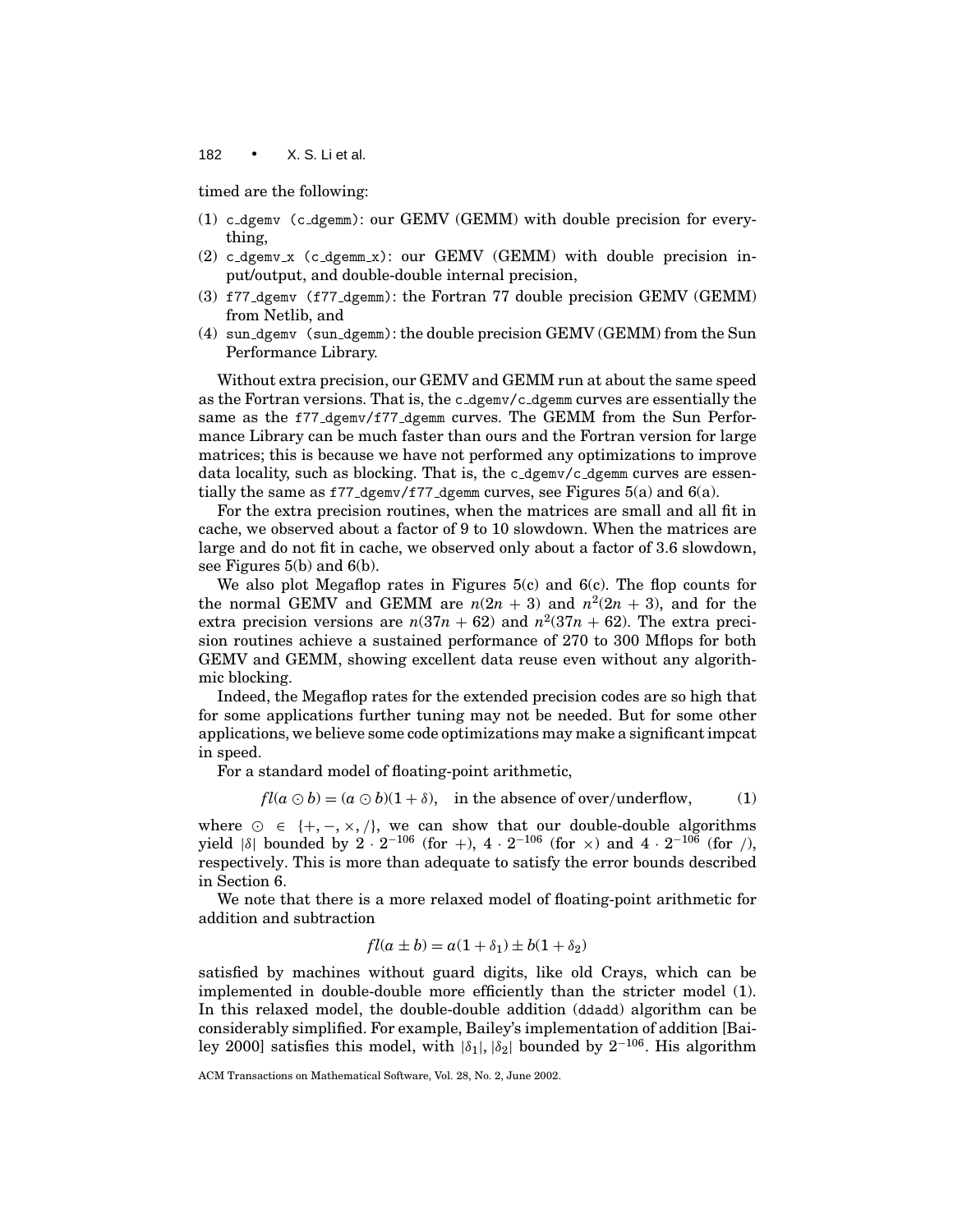

## Basic Linear Algebra Subprograms (BLAS) • 183

Fig. 5. GEMV performance.

requires only 11 floating-point operations as opposed to 20 for ours. We also measured the speed of a few BLAS routines using Bailey's double-double algorithms. For example, GEMV runs about 35–40% faster. For the sake of speed, BLAS implementors may feel free to use this relaxed model, since it is still adequate to meet the error bounds described in Section 6.

# 4. SUMMARY OF DESIGN DECISIONS

The list of examples in Section 2 was meant to illustrate the opportunities of the five arithmetic features listed in Section 2.1, and the discussion in Section 3 was meant to illustrate their costs. In this section, we weigh the costs and benefits of these features, and present our design decisions. In particular, our design should satisfy the following goals:

*Goal* 1. be reasonable to implement, *Goal* 2. support some if not all important application examples,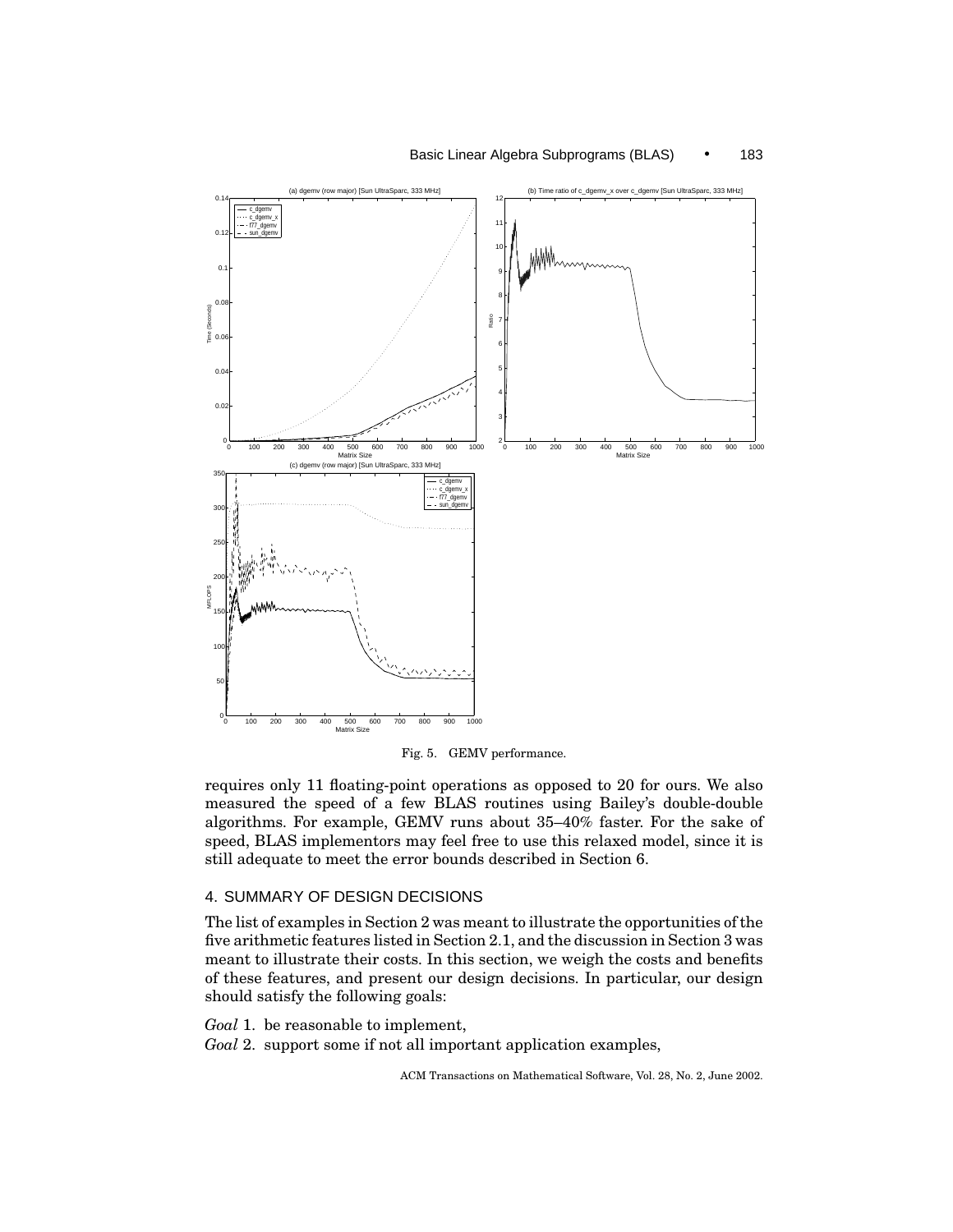

Fig. 6. GEMM performance.

- *Goal* 3. be easy to use,
- *Goal* 4. encourage the writing of portable code, and
- *Goal* 5. accommodate growth as we learn about new algorithms exploiting our arithmetic features.

Here are our decisions.

(1) We do not require that the user explicitly declare or use any new extended precision data types, that is, we do not use **Feature 4: Extra-wide variables**. Since these are not supported in a standard way by every language and compiler, we cannot reasonably mandate them here. If we made up conventions (like double-double variables occupying a pair of consecutive double-precision words in Fortran 77) then users would expect us to propose subroutines for all the other operations they might want using these variables (binary arithmetic operations, comparisons, binary-decimal conversion, etc.), which is definitely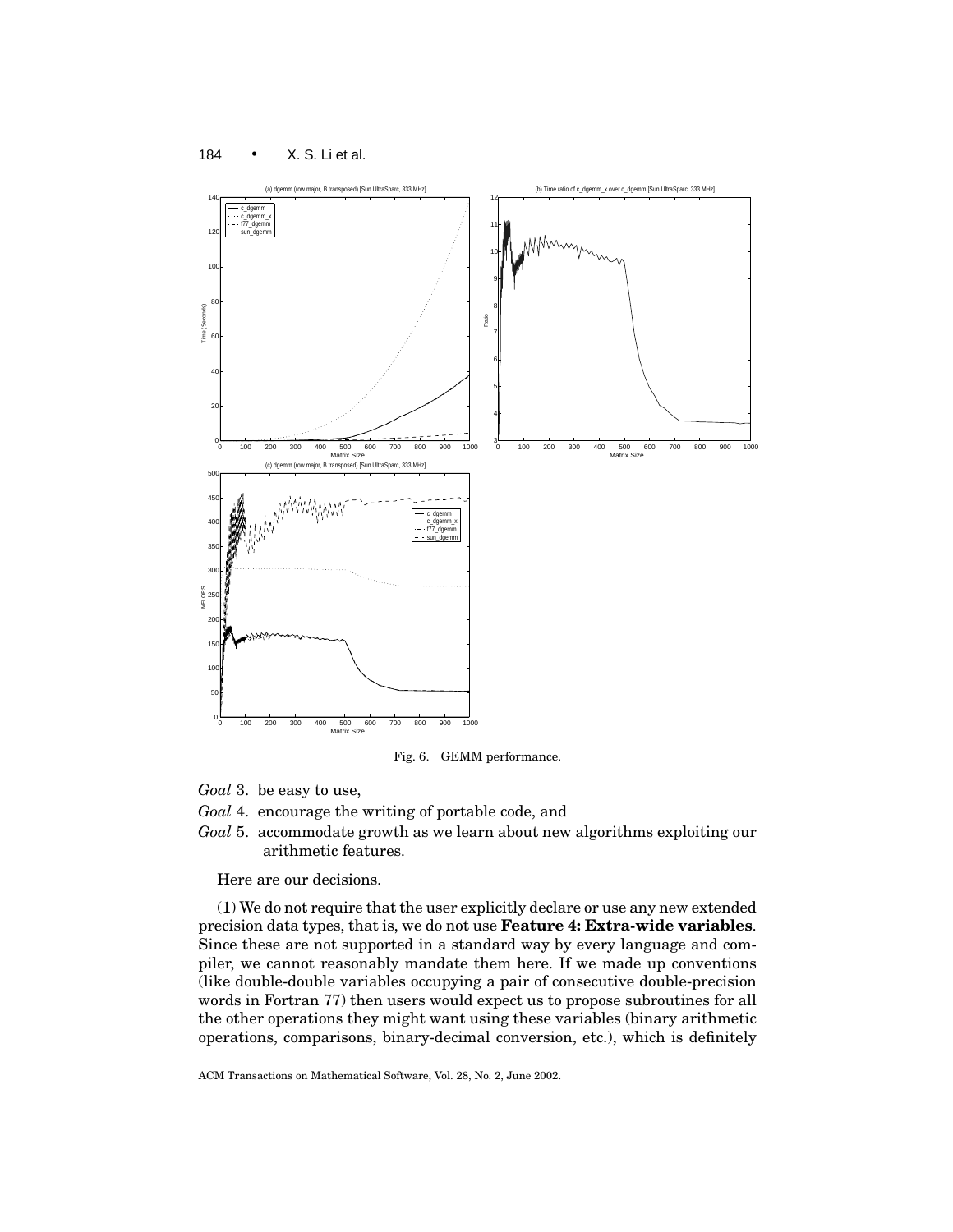beyond the scope of this committee (violating Goal 1). Furthermore, in languages like Fortran 77 without "data hiding" mechanisms, users might have to modify their data structures significantly and replace all infix operators like  $+$ and  $\times$  with subroutine calls (violating Goal 3). Thus the only extended precision that we mandate is hidden inside the BLAS, and so can be implemented in any convenient machine-dependent way.

(2) The above decision mostly satisfies Goal 2, since many of the examples in Section 2 can be implemented without Feature 4. Nonetheless, those examples requiring Feature 4 could be supported when the working precision is single and the extended precision is double. This would violate the long-held goal in libraries like LAPACK to be able to run essentially the same code in all available precisions, creating all versions automatically from one single precision template. But it is worth it for the benefits in single.

(3) Since we cannot predict all the future applications of extended or mixed precision, nor can we predict what new class libraries or modules will become available to support new data types (e.g., see Section 3.3), it is important to accommodate growth (Goal 5). We do this by making our design as orthogonal as possible to the rest of the BLAS Standard, showing how to take any BLAS routine (including future ones with, say, quadruple precision inputs and outputs), determine whether extra precision is worth using or not, and define the extended precision version if it is.

In particular, we believe that extra precision is *not* worth using unless (1) there is the possibility of cancellation between non-input quantities in the algorithm, and (2) one is not applying orthogonal transformations. The first condition eliminates scaling a matrix by a constant, computing norms of matrices and vectors, and adding two arrays, since in all these cases the result is already good to high relative accuracy without extra internal precision. In fact, adding two numbers to higher precision and then rounding their sum to the lower output precision can yield a very slightly less accurate answer than doing everything in the output precision. The second condition reflects the fact that the orthogonal transformations have already been rounded to working precision, and this does about as much damage to the accuracy as round-off in their subsequent application in working precision to another vector or matrix, so it is not worth making this second step more accurate.

(4) Since the number of possible routines with all combinations of mixed precision inputs is very large, and includes combinations unlikely to be used in practice (like multiplying a single-precision-real matrix by a double-precisioncomplex matrix) we specify a small subset of routines that seem to cover most foreseeable needs. In particular, we allow only certain combinations of single real/double real, of single complex/double complex, of single real/single complex, and of double real/double complex. Furthermore, we limit all scalars and output variables to be the "higher" of the two precisions. For example, for matrix-matrix multiplication  $C = \alpha \cdot A \cdot B + \beta \cdot C$ , the following 12 mixed precisions and types are allowed in addition to the 4 unmixed precision versions (where all arguments are  $S = \text{single precision real}, D = \text{double precision real}, C = \text{single precision}$ complex, or  $Z =$  double precision complex):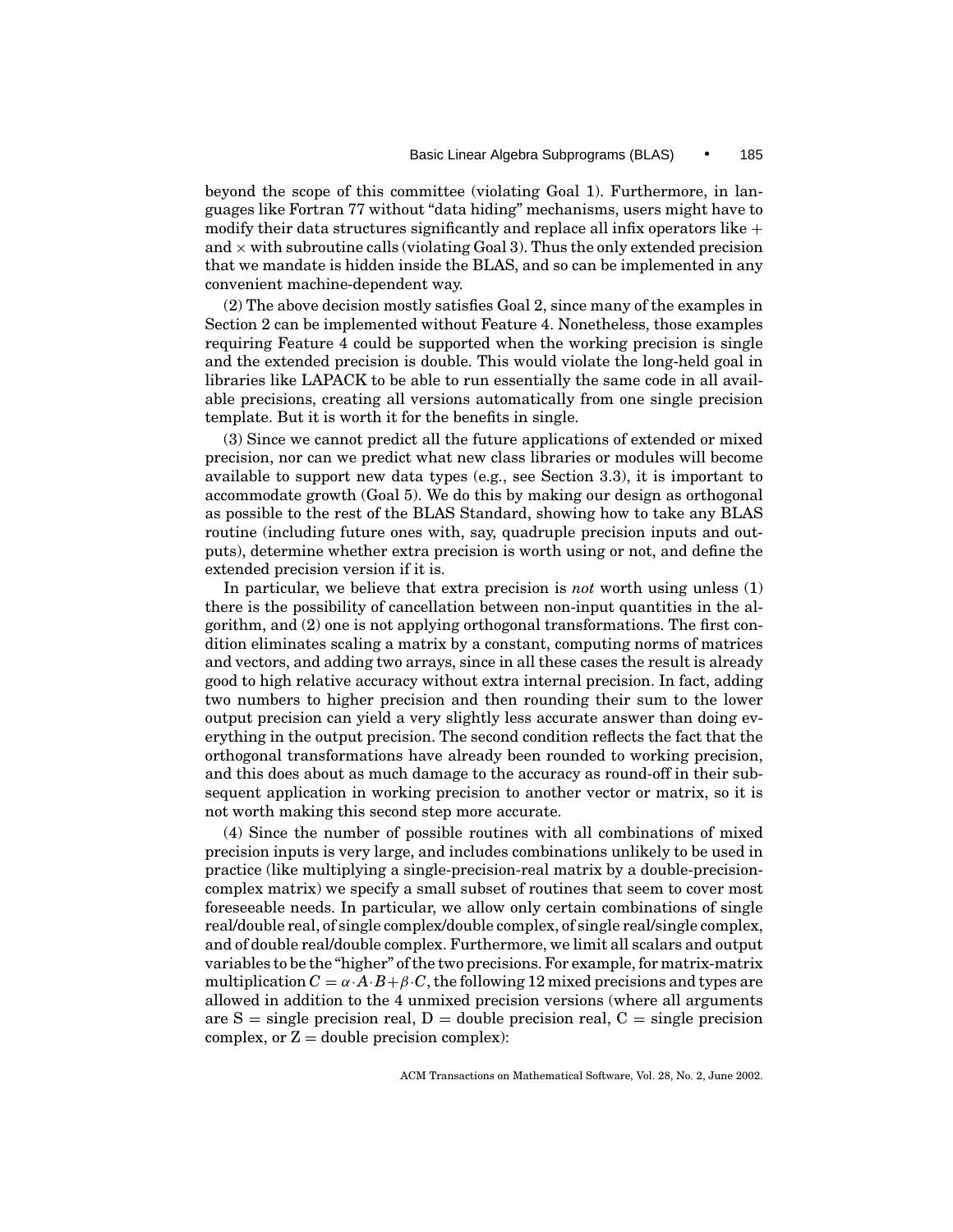| $\alpha$           | А                       | B                       | B              | C                  |
|--------------------|-------------------------|-------------------------|----------------|--------------------|
| D                  | $\overline{\mathrm{s}}$ | $\overline{\mathrm{s}}$ | D              | D                  |
| D                  | S                       | D                       | D              | D                  |
| D                  | D                       | S                       | D              | D                  |
| Z                  | $\rm C$                 | C                       | Z              | Z                  |
| Z                  | $\overline{C}$          | Z                       | Z              | Z                  |
| Z                  | Z                       | $\overline{C}$          | Z              | Z                  |
| $\overline{\rm C}$ | $\overline{\mathrm{s}}$ | $\overline{\mathrm{s}}$ | С              | $\overline{\rm C}$ |
| $\overline{C}$     | S                       | $\overline{C}$          | $\overline{C}$ | C                  |
| $\mathbf C$        | C                       | S                       | $\mathcal C$   | C                  |
| Z                  | D                       | D                       | Z              | Z                  |
| Z                  | D                       | Z                       | Z              | Z                  |
| Z                  | Z                       | D                       | Z              | Z                  |

In other words only 12 out of the possible  $4^5 - 4 = 1020$  mixed precision combinations are supported. This satisfies Goals 1 and 2.

(5) From Example 8 in Section 2.9, we see that we want to be able to specify the internal precision at runtime; we do this with the variable PREC. This satisfies Goal 3.

(6) PREC could potentially take on a great many values, whose meaning varied from machine to machine (see Section 3.3). To achieve Goals 1 and 4, we need to choose a parsimonious subset that will be available on all machines: Single (S), Double (D), Indigenous (I) and Extra (E). If an implementor wants to implement other ones (like triple-double) or indeed if  $PREC = X$  (Extended) is supported because it is identical to  $\text{PREC} = I$  on an Intel machine, that is allowed. Furthermore, if it is easier for the implementor to use *more* precision than the user requested, that is also allowed.

Therefore, provided the inputs are all single precision (real or complex), the only values of PREC that must be supported are S, D, I and E. On any particular machine, this would require at most two or three actual implementations, since either  $D = I$  (non-Intel IEEE machines),  $S = I$  (some Crays), and/or wider than requested precision may be used (so that S, D and I can all be implemented using I on Intel machines). Our reference implementation provides three versions: a true single precision version when  $PREC = S$ , a true double precision version when  $PREC = D$  or I, and a double-double version when  $PREC = E$ .

When the inputs are all double precision (real or complex), the only values of PREC that must be supported are D, I and E. Again, on any particular machine, at most two implementations are needed. On some Crays,  $I = S$  is shorter than D (this could be determined safely at run-time via environmental enquiries), so the implementor would use D in place of I on Crays. On non-Intel IEEE machines,  $D = I$ . On Intel machines, D can be implemented using I. Our reference implementation provides two versions: a true double precision version when  $PREC = S$ , D or I, and a double-double version when  $PREC = E$ .

So the only really new implementation is  $PREC = E$ , which could either be implemented using double-double (as in our reference implementation) or native quadruple (if it exists).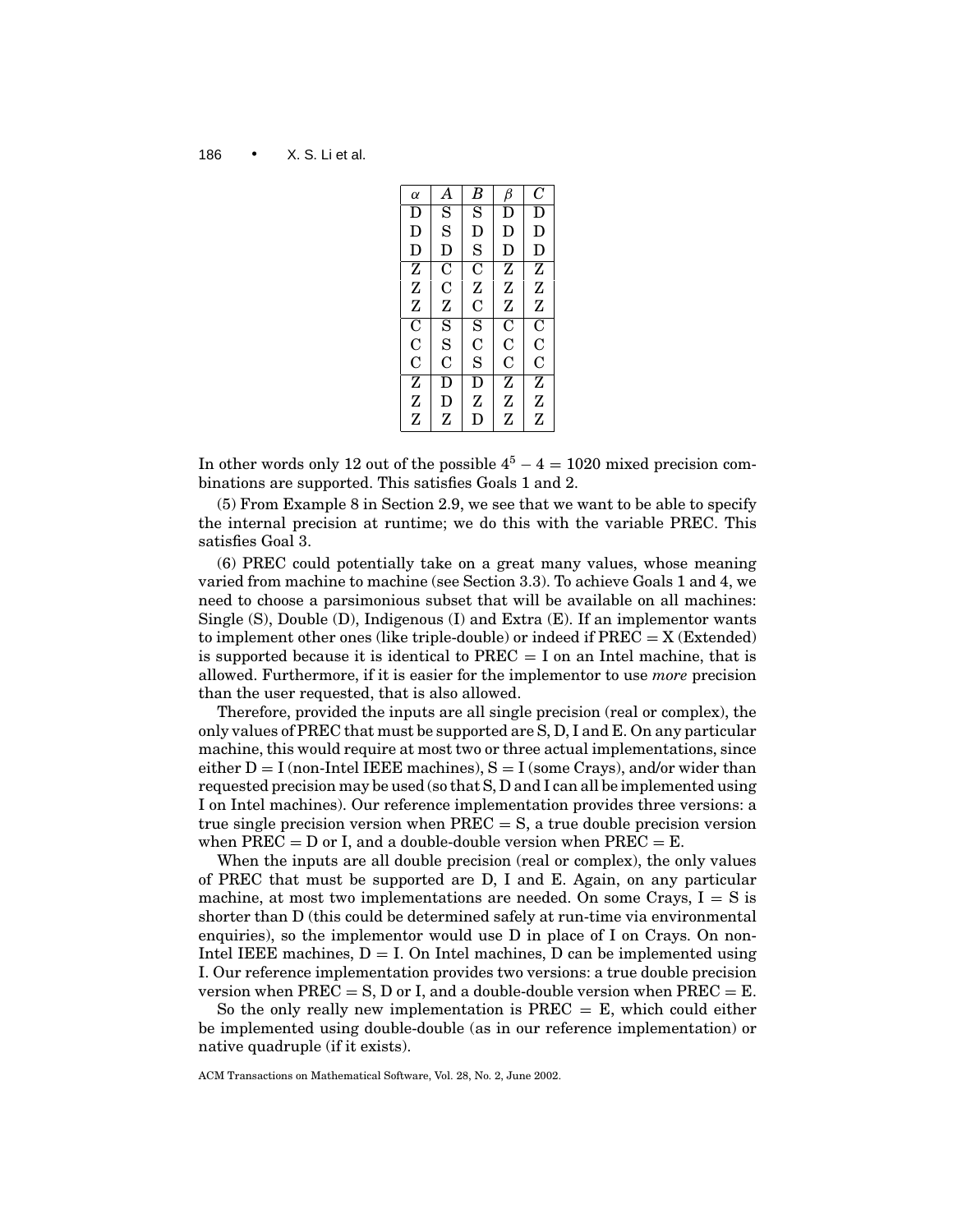(7) The possible interpretations of PREC just discussed make it imperative that there be environmental enquiries so that the user can find out the actual machine epsilon (or over/underflow thresholds) of any requested internal precision, so that he or she can do error analysis, pick stopping criteria for iterations (as in Section 2.2), determine what values of PREC are legal, etc. We mimic the calling sequence of the LAPACK routine xLAMCH, but supply only that information needed to evaluate desired error bounds for computed quantities. The details of the environmental enquiry routine and the meanings of its parameters are described in Section 6. This satisfies Goal 4.

# 5. CODE GENERATION WITH M4 MACRO PROCESSOR

In the existing BLAS, there are usually four routines associated with each operation. All input, output, and internal variables are single or double precision and real or complex. But under the new extended and mixed precision rules (see BLAS [2000, Chap. 4]), the input, output and internal variables may have different precisions and types. Therefore, the combination of all these types results in many more routines associated with each operation. For example, DOT will have 32 routines altogether:

- 4 "standard" versions without mixed or extended precision
- 12 versions with mixed but no extended precision
- 4 versions with extended precision but no mixed precision, and
- 12 versions with both extended and mixed precision.

The first 16 routines in the above list, those without extended precision, have no PREC argument, whereas the last 16 do. In addition, the 16 versions with PREC argument support up to three internal precisions that can be chosen at runtime. Since there are 32 very similar routines to produce and maintain, we have automated the code generation as much as possible. We use the M4 [m4 1994] macro processor to facilitate this task. We note that although the BLAS operations differ from routine to routine, they all use the same basic arithmetic operations. All these arithmetic operations need only be coded once, and reused by the high-level routines. The following sections describe the two strategies to design the macro code.

## 5.1 Basic operations

The idea is to define a macro for each fundamental arithmetic operation. The macro's argument list contains the variables, accompanied by their types and precisions. For example, for the operation  $c \leftarrow a + b$ , we define the following macro:

ADD(c, c type, a, a type, b, b type)

where x type can be one of:

real-single real-double real-extra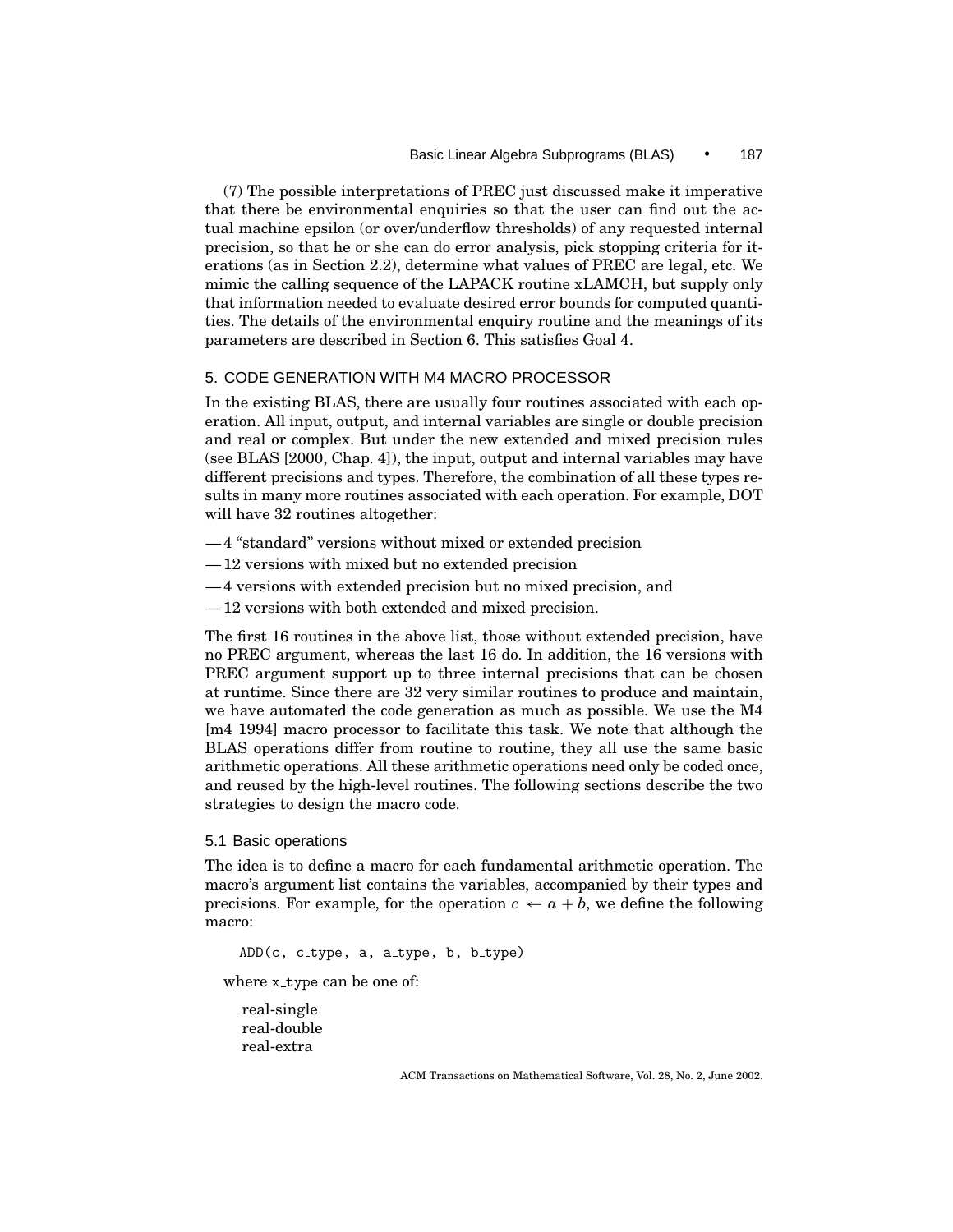complex-single complex-double complex-extra

Inside the macro body, we use an "if-test" on c\_type, a\_type and b\_type to generate the appropriate code segment for  $+$ ". This is similar to operator overloading in C++, but we do it manually. All these if-tests are evaluated at macroevaluation time, and do not appear in the executable code. Indeed, our goal was to produce efficient C code, which means minimizing branches in inner loops.

Other macros include SUB, MUL, DIV, DECLARE (variable declaration), ASSIGN, etc. Since these macros are shared among all the BLAS routines, we put them in a common header file, named cblas.m4.h, which has about 1100 lines of code.

A natural alternative to this macro approach would appear to be operator overloading. This would appear to simplify our job by not requiring us to pass in the type of each variable, because the compiler can figure it out. However, we note that the conventional operator overloading, where the implementation of each binary operation depends only on the argument types and not the result type, is *not* enough. For example, it cannot correctly choose between  $Extra = Double \times Double$  and  $Double = Double \times Double$ , because it depends on the result type. An alternative would be to promote one argument to the output type, but this could be unnecessarily slow if implemented poorly (e.g.,  $Extra = Extra \times Double$  is significantly more expensive than  $Extra = Double \times Double$ .) Therefore, all these cases would have to be coded individually, and the logic would be as complex as what we have now.

## 5.2 BLAS Functions

Each BLAS routine also has its own macro file, such as  $dot$   $m4$ , to generate the specific functions. All the macro files are located in the m4/ subdirectory. Each macro file is structured in three levels. We take dot.m4 as an example:

- The top level generates the 32 subroutines with the correct names, type statements, and switch statements based on PREC.
- The middle level is the actual dot product algorithm. It is written exactly once in a way that lets it support all combinations of types and precisions. It is about as long and complicated as a straightforward C implementation, with the difference that statements like  $prod = x[i] * y[i]$  are converted into the M4 macro calls.
- The bottom level consists of calls to the macros that perform the fundamental operations.

For example, the inner loop of the M4 macro for the dot product is simply as follows (the M4 parameters \$2, \$3, and \$4 are types):

> for  $(i = 0; i < n; ++i)$  { GET\_VECTOR\_ELEMENT(x\_ii, x\_i, ix, \$2) /\* put ix-th element of vector x into x\_ii \*/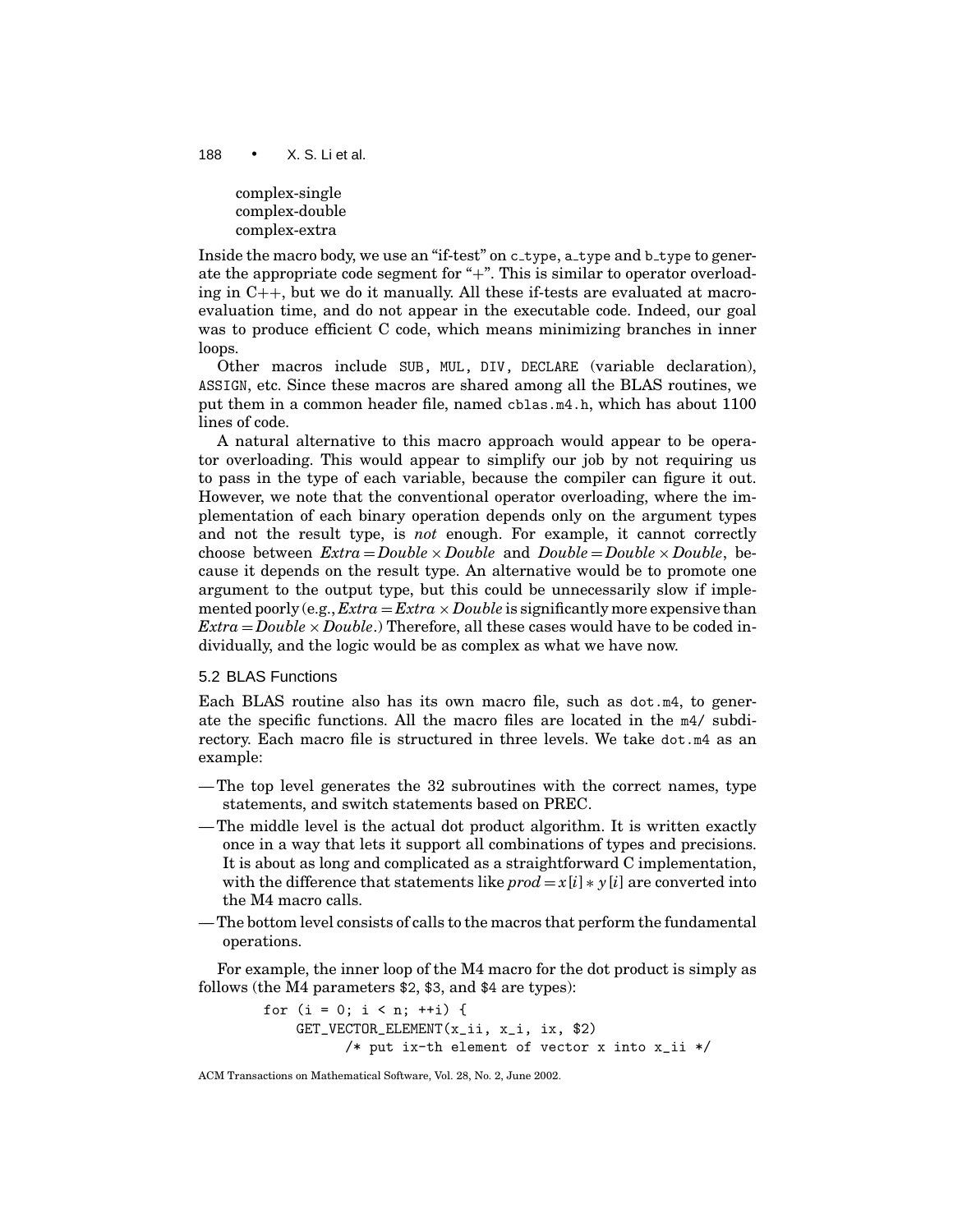```
GET_VECTOR_ELEMENT(y_ii, y_i, iy, $3)
          /* put iy-th element of vector y into y_ii */
   MUL(prod, $4, x_ii, $2, y_ii, $3) /* prod = x[i]*y[i] */
    ADD(sum, 4, sum, 4, prod, 4) /* sum = sum+prod */
    ix += incx;
   iy += incy;
} /* endfor */
```
The motivation for this macro-based approach is to simplify software engineering. For example, the file  $\det \mathbb{M}$  of M4 macros for the dot product is 401 lines long (245 non-comment lines) but expands into 11145 lines in 32 C subroutines implementing different versions of DOT. Similarly the macros for TRSV expand from 732 lines (454 noncomment lines) to 37099 lines in 16 C subroutines. (This does not count the shared M4 macros in the file cblas.m4.h.)

#### 6. TESTING

The goal of the testing code is to validate the underlying implementation. The challenge is twofold. First, we must thoroughly test routines claiming to use extra precision internally, where the test code is not allowed to declare any extra precision variables or use any other extra precision facilities not available to the code being tested. This requires great care in generating test data. Second, we must use M4 to generate automatically the many versions of test code needed for the many versions of the code being tested. For each BLAS routine, we perform the following steps in the test code:

- (1) Generate input scalars, vectors and arrays, according to the routine's specification, so that the result exposes the internal precision actually used.
- (2) Call the BLAS routine.
- (3) For each output, compute a "test ratio" of the computed error to the theoretical error bound, that is, |*Computed value* − "*True value*"|/*ErrorBound*.

In Step (1), we use a nested loop structure to loop over all the input parameters and vary all possible values for each parameter, to generate a large number of test cases. For example, for the dot product over 11,000 test cases were generated as described below.

By design, the test ratios computed in Step (3) should be bounded by 1. A large ratio indicates that the computed result is either completely wrong, or not as accurate as claimed in the specification. Indeed, our challenge was to construct our test examples so that the test ratio closely estimated (and certainly bounded) the ratio  $\varepsilon_{int\_actual}/\varepsilon_{int\_clained}$  between the actual internal precision used in the BLAS  $\varepsilon_{int\_actual}$  and the claimed internal precision  $\varepsilon_{int\_clained}$  that should have been used.

There are two different kinds of test cases that we have to generate. The first kind is for routines that are like dot products. In addition to dot products themselves, this includes matrix-vector products, matrix-matrix products, axpbys, and other routines where each solution component is mathematically a kind of dot product. For dot products, the classical error bound provides our test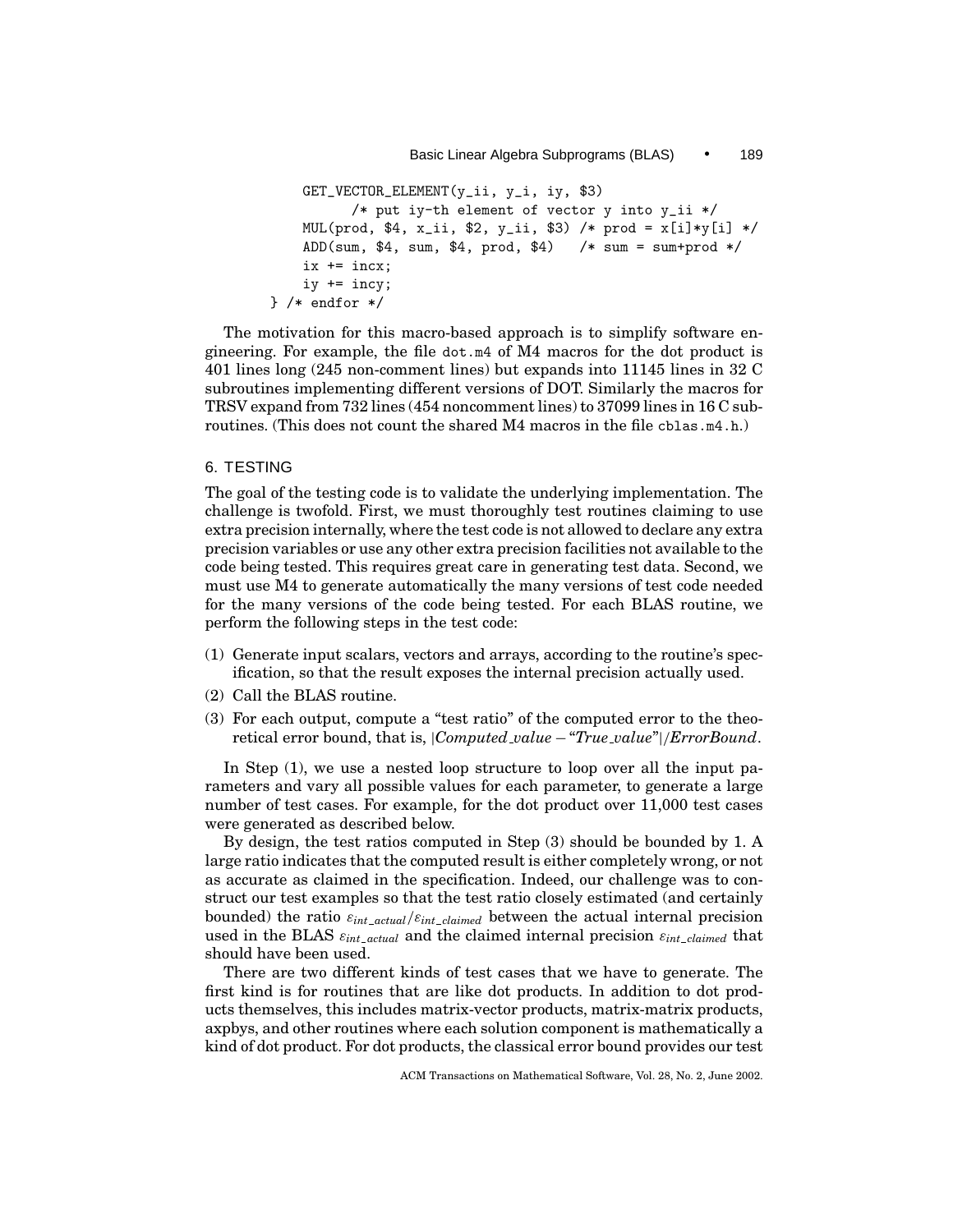ratio, and is used in Section 4.3.3 of the Standard [BLAS 2000] to specify the required accuracy. Section 6.2 describes how we generate dot products of real data, Section 6.3 describes the complications that arise when the matrix is symmetric or banded, and Section 6.4 describes how complex and mixed precision cases are tested.

The second kind of test case is for the solution of triangular systems of equations. Here the classical error bound for the solution of triangular systems, which is part of the specification in Section 4.3.3 of the Standard [BLAS 2000], does *not* lend itself to computing a straightforward test ratio as described above. Instead, we must test indirectly by testing each solution component of a triangular system as a dot product. This is described in more detail in Section 6.5.

# 6.1 Environmental Enquiries

The machine-dependent interpretations of PREC require us to have an environmental enquiry function to describe the error bounds we expect the BLAS to satisfy. The BLAS Standard [BLAS 2000] provides one such function FPINFO in Sections 1.6 and 2.7, which is entirely analogous to the LAPACK routine xLAMCH [Anderson et al. 1999]. However, this function only provides information about single precision (SLAMCH) and double precision arithmetic (DLAMCH), not indigenous or extra precision. Indeed, it may very well not be possible to return the overflow and underflow thresholds for indigenous arithmetic in any floating-point variable that the user is permitted to declare! To avoid this problem, Section 4.3.3 of the BLAS Standard describes a function FPINFO X(CMACH,PREC) that returns only integer information (like maximum and minimum exponents) describing arithmetic of precision PREC. Here is a table of values that input argument CMACH can have, and the result returned by FPINFO X.

| <b>CMACH</b>             | Integer value returned by FPINFO <sub>-X</sub>                   |
|--------------------------|------------------------------------------------------------------|
| $\overline{\text{BASE}}$ | base of the machine                                              |
| т                        | number of "correct" (BASE) digits in the floating-point mantissa |
| <b>RND</b>               | 1 when "proper rounding" occurs in addition,                     |
|                          | 0 otherwise                                                      |
| <b>TEEE</b>              | 1 when rounding in addition occurs in "IEEE style"               |
|                          | 0 otherwise                                                      |
| <b>EMIN</b>              | minimum exponent before (gradual) underflow                      |
| <b>EMAX</b>              | maximum exponent before overflow                                 |

Based on these integers, we may derive the following real values, whose interpretation we explain below. Note that T is chosen to make the formula for EPS below give the right value; if rounding is not perfect, as in any efficient implementation of double-double, then T will be somewhat less than the number of digits used to represent double-double numbers.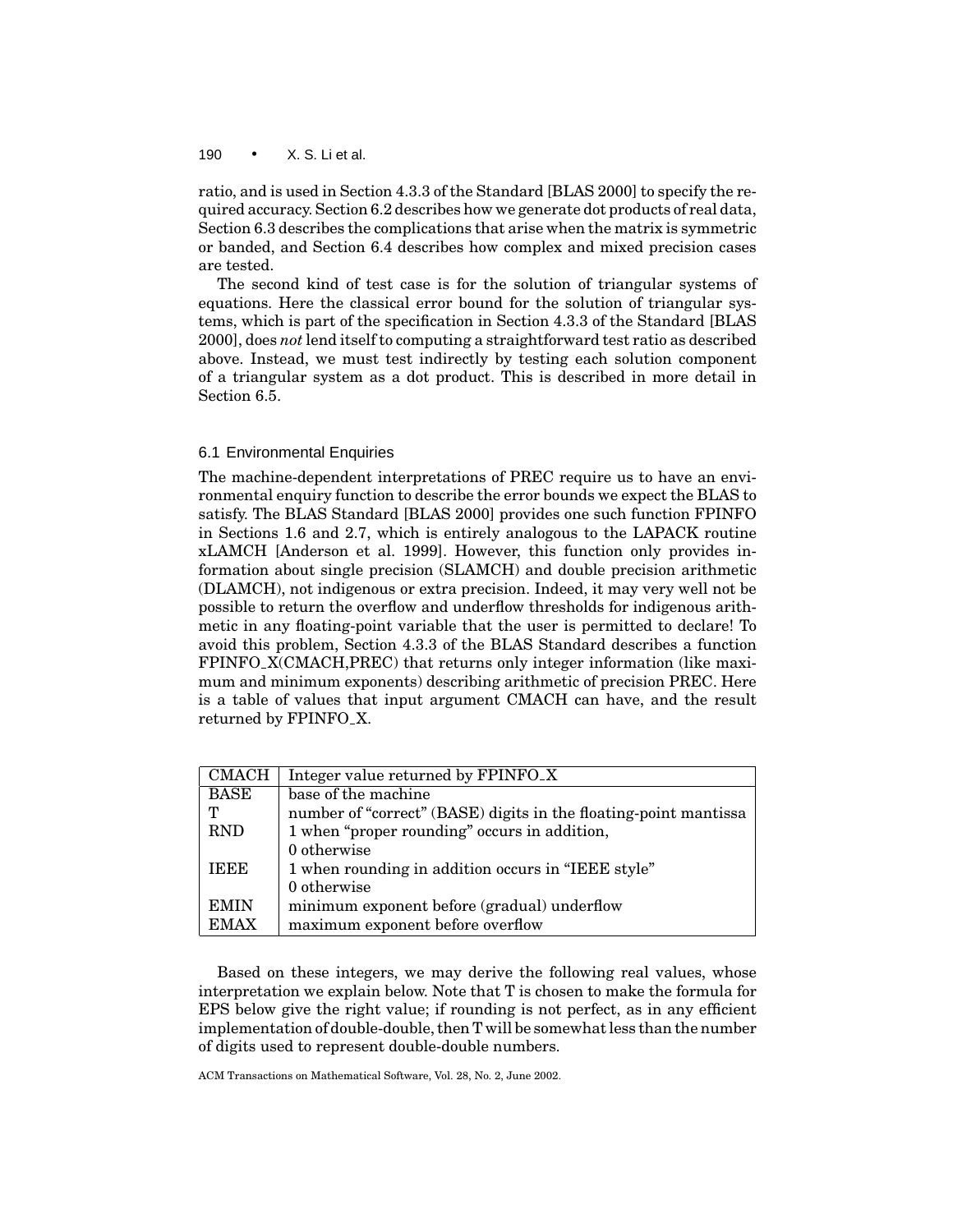| Real parameter | Description                        |
|----------------|------------------------------------|
| <b>EPS</b>     | machine epsilon                    |
|                | $= .5 \cdot BASE^{1-T}$ if RND = 1 |
|                | $= BASE^{1-T}$ if RND = 0          |
| UN             | underflow threshold                |
|                | $=$ BASE <sup>EMIN</sup>           |
| $\alpha$       | overflow threshold                 |
|                | $= BASE^{EMAX+1} \cdot (1 - EPS)$  |

For  $PREC = S$  or  $D = I$  on an IEEE machine, there is no difference between these parameters and the like-named ones returned by xLAMCH; for completeness we include their values in a table below. And for  $\text{PREC} = \text{I}$  meaning double-extended on an Intel machine, there is also no ambiguity.

But for  $PREC = E$ , we must be more careful in their interpretation, because double-double implementations, including our reference implementation, are not implemented as accurately as IEEE arithmetic in hardware. For example, EPS may well be larger than BASE<sup>−</sup>*<sup>D</sup>*, where *D* is the actual number of (BASE) digits used to store numbers. Also, part of a double-double number may underflow without the other part underflowing. Finally, OV may be very slightly smaller than the actual overflow threshold because  $1 -$  EPS is slightly smaller than the largest floating-point number less than 1.

Because of these reasonable variations in the way double-double can be implemented, the Standard itself makes no requirements about how accurate an individual floating-point operation must be. Instead, it only requires that certain error bounds described below for overall BLAS operations should be proportional to EPS in the absence of over/underflow. These error bounds of course depend both on the error bounds of individual floating-point operations and on the algorithms used for the BLAS, but not specifying bounds for individual floating-point operations gives implementors more freedom to optimize. In this section, we are quite specific about the accuracy of our reference implementation.

For real floating arithmetic, the following formulas are what we need to know about the arithmetic done internally to our reference implementation of the BLAS in the absence of overflow (i.e., assuming neither the inputs *a* and *b* nor the output exceed OV). For real addition and subtraction,

$$
fl(a \pm b) = [a(1 + \delta_a)] \pm [b(1 + \delta_b)] + \eta,
$$
\n(2)

where  $|\delta_a| \leq EPS$ ,  $|\delta_b| \leq EPS$ , and  $|\eta| \leq UN$ . For real multiplication and division (represented by  $\odot$ ),

$$
fl(a \odot b) = (a \odot b)(1 + \delta) + \eta, \tag{3}
$$

where  $\delta_a \leq EPS$  and  $|\eta| \leq UN$ . In other words,  $\delta_a$ ,  $\delta_b$  and  $\delta$  are the roundoff errors, and  $\eta$  is the underflow error, if it occurs. (In fact addition and subtraction for our reference implementation satisfy bound (3), but (2), which is cheaper to satisfy, would have been enough.)

Here is a table of values returned by FPINFO X for our reference implementation, and of the values of EPS, OV, and UN.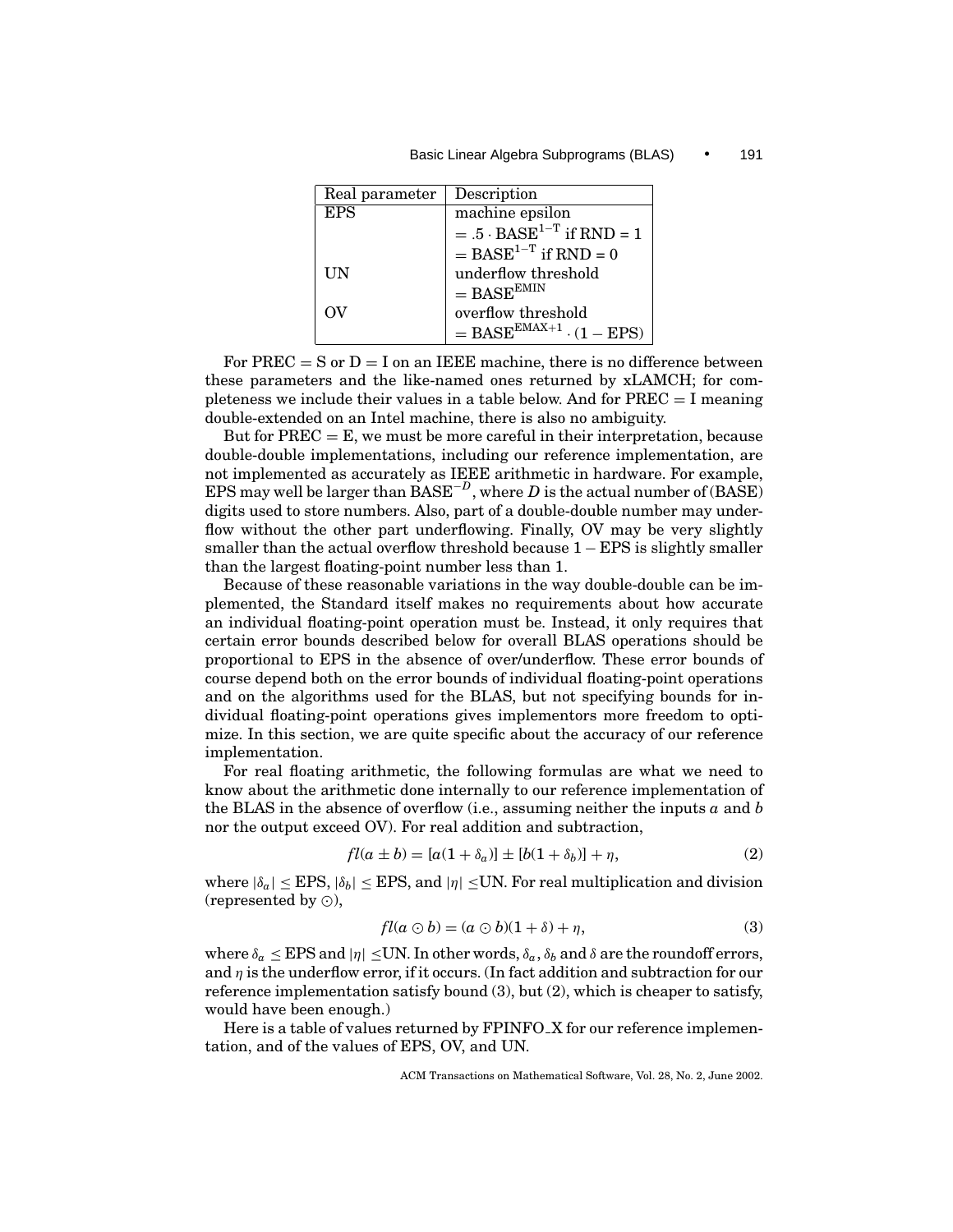| <b>CMACH</b> | $PREC = S$                      | $PREC = D$ or $I$             | $PREC = E$                                                                                                        |
|--------------|---------------------------------|-------------------------------|-------------------------------------------------------------------------------------------------------------------|
| <b>BASE</b>  | 2                               | 2                             | 2                                                                                                                 |
| $\mathbf{T}$ | 24                              | 53                            | 105                                                                                                               |
| <b>RND</b>   |                                 |                               |                                                                                                                   |
| ПЕНЕ         |                                 |                               |                                                                                                                   |
| EMIN         | $-126$                          | $-1022$                       | $-1022$                                                                                                           |
| <b>EMAX</b>  | 127                             | 1023                          | 1023                                                                                                              |
| <b>EPS</b>   | $2^{-24}\approx 5\cdot 10^{-8}$ | $2^{-53}\approx 10^{-16}$     | $2^{-104} \approx 5 \cdot 10^{-32}$                                                                               |
| <b>UN</b>    | $2^{-126} \approx 10^{-38}$     | $2^{-1022} \approx 10^{-308}$ | $2^{-1022} \approx 10^{-308}$                                                                                     |
| <b>OV</b>    |                                 |                               | $2^{128}(1-2^{-24}) \approx 10^{38}  2^{1024}(1-2^{-53}) \approx 10^{308}  2^{1024}(1-2^{-104}) \approx 10^{308}$ |

Now consider complex arithmetic. The algorithms for complex addition and multiplication are straightforward (for multiplication we do 4 real multiplications and 2 real additions/subtractions) (see also Demmel [1984]). Assuming *a* and *b* are complex numbers, with real operations satisfying bounds (2) and (3) above, we get

$$
fl(a \pm b) = [a(1 + \delta_a)] \pm [b(1 + \delta_b)] + \eta
$$
\n(4)

with  $\delta_a$ ,  $\delta_b$  and  $\eta$  complex numbers satisfying  $|\delta_a| \leq \sqrt{2}$  EPS,  $|\delta_b| \leq \sqrt{2}$  EPS and with  $\delta_a, \delta_b$  and  $\eta$  c $|\eta| \leq \sqrt{2}$  UN, and

$$
fl(a \times b) = (a \times b)(1 + \delta) + \eta \tag{5}
$$

with  $\delta$  and  $\eta$  complex numbers satisfying  $|\delta| \leq 2$ √ 2·EPS and  $|\eta| \leq 3$ √ 2·UN. Complex division is more complicated. The simplest possible algorithm

$$
q = q_r + iq_i = \frac{a_r + ia_i}{b_r + ib_i} = \frac{a_r b_r + a_i b_i}{b_r^2 + b_i^2} + i \frac{-a_r b_i + a_i b_r}{b_r^2 + b_i^2}
$$
(6)

overflows and underflows unnecessarily often; for example, when  $a = b$  (so  $q = 1$ ) and both have magnitudes greater than the square root of the overflow threshold. A commonly used and reasonable algorithm is due to Smith [Knuth 1969, p. 195]:

if 
$$
|b_r| > |b_i|
$$
 then  $q_r + iq_i = \frac{a_r + a_i \frac{b_i}{b_r}}{b_r + b_i \frac{b_i}{b_r}} + i \frac{a_i - a_r \frac{b_i}{b_r}}{b_r + b_i \frac{b_i}{b_r}}$   
\nelse  $q_r + iq_i = \frac{a_i + a_r \frac{b_r}{b_i}}{b_i + b_r \frac{b_r}{b_i}} + i \frac{-a_r + a_i \frac{b_r}{b_i}}{b_i + b_r \frac{b_r}{b_i}}$  (7)

However, it can suffer from intermediate underflow, so only when the numerator and denominator are large enough in magnitude does Smith's algorithm satisfy an error bound of the form (3) [Demmel 1984].

Since complex division occurs rarely in the BLAS (*n* times, versus  $O(n^2)$  for multiplication and division in TRSV, although the ratio could be closer to one for TBSV) we have chosen to have a yet more careful implementation in our reference implementation, that scales the numerator and denominator if they are too small or too large, in order to satisfy a bound like (3):

$$
fl(a/b) = (a/b)(1+\delta) + \eta,
$$
\n(8)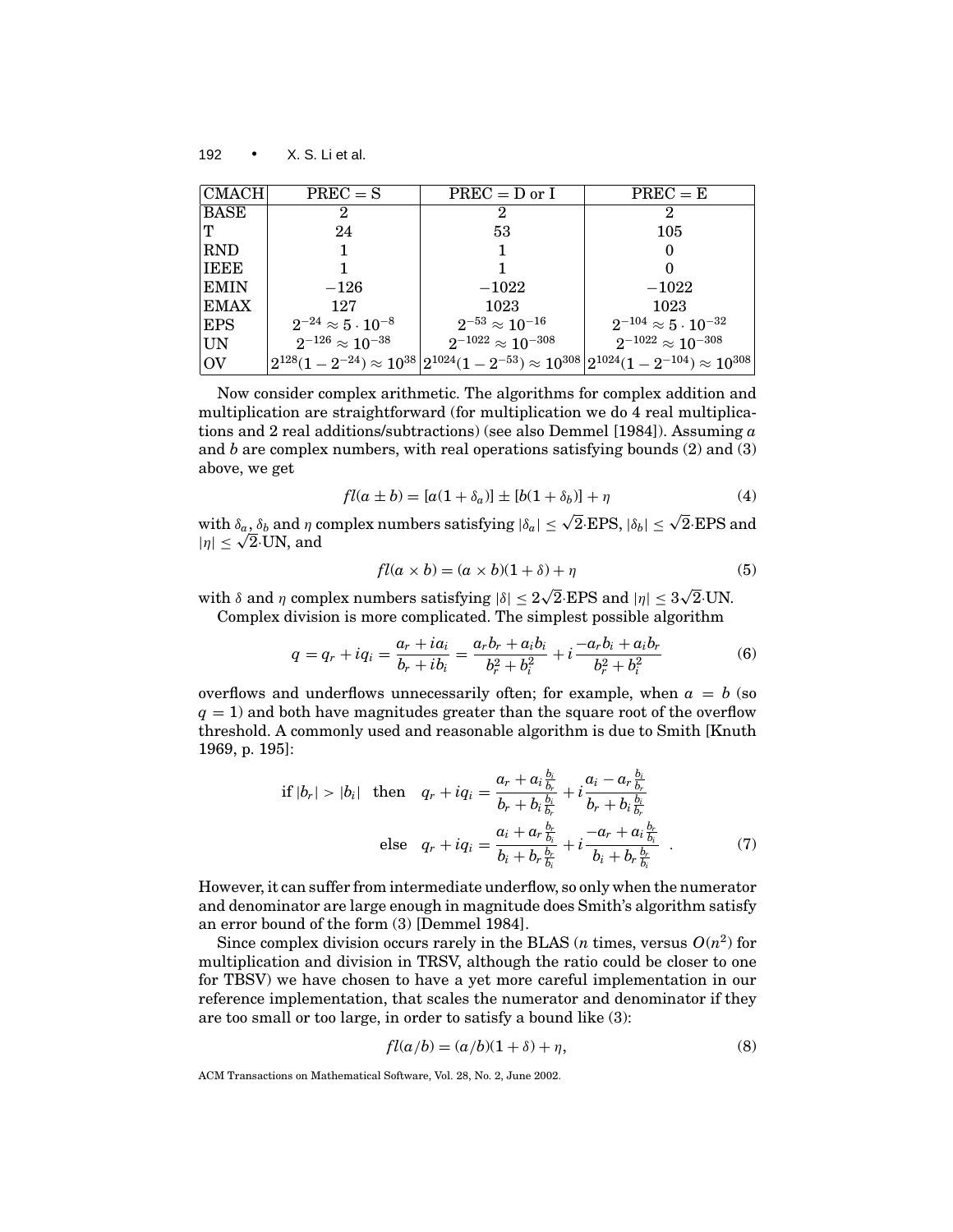where  $|\delta| \leq (6+4)$  $\sqrt{2}$ )·EPS and  $|\eta| \leq \sqrt{2}$ ·UN. Our scaled version of Smith's algorithm (7) appears in Appendix B of Li et al. [2000].

We repeat that since the Standard states no requirements about error bounds in the presence of over/underflow, such careful implementations of arithmetic, especially complex division, are not required. However, since they do not slow down most BLAS and do make the error bounds much simpler to state, we strongly recommend them.

# 6.2 Testing DOT

The DOT function computes

$$
r \leftarrow \beta r_{in} + \alpha \sum_{i=1}^{n} x_i y_i.
$$
 (9)

By careful error analysis (using bounds (2) and (3) for real data and bounds (4) and (5) for complex data) we can derive the following error bound in the absence of overflow (see Appendix A in Li et al. [2000]):

$$
|r_{comp} - r_{acc}| \le (n+2)(\varepsilon_{int} + \varepsilon_{acc})S + U + \varepsilon_{out}|r_{acc}|,
$$
\n(10)

where

 $r_{comp} = r$  computed by the routine being tested, with the accumulation done in internal precision ε*int*, and then rounding to the output precision ε*out*  $r_{acc}$  = the computed result using precision  $\varepsilon_{acc}$ 

 $\varepsilon_{int}$  = internal precision claimed by the routine being tested

 $v_{int}$  = underflow threshold in the claimed internal precision

 $\varepsilon_{acc}$  = our most accurate precision (106 bits) to compute test value *r* 

 $v_{acc}$  = underflow threshold in our most accurate precision

 $\varepsilon_{out}$  = output precision

 $v_{out}$  = underflow threshold in output precision

 $S = |\alpha| \sum_{i=1}^{n} |x_i y_i| + |\beta r_{in}|$ 

$$
U = \max(2|\alpha|n+3, \sum_{i=1}^{n} |y_i|+2n+1, \sum_{i=1}^{n} |x_i|+2n+1)(v_{int}+v_{acc})+v_{out}
$$

The ε*int*, ε*acc* and ε*out* terms may be derived from FPINFO X as described in the last section. With real arithmetic, they correspond to EPS for appropriate values of PREC. With complex arithmetic,  $\varepsilon_{int}$  and  $\varepsilon_{acc}$  should be multiplied by  $2\sqrt{2}$ .

The *U* term is to accommodate all possible underflows at various places; in the absence of underflow it is zero. It takes into account the three possible ways of inserting parentheses to multiply  $\alpha$  with  $x_i$  and  $y_i$ . The  $v_{int}$ ,  $v_{acc}$  and  $v_{out}$ terms may be derived from FPINFO X as described in the last section. With real arithmetic they correspond to UN for appropriate values of PREC. With real arithmetic they correspond to UN for appropriate values of PREC. With<br>complex arithmetic,  $v_{int}$  and  $v_{acc}$  should be multiplied by  $3\sqrt{2}$  as required by bounds  $(4)$  and  $(5)$ .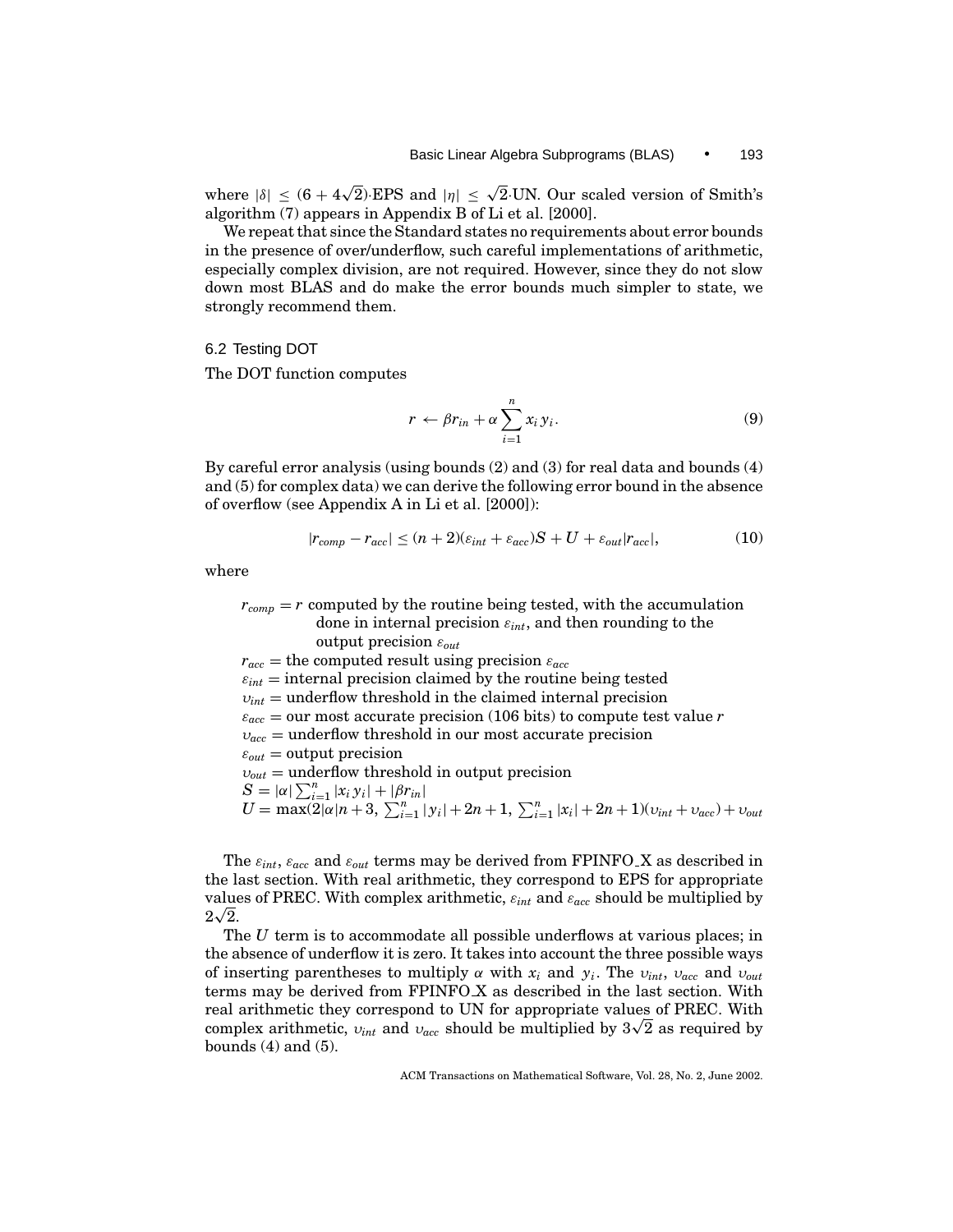The returned "test ratio" is the ratio of the left side over the right side of inequality (10). That is,

$$
ratio = \frac{|r_{comp} - r_{acc}|}{(n+2)(\varepsilon_{int} + \varepsilon_{acc})S + U + \varepsilon_{out}|r_{acc}|}.
$$
\n(11)

This ratio should be at most 1, and often is rather less than 1, because in the error bound *n* is pessimistic and  $\sqrt{n}$  is more typical if rounding is equally likely to be up or down.

In order to estimate whether the implemented internal precision is at least as high as claimed by the routine, it is not sufficient to generate random inputs, because for such inputs, the last term in the error bound (10) is very likely to dominate the error bound and wipe out the first term. Therefore, our strategy is to make  $|r|$  (hence  $|r_{acc}|\rangle$ ) much smaller than *S*, so that the  $\varepsilon_{int}$  term dominates the error bound. In our test generator, we choose  $\alpha$ ,  $\beta$ ,  $r$ ,  $x$  and  $y$  judiciously to cancel as many bits as possible when evaluating *r*.

If the routine being tested claims to use internal precision ε*int claimed* with underflow threshold υ*int claimed*, then the denominator of our test ratio will be the right-hand side of error bound (10) with  $\varepsilon_{int} = \varepsilon_{int\_claimed}$  and  $v_{int} = v_{int\_claimed}$ . The actual error is bounded by the same formula with  $\varepsilon_{int} = \varepsilon_{int\_actual}$  and  $v_{int} = v_{int-actual}$ . Presuming that over many tests, the actual error occasionally approaches its bound, then our test ratio will be as large as

$$
\frac{(n+2)(\varepsilon_{int\_actual} + \varepsilon_{acc})S + U_{actual} + \varepsilon_{out}|r_{acc}|}{(n+2)(\varepsilon_{int\_clained} + \varepsilon_{acc})S + U_{clained} + \varepsilon_{out}|r_{acc}|}.
$$
\n(12)

Since  $\varepsilon_{acc} \le \min(\varepsilon_{int\_actual}, \varepsilon_{int\_channel})$ , the *U* terms are typically much smaller than the other terms, and since *racc* is also very small by our choice of data (Section 6.2.1), the above ratio is roughly

$$
\frac{\varepsilon_{int\_actual}}{\varepsilon_{int\_clained}}\,,\tag{13}
$$

which we compare to 1. Therefore, a large ratio gives us a sense of the actual precision, assuming underflow does not dominate.

The error bound in section 4.3.3 of the Standard is derived from bound  $(10)$  by assuming underflow does not occur (letting us set  $U=0$ ), taking  $\varepsilon_{int}=2\surd2\,\mathrm{EPS}$ (where EPS corresponds to internal precision PREC), which corresponds to the bounds for complex arithmetic, and taking  $\varepsilon_{acc} = 0$ , that is, ignoring the error in our test generation software. Our testing software can only confirm the slightly weaker bound (10). Thus, an implementation conforming to the Standard will pass our tests, and an implementation not conforming to the Standard will almost certainly be detected.

6.2.1 *Generating Input Scalars and Vectors.* In the test code, we must generate three scalars  $\alpha$ ,  $\beta$ , *r* (*r* is overwritten by the inner product on output) and two vectors  $x$  and  $y$ . To make the inner product small in magnitude, we designed the following algorithm to generate these quantities. (Here, we assume that the inputs and output are in single precision, and internal precision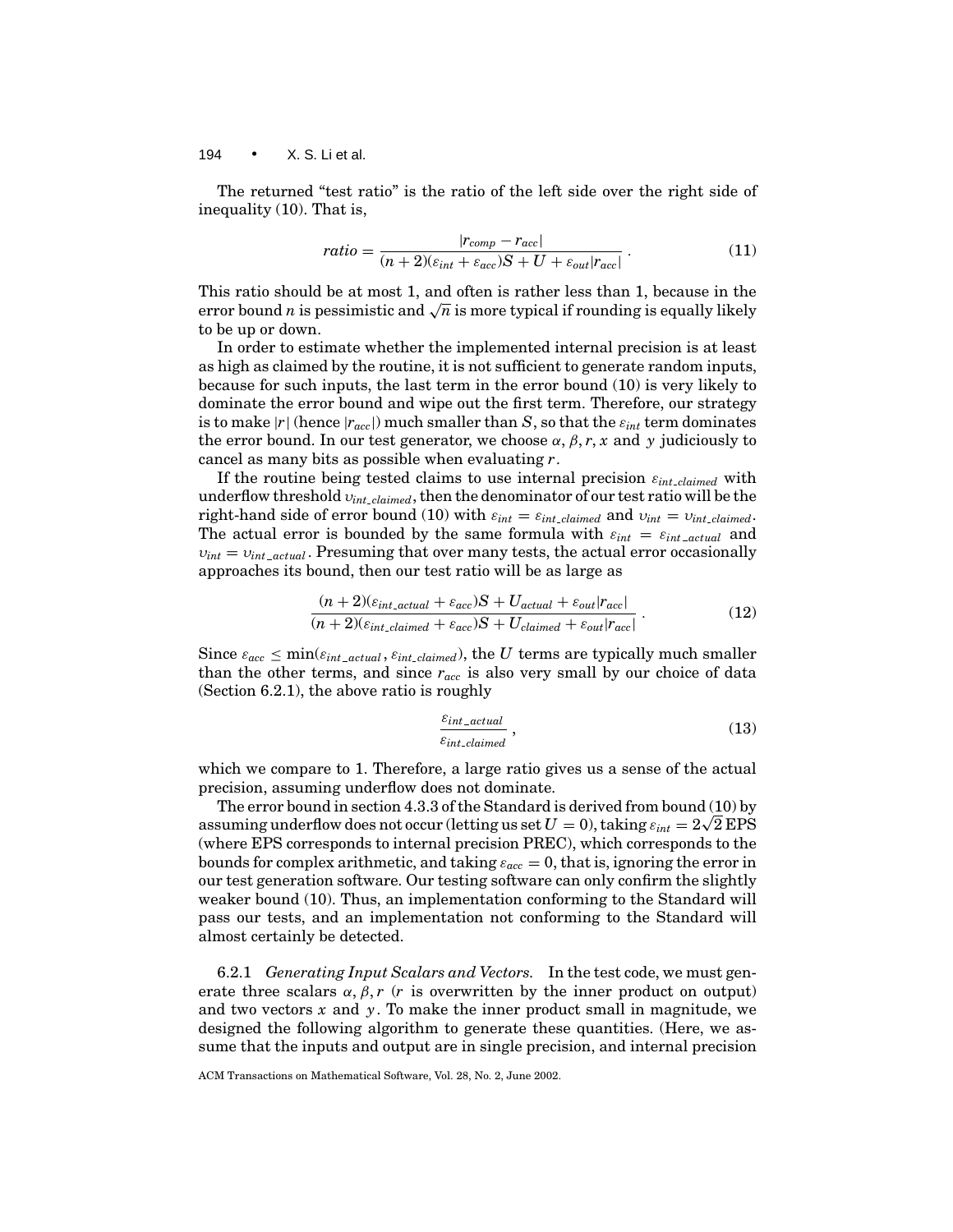is double-double. The other situations are simpler than this.)

- (1) Choose *n*, random  $\alpha$ ,  $\beta$  and  $x_i$ ,  $i = 1$  to *n*.
- (2) Choose the leading  $y_i$ ,  $i = 1$  to  $n k + 1$ , to add bits into the prefix sum,  $\alpha \sum_{i=1}^{n-k+1} x_i y_i$ , such that the prefix sum contains at least 106 bits.

 $y_1 = random()$  $s = \alpha \cdot x_1 \cdot y_1$ do  $j = 2$  to  $n - k + 1$ <br> $s = s \cdot 2^{-30}$ /\* shift right 30 bits \*/ if  $(\alpha \cdot x_j == 0)$  then  $y_j = random()$ else  $y_j = \frac{s}{\alpha \cdot x_j}$ enddo

(3) Choose the remaining  $y_i$ ,  $i = n - k + 2$  to *n* and *r* to cancel as many bits as possible.

\n
$$
\text{do } j = n - k + 2 \text{ to } n
$$
\n
$$
s = \alpha \cdot \sum_{i=1}^{j-1} x_i \cdot y_i \, /^* \text{ very accurately } */ \quad (*)
$$
\n
$$
\text{if } (\alpha \cdot x_j == 0) \text{ then } y_j = \text{random}()
$$
\n
$$
\text{else } y_j = -\frac{s}{\alpha \cdot x_j} \quad /^* s + \alpha \cdot x_j \cdot y_j \text{ cancels the leading 24 bits of } s */
$$
\n
$$
\text{enddo}
$$
\n
$$
s = \alpha \cdot \sum_{i=1}^{n} x_i \cdot y_i \quad /^* \text{ very accurately } */ \quad r = -\frac{s}{\beta} \quad /^* s + \beta \cdot r \text{ cancels the leading 24 bits of } s */
$$
\n

The pseudorandom numbers generated are uniformly distributed in (0, 1).

In summary, the first  $(n - k + 1)$  *y<sub>i</sub>*'s are chosen to add bits into the prefix sum, and the last  $(k - 1)$  *y<sub>i</sub>*'s, together with *r*, are chosen to cancel bits in the final sum.

How big should *k* be, that is, how many cancellations do we need? It depends on the relative sizes of  $\varepsilon_{out}$  and  $\varepsilon_{acc}$ . Basically,

$$
k = \left\lceil \frac{\log \varepsilon_{acc}}{\log \varepsilon_{out}} \right\rceil,
$$
\n(14)

which is as large as  $106/24 = 5$  for single precision output and double-double precision. This means that we cannot test dot products so simply with *n* < 6.

For smaller *n*, we do not have sufficient freedom to add and cancel all 106 bits. Instead, we use some algebraic identities to make the inner product small. For example,

 $(1)$   $n = 1$ 

Choose  $\alpha = \beta$  at random,  $a \in [1/2, 1)$  at random with only 12 leading bits nonzero,  $x_1 = a + \varepsilon_{out}$  exactly,  $y_1 = a - \varepsilon_{out}$  exactly,  $r = -a^2$  exactly, so that the final result equals  $-\alpha \cdot \varepsilon_{out}^2$ .

 $(2)$   $n = 2$ 

Choose  $\alpha = \beta$  at random,  $r = x_1$ , and  $y_1 = -1$ , to make  $\alpha \cdot x_1 \cdot y_1 + \beta \cdot r = 0$ exactly. Choose  $y_2$  such that the final result  $\alpha \cdot x_2 \cdot y_2$  is much smaller than  $\beta \cdot r$  in magnitude.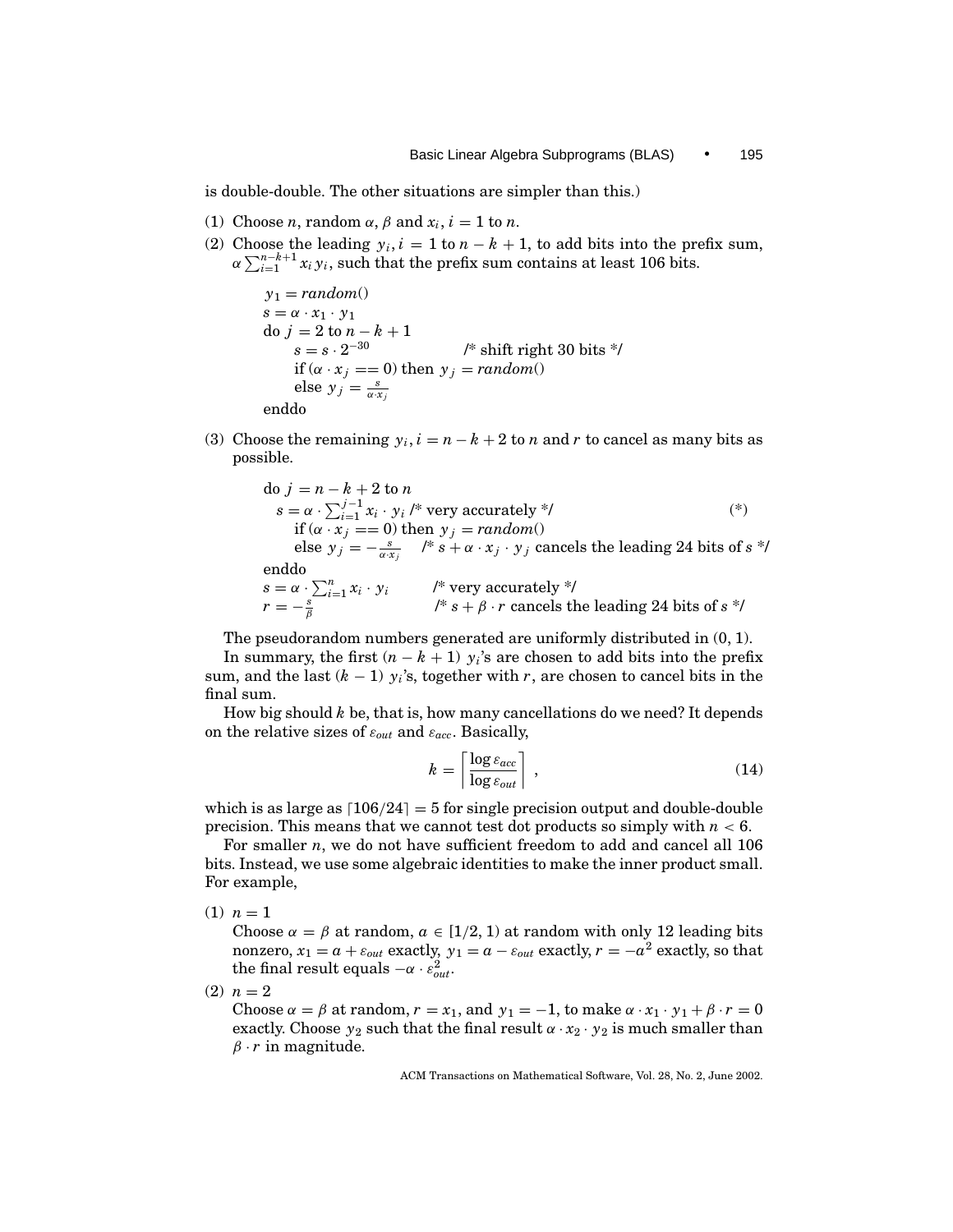$(3)$   $n=3$ 

Choose  $r = 0$ . Choose  $y_1 = -x_3$ ,  $y_3 = x_1$  to make  $x_1 \cdot y_1 + x_3 \cdot y_3 = 0$  exactly. Choose  $y_2$  such that the final result  $\alpha \cdot x_2 \cdot y_2$  is much smaller than  $\alpha \cdot x_1 \cdot y_1$ in magnitude.

 $(4)$   $n = 4$ 

Choose  $r = 0$ . Choose  $y_1 = -x_4$ ,  $y_3 = 0$ ,  $y_4 = x_1$  to make  $x_1 \cdot y_1 + x_3 \cdot y_3 +$  $x_4 \cdot y_4 = 0$  exactly. Choose  $y_2$  such that the final result  $\alpha \cdot x_2 \cdot y_2$  is much smaller than  $\alpha \cdot x_1 \cdot y_1$  in magnitude.

 $(5)$   $n = 5$ 

Choose  $r = 0$ . Choose  $y_1 = -x_5$ ,  $y_2 = -x_4$ ,  $y_4 = x_2$ ,  $y_5 = x_1$  to make  $x_1 \cdot y_1 + x_2 \cdot y_2 + x_4 \cdot y_4 + x_5 \cdot y_5 = 0$  exactly. Choose  $y_3$  such that  $|x_3 \cdot y_3|$  is much smaller than max $(|x_1 \cdot y_1|, |x_2 \cdot y_2|)$ .

In all the cases above, we have at least 2 summands available in the inner product (9). According to our design strategy, we can cancel from 24 to 106 leading bits in the final sum. That is,  $10^{-32} \le |r_{acc}| \le 10^{-8}$ .

For some special inputs, however, where there is at most one term in the inner product,  $|r_{acc}|$  cannot be made very small, and is  $O(1)$ . These include:

$$
-n = 0
$$
  

$$
-\alpha = 0
$$
  

$$
-\alpha \neq 0, \beta = 0, \text{ and } n \leq 1
$$

For these cases, any internal precision higher than the output precision could not be revealed by our tests, and indeed any higher internal precision cannot change the answer by more than one ulp (making the answer slightly less accurate!).

6.2.2 *Obtaining an Accurate racc.* One possibility is to use an arbitrary precision package, such as MPFUN, but our goal is to make this test code selfcontained, and use no extra precision facilities not available to the code being tested. Since most of our routines can be reduced to a series of dot products, testing can be based on DOT. We only need a *trusted* dot routine. Currently, we are using our own dot routine with double-double internal precision to compute  $r_{acc}$ , which is accurate to 106 bits. That is,  $\varepsilon_{acc} = 2^{-106}$ , and  $v_{acc} = 2^{-968}$ . This implies that any internal precision higher than double-double cannot be detected, and may result in a tiny test ratio. A very tiny test ratio (such as zero) may also occur if the result happens to be computed exactly.

The careful reader may wonder how we can trust test code that uses our own accurate dot product to test itself, as well as all other BLAS. Some test cases are generated where *racc* is known exactly by a mathematical formula, because there is exact term-by-term cancellation, and we do not depend on our trusted dot product being correct. Indeed, our own trusted accurate dot product had to pass these other tests. These are precisely the cases when  $1 \leq n \leq 5$  in see Section 6.2.1.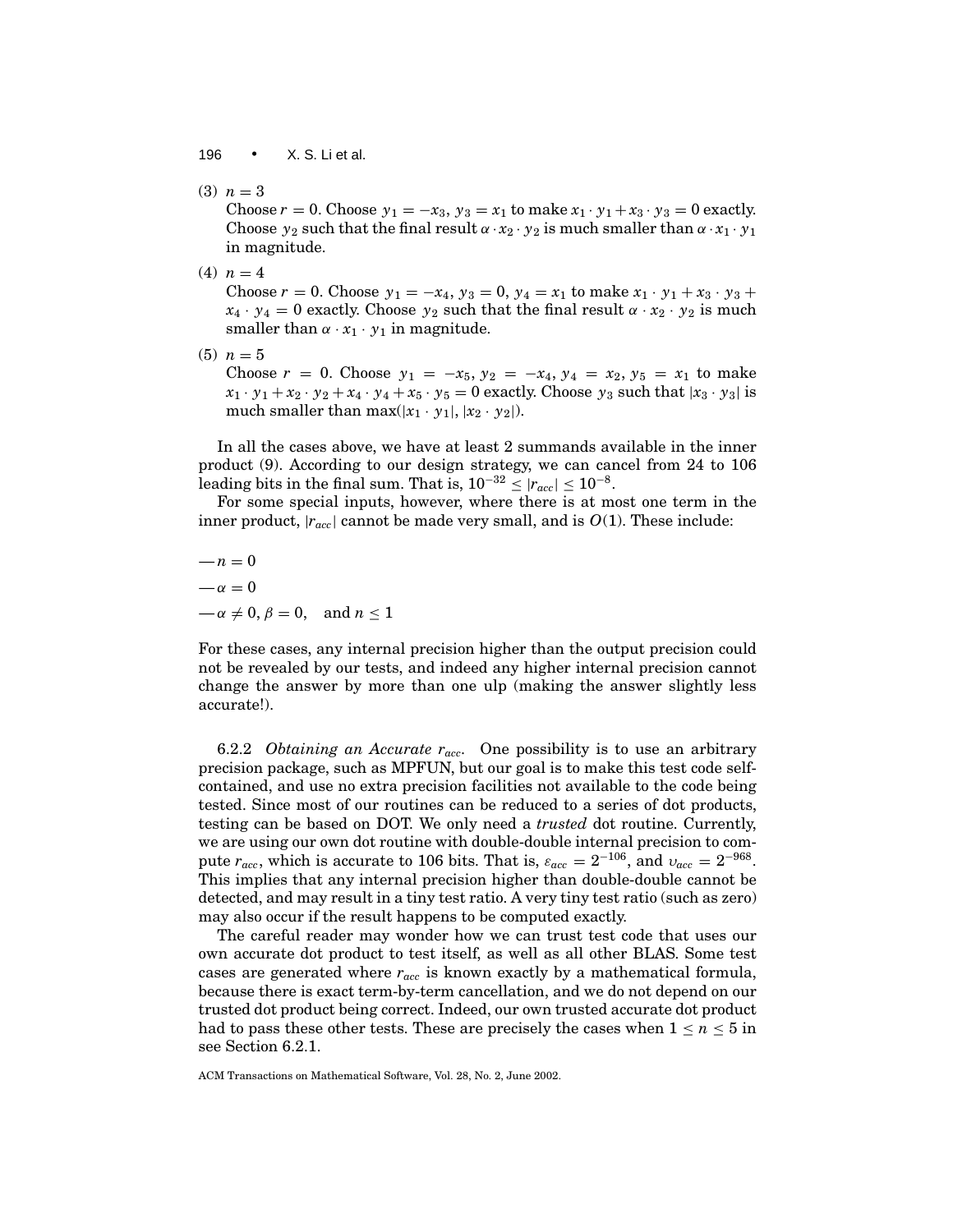# 6.3 Testing SPMV and GBMV

The SPMV and GBMV (matrix vector product, and many other Level 2 BLAS routines) compute

$$
y \leftarrow \beta y + \alpha Ax, \tag{15}
$$

where A is a symmetric or band matrix of dimension  $n \times n$ .

Testing these routines is no more difficult than testing DOT, because each component of the output vector *y* is a dot product of the corresponding row of *A* with vector *x*, and satisfies the error bound (10). We can therefore iterate over the *n* rows, generate each row of *A* using *almost* the same test generator as DOT, and compute a test ratio for each component of the output *y*.

However, some modifications are needed in the test generator. Consider the case of symmetric *A*. For the first row of *A*, we can use exactly the same algorithm discussed in Section 6.2.1. For the second row, by symmetry, the (2,1) entry should equal the (1,2) entry, so we only have *n*−1 free entries to choose. Furthermore, the *x* vector is fixed. For the third row of *A*, we only have *n*−2 free entries to choose, and so on. To accommodate this need, our test generator is modified as follows. The inputs are those free parameters chosen from a prior call to the generator. The outputs are the free parameters chosen from this call. The generator first evaluates the partial sum using the fixed input parameters, and computes the number of bits *B* available in the partial sum. If  $B < 106$ , we add a few more terms into the partial sum such that  $B \ge 106$ . Afterwards, we generate the remaining free parameters to cancel bits in the running sum. The way to add and cancel bits is the same as what we described in Section 6.2.1.

This approach can be generalized to most other Level 2 and Level 3 BLAS, except for triangular solve (see Section 6.5) and Hermitian matrix matrix product (see Section 6.4.3).

#### 6.4 Testing the Complex and Mixed Precision Routines

In principle, the testing of the complex routines is no harder than that of the real routines, and all of our testing algorithms described in the preceding sections can be used in the complex cases. However, it is worth noting some subtle differences from the real cases, and the techniques we have used to reuse the existing test generators of the real cases. Using these techniques greatly reduces the amount of test software, particularly for those routines with mixed real and complex types and precisions.

6.4.1 *Testing DOT.* Our error bound (10) applies to real or complex arithmetic DOT function. The difference between the two is that for complex data, metic DOT function. The difference between the two is that for complex data, the part of the error bound proportional to  $\varepsilon_{int} + \varepsilon_{acc}$  is larger by a factor  $2\sqrt{2}$ , and the part of the error bound  $U$  coming from underflow is larger by a factor  $3\sqrt{2}.$  Using the same error analysis, we arrive at the following error bound for the complex DOT function: √ √

$$
|r_{comp} - r_{acc}| \le 2\sqrt{2(n+2)(\varepsilon_{int} + \varepsilon_{acc})}S + 3\sqrt{2U} + \varepsilon_{out}|r_{acc}|.
$$
 (16)

See Section 6.2 for the notation. The detailed derivation is omitted. The most See Section 6.2 for the notation. The detailed derivation is omitted. The most noticeable differences are the constant factors associated with each term:  $2\sqrt{2}$ noticeable differences are the constant factors associated with each teri<br>and  $3\sqrt{2}$ . This new bound is used in computing the test ratio (see (11)).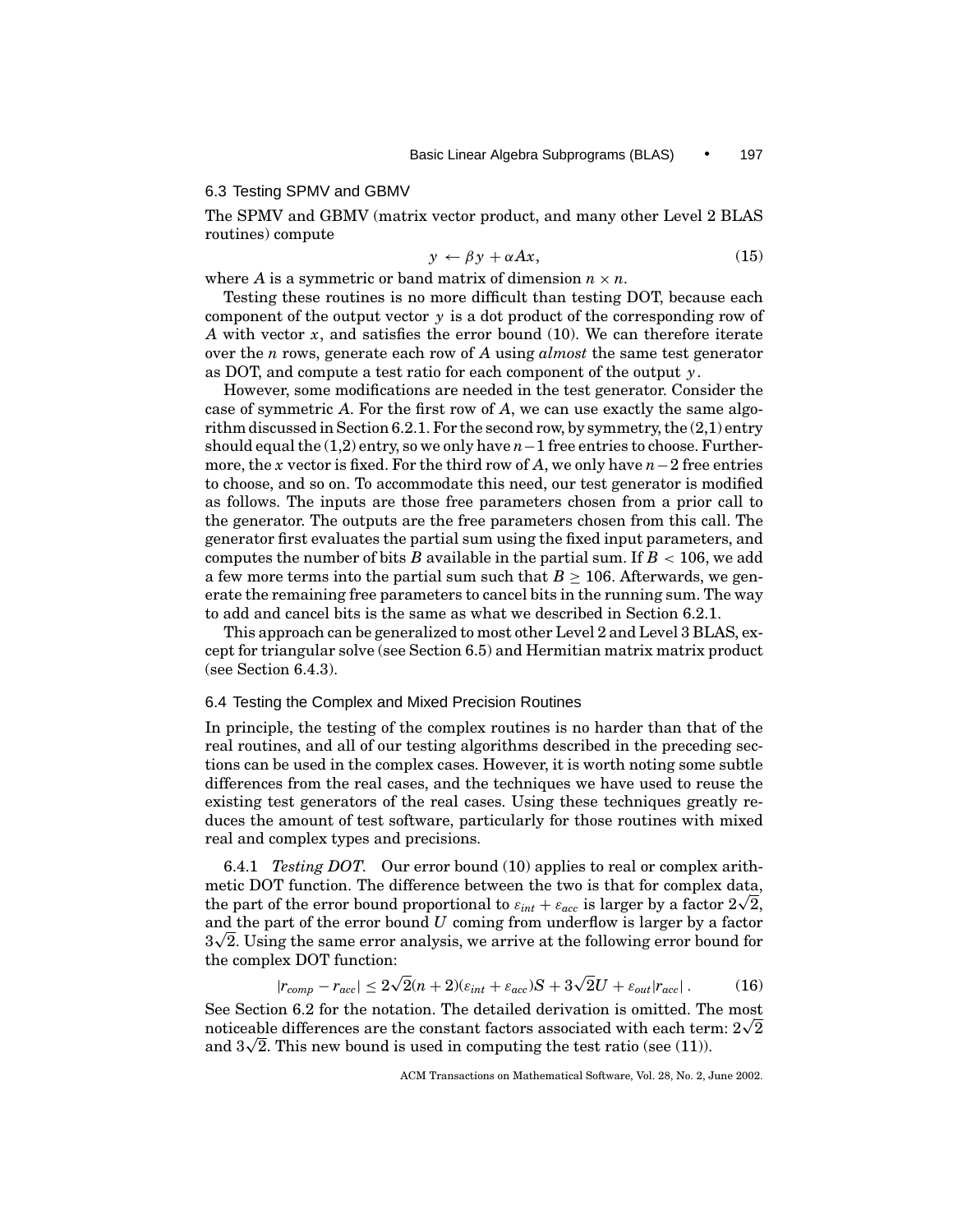Second, since the algorithms for the test generator contain complex logic to make decisions based on precisions and types (see Section 6.2.1), we can not easily macroize them using M4. Instead, we have to code them manually. On the other hand, we do not want to write 16 versions of the generator for each combination of the input types and precisions, because that will be too much work and more importantly, much too error-prone. Our compromise is as follows. We manually write only four generators for the un-mixed routines: single  $(C)$ , double  $(D)$ , single complex  $(C)$  and double complex  $(Z)$ . For all the other routines, we only build wrappers around these four generators. There are two cases.

- (1) For the mixed precision routines with the same data type (real or complex), we use the generator corresponding to the lowest input precision. For example, to test  $c_z = c()$ , we use single complex  $(C)$  test generator. For the higher precision variables, we pad zeros in the trailing part. As long as the vector is long enough ( $n \geq 6$ ), we will get significant cancellation, see Section 6.2.1.
- (2) For the mixed real and complex routines, we first use the real test generators  $(single(S)$  or double  $(D)$ ) to generate the real inputs. Then, we apply simple complex scalings to the complex inputs and outputs. For example,

| type               |                            |             |           | scaling  |                            |             |       |       |  |
|--------------------|----------------------------|-------------|-----------|----------|----------------------------|-------------|-------|-------|--|
| $\alpha, \beta, r$ | $\boldsymbol{\mathcal{X}}$ | $\mathbf v$ | generator | $\alpha$ | $\boldsymbol{\mathcal{X}}$ | $\mathbf v$ |       |       |  |
| $\mathcal{C}$      |                            | S           |           | $1+i$    |                            |             |       |       |  |
| $\mathcal{C}$      | S                          |             |           | $1+i$    |                            | $1+i$       | $1+i$ | $1+i$ |  |
| Z                  |                            |             |           | $1 + i$  |                            |             | $-1$  |       |  |
| 7.                 |                            |             |           |          |                            | $+i$        | $+ i$ |       |  |

As long as the complex scalars are of the form  $2^j$ ,  $i \cdot 2^k$ , or  $2^j + i \cdot 2^k$  with integers *j* and *k*, we do not introduce any roundoff errors in this scaling.

6.4.2 *Testing WAXPBY.* WAXPBY (scaled vector accumulation) computes

$$
w \leftarrow \alpha x + \beta y \,, \tag{17}
$$

where  $x$ ,  $y$  and  $w$  are vectors of length  $n$ . In principle, we can treat each component as a DOT function of length 2, and use the DOT testing code. However, since the length  $n = 2$  is small, DOT generators can only produce good cancellations for the routines with un-mixed types: S, D, C, and Z. For the routines with mixed precisions, such as c\_dwaxpby\_s\_s()  $(\alpha, \beta, w$  double, *x*, *y* single), if we were to use the DOT test generator, the result would only cancel the leading 24 bits. We can achieve more cancellations using another algebraic identity. Here is how we do it.

Consider the identity  $a^6 - 1 = (a^2 - 1)(a^4 + a^2 + 1)$ , where *a* is a random integer in  $(0, 2^{12})$ . Let  $\alpha = a^4 \cdot 2^{-48}$ ,  $\beta = (a^4 + a^2 + 1) \cdot 2^{-48}$ ,  $x_i = a^2 \cdot 2^{-24}$ , and  $y_i=-(a^2-1)\cdot 2^{-24}.$  By design,  $a\cdot 2^{-12}$  is a real random number in  $(0,1)$  and has only 12 leading nonzero bits. Therefore, all of α, β (both 53 bits), and *xi*, *yi*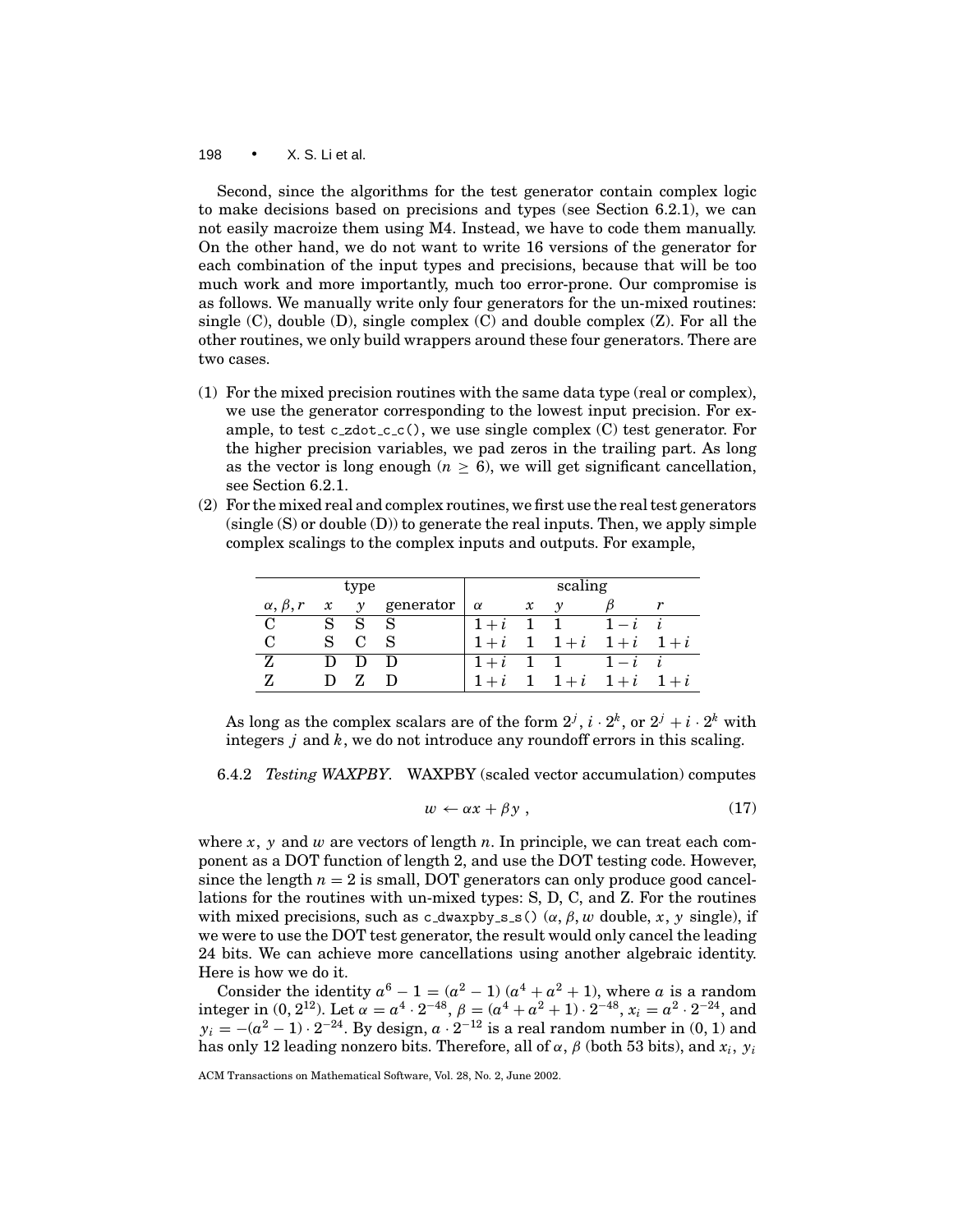(both 24 bits) can be represented exactly. The final result is

$$
w_i = a^4 \cdot 2^{-48} \cdot a^2 \cdot 2^{-24} + (a^4 + a^2 + 1) \cdot 2^{-48} \cdot (- (a^2 - 1) \cdot 2^{-24}) = 2^{-72}
$$
,

which cancels down to the 72nd bit exactly.

This scheme also applies to the other real routines with mixed precisions: c\_dwaxpby\_s\_d() and c\_dwaxpby\_d\_s(). For the routines involving complex input/output, we first generate the real counterparts, then apply the complex scalings similarly to the DOT testing as described in Section 6.4.1.

6.4.3 *Testing HEMM.* HEMM (Hermitian matrix matrix product) computes

$$
C \leftarrow \alpha AB + \beta C \,, \tag{18}
$$

where *A* is a Hermitian matrix, *B* is a real or complex matrix, and *C* is a complex matrix. Each entry of *A* satisfies  $A_{ij} = \overline{A_{ji}}$ , the complex conjugate.

For the pure complex cases, that is, *B* is complex, we can generate the test matrices similarly to SPMV, that is, treating each row as a dot product. When *B* is real, our DOT test generator generates real data first and applies a simple complex scaling; see Case 2 of Section 6.4.1. However, this complex scaling does not work for a Hermitian *A*, because in each row of *A* we need different complex scalars due to conjugation. Therefore, we have designed the following algorithms to generate the test inputs.

(1) *B* is real.

We generate real and imaginary parts separately and then apply scaling (to make  $\alpha$  and  $\beta$  complex) as follows.

(a) Generate real matrices  $R_1$ ,  $A_1$ ,  $B$ ,  $C_1$  and real scalars  $\alpha$  and  $\beta$  using the symmetric test matrix generator, such that

$$
R_1 = \alpha A_1 B + \beta C_1 \,,
$$

where  $A_1$  is real symmetric and  $R_1$  is computed in extra precision.

(b) Generate real matrices  $R_2$ ,  $A_2$ , and  $C_2$  with  $\alpha$ ,  $\beta$ , and  $B$  being fixed, using the skew symmetric test matrix generator, such that

$$
R_2=\alpha A_2B+\beta C_2,
$$

where  $A_2$  is real skew symmetric ( $A_2^T = -A_2$ ) and  $R_2$  is computed in extra precision.

- (c) Now let  $R = R_1 + i R_2$ ,  $A = A_1 + i A_2$ ,  $C = C_1 + i C_2$ . Note that *A* is now Hermitian.
- (d) Finally, apply the following scalings to make  $\alpha$  and  $\beta$  complex if necessary. There are four cases to consider, depending on the values of  $\alpha$ and  $\beta$ .

|          | values |          |   | scaling |             |
|----------|--------|----------|---|---------|-------------|
| $\alpha$ |        | $\alpha$ | В |         | $R$ (truth) |
|          |        |          |   |         |             |
|          | any    |          |   |         |             |
| any      |        | ı        |   |         |             |
| any      | any    | $1+i$    |   | $1+i$   | $+i$        |

ACM Transactions on Mathematical Software, Vol. 28, No. 2, June 2002.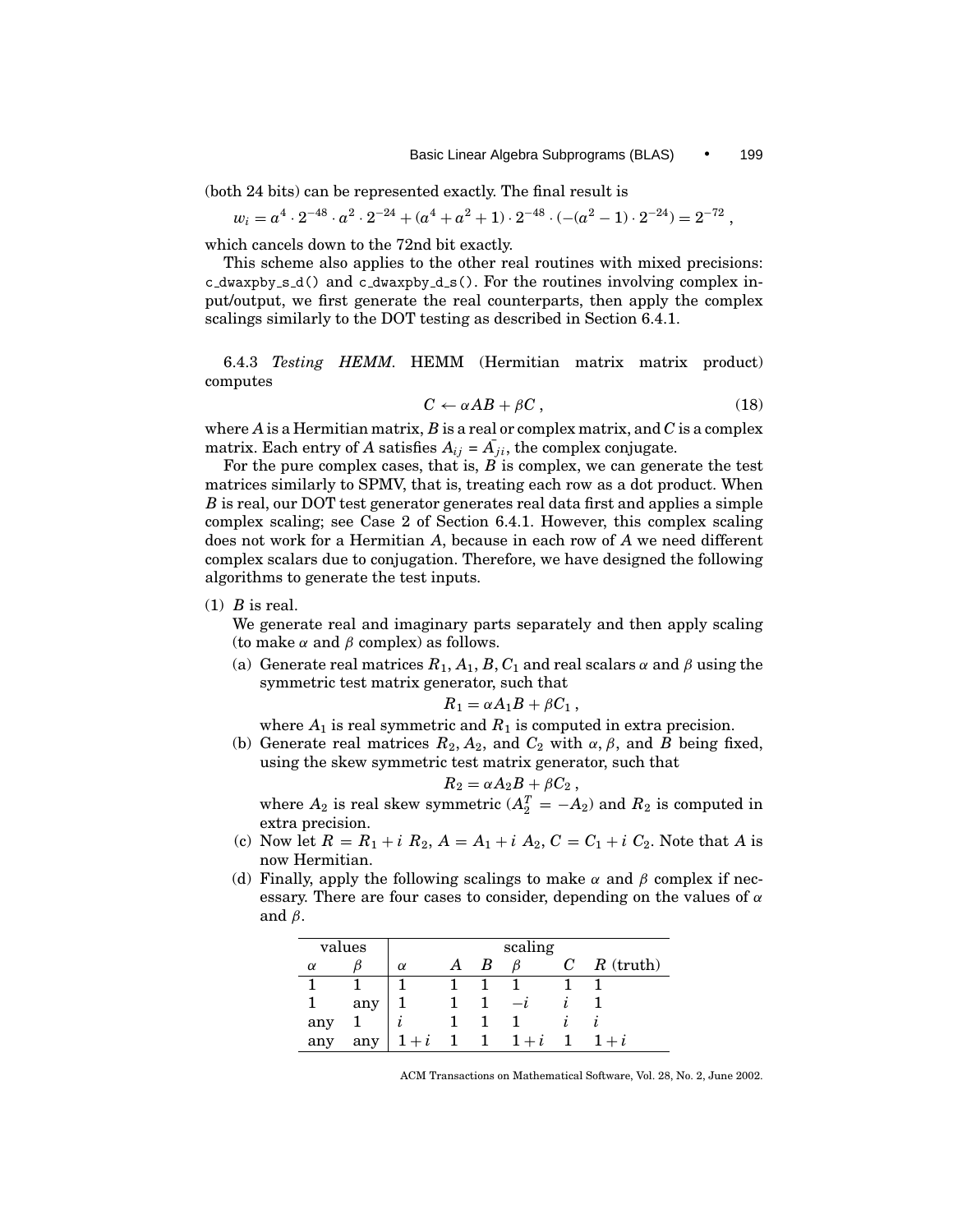Note that we can scale R by  $1+i$ , since no rounding error is introduced by this scaling.

(2) *B* is complex.

We first generate the case with *B* real in the same way as case 1, except for the scalings in step (d), for which we apply the following scalings to make matrix *B* complex.

| values   |     |          |               | scaling |   |             |
|----------|-----|----------|---------------|---------|---|-------------|
| $\alpha$ |     | $\alpha$ | В             |         | C | $R$ (truth) |
|          |     |          |               |         |   |             |
|          | any |          | $1+i$         | $1+i$   |   | $1+i$       |
| any      |     | $1+i$    | $1 \quad 1+i$ | 2i      |   | 2i          |
| any      | any | $1+i$    | $1+i$         | 2i      |   | 2i          |

After the test matrices are generated, we call the HEMM routines and for each entry  $C_{ij}$ , we compute a test ratio using the DOT test ratio computation routine, with  $R_{ij}$  as the truth  $r_{acc}$ . In the end, we report the maximum ratio among all the  $n^2$  ratios.

# 6.5 Testing TRSV

The TRSV routine solves the system of equations

$$
Tx = \alpha b \,, \tag{19}
$$

where *T* is a unit, non-unit, upper or lower triangular matrix of dimension  $n \times n$ , and typically *x* overwrites *b*. (For mathematical simplicity, we will use different names *x* and *b*, even if they occupy the same storage at different times.)

The correct way to solve with extra internal precision PREC is to perform all computations and keep all intermediate quantities (including components of  $x$ ) in precision PREC, and then round  $x$  from precision PREC to the desired output precision at the end. If PREC is more precise than the output precision, this requires an extra working array of *n* numbers of precision PREC to store *x*, before rounding *x* at the end.

To derive the error bounds below, we use formulas (2) and (3) for real arithmetic, and formulas (4), (5), and (8) for complex arithmetic. We can either first multiply  $\alpha \cdot b$  and then solve for *x*, or else solve  $T\overline{x} = b$  and then multiply  $x = \alpha \cdot \bar{x}$ . In the first case, when we first compute  $\alpha \cdot b$ , the error bound in the absence of overflow is

$$
(T+E)(x_{comp} + e) = \alpha(b+f) + U,
$$
\n(20)

where

$$
|E_{ij}| \leq n \varepsilon_{int} |T_{ij}|,
$$
  
\n
$$
|e_i| \leq v_{out} + \varepsilon_{out} |x_i|,
$$
  
\n
$$
|f_i| \leq n \varepsilon_{int} |b_i|,
$$
  
\n
$$
|U| \leq (2n - 1 + |T_{ii}|)v_{int}.
$$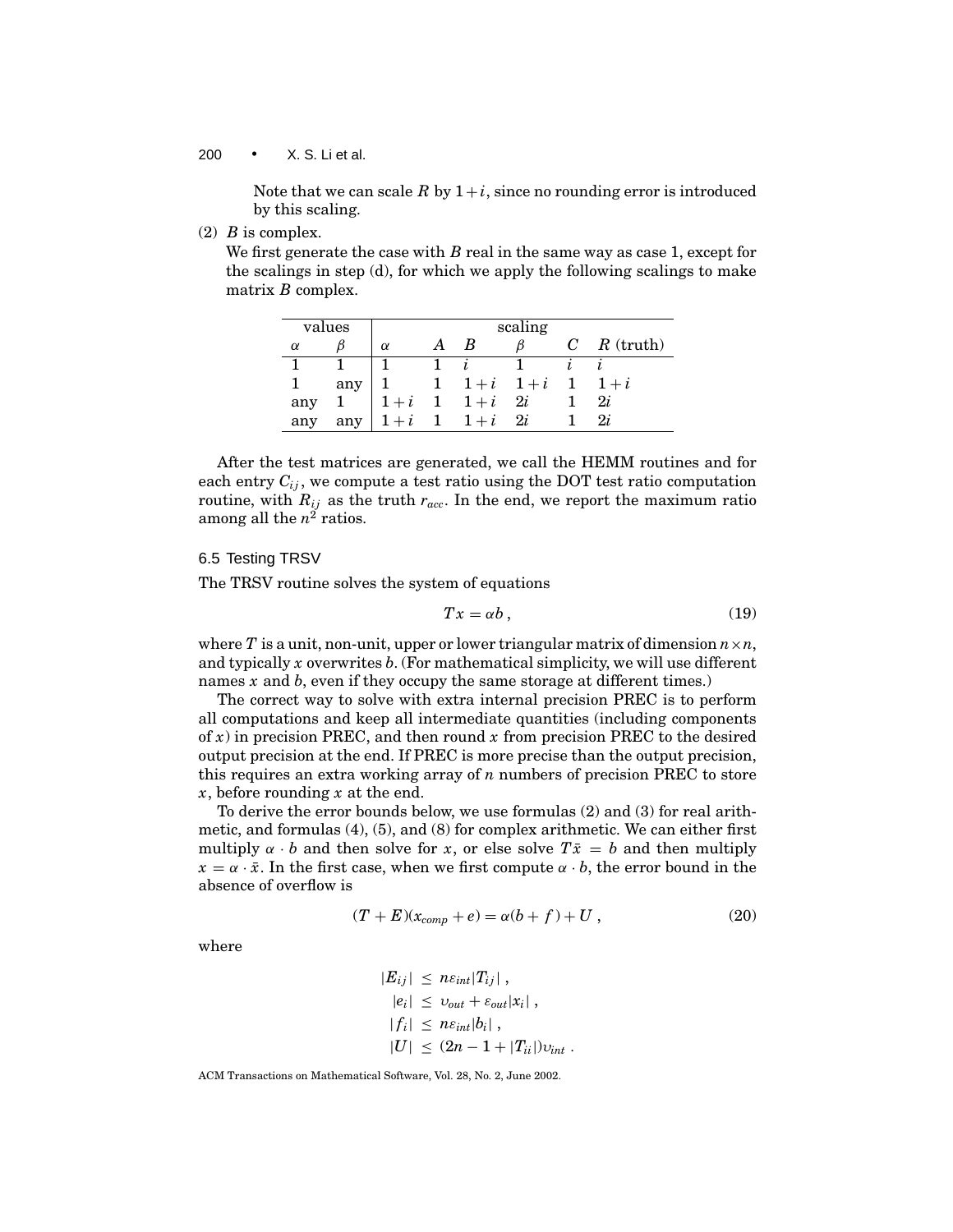On the other hand, if we first perform the substitution and then multiply  $x =$  $\alpha \cdot \bar{x}$ , the error term *U* in (20) is bounded by

$$
|U| \leq (2n-1+|T_{ii}|)|\alpha|v_{int}.
$$

In the case of complex arithmetic,  $\varepsilon_{int}$  should be multiplied by  $6 + 4$ √  $2, v_{out}$ In the case of complex arithmetic,  $\varepsilon_{int}$  should be multiplied by  $6 + 4\sqrt{2}$ ,  $v_{out}$  should be multiplied by  $\sqrt{2}$ , and  $v_{int}$  should be multiplied by  $3\sqrt{2}$ , as required by bounds (4), (5), and (8). In the absence of underflow (except possibly on the final rounding of x from PREC to output precision), the term  $U = 0$ . In the complete absence of underflow (including the final rounding of x), then  $U = 0$ and  $|e_i| \leq \varepsilon_{out}|x_i|$ .

To derive the bounds with underflow for complex arithmetic, we needed to use error bound (8), which in turn required a quite careful implementation of complex division with scaling to avoid intermediate underflows. If a less careful implementation of complex division is used, then a conforming implementation is still possible because the Standard only specifies the error bound to be satisfied in the absence of over/underflow. Still, we strongly recommend using the careful implementation.

Unfortunately, it appears to be difficult to test TRSV systematically using the above error bounds in the same way that error bound (10) led to a test ratio for the dot product. The reason is that there are no simple formulas for the smallest  $E$ ,  $e$ ,  $f$  and  $U$  satisfying (20), even in the absence of underflow. If we did not round x on output, which would make  $e = 0$ , then Oettli-Prager's Theorem [Oettli and Prager 1964] would give a closed form formula for the smallest *E* and *f* satisfying (20), using the residual  $Tx - \alpha b$ . This formula exists because *E* and *f* appear linearly in (20), and furthermore each row can be chosen independently. But if *e* is present, the nonlinear term *Ee* means no such formula is available. For all but the most ill-conditioned *T* (the interesting cases!), the rounding proportional to  $\varepsilon_{out}$  in  $e$  has a larger effect than the much smaller rounding in *E* and *f* proportional to  $\varepsilon_{int} \ll \varepsilon_{out}$ , so we need a different testing scheme.

Instead of testing the bound (20) directly, we use the same DOT-based testing scheme as before, by examining a single component of *x*. Consider a lower triangular matrix *T*, where the components of the solution vector *x* are obtained one by one from the following substitution algorithm:

$$
x_i = \frac{\alpha x_i - \sum_{j=1}^{i-1} T_{ij} x_j}{T_{ii}}, \quad i = 1 \text{ to } n
$$
 (21)

Therefore, we must test whether (1) the DOT product in the numerator is computed accurately, and (2) the division is performed accurately. If extra precision is specified, all the components of *x* should be computed and stored internally in extra precision. Since the *i*th component  $x_i$  depends not only on the *i*th row of *T* but also on all the preceding  $x_j$ ,  $j = 1$  to  $i - 1$  computed before, it is difficult to test all the *x* components simultaneously using a single test matrix. We designed a scheme that tests the *x* components one at a time. In this scheme, we generate *n* sets of input data, each of which tests only one component of *x*.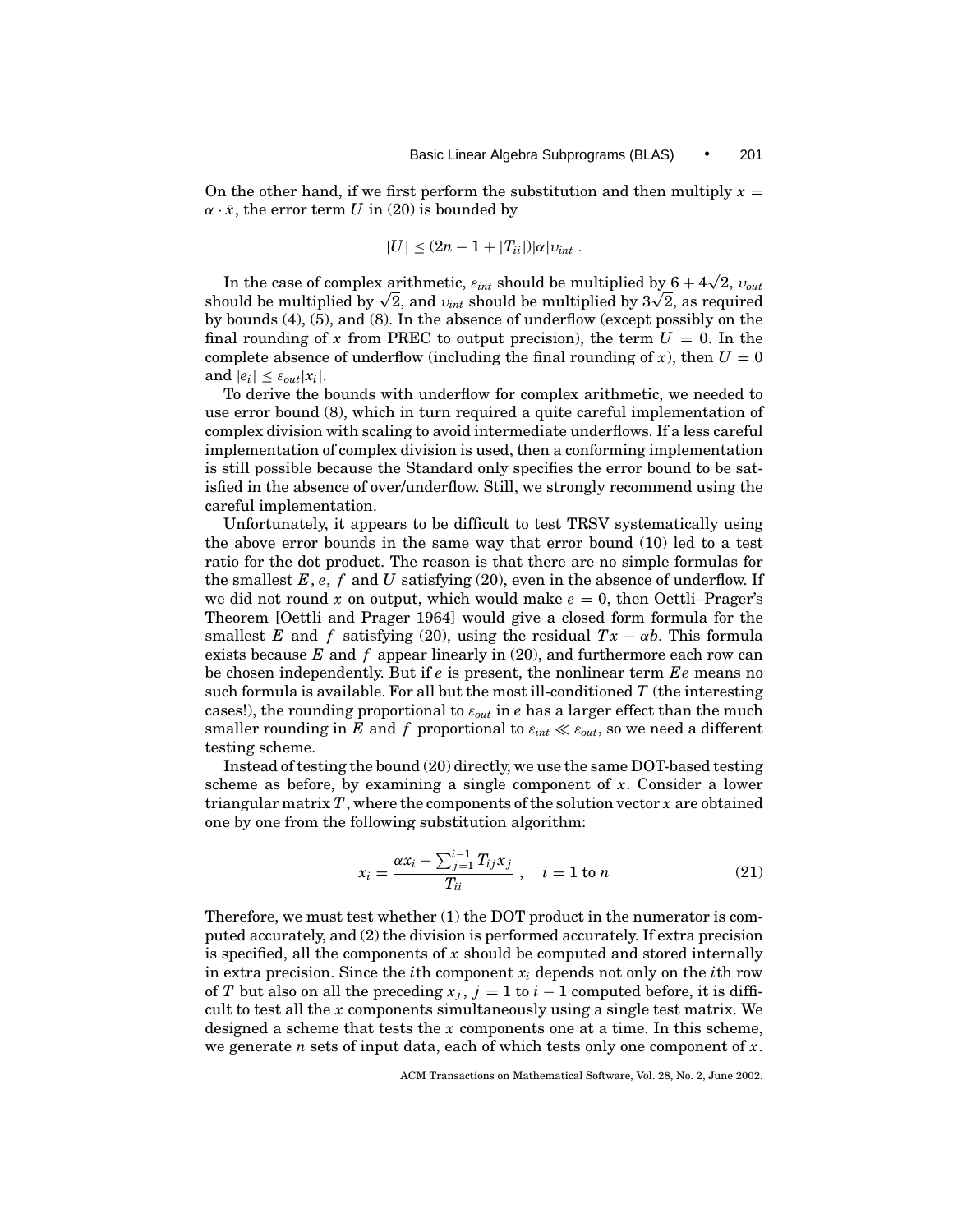The *i*th test system is generated as

*j*=1

$$
\begin{bmatrix} x_1 \\ x_2 \\ \vdots \\ x_i \\ \vdots \\ x_n \end{bmatrix} \leftarrow \alpha \begin{bmatrix} T_{11} \\ 0 & T_{22} \\ 0 & 0 & \ddots \\ T_{i1} & T_{i2} & \cdots & 1 \\ 0 & 0 & 0 & 0 \\ 0 & 0 & 0 & 0 & T_{nn} \end{bmatrix}^{-1} \begin{bmatrix} x_1 \\ x_2 \\ \vdots \\ x_i \\ \vdots \\ x_n \end{bmatrix}
$$
 (22)

In this triangular matrix, only the *i*th row (we call this the *principal row*) and the main diagonal are nonzero; all the other entries are zero. The solution vector is computed by

$$
x_j = \frac{\alpha x_j}{T_{jj}}, \ j \neq i,
$$
 compute and store in precision PREC if needed (23)  

$$
x_i = \alpha x_i - \sum_{j=1}^{i-1} T_{ij} x_j.
$$
 (24)

In the test system (22),  $\alpha$ , the main diagonal of *T* ( $T_{jj}$ ,  $j \neq i$ ), and the right-hand side vector (initial *x*) can be generated at random. The  $x_j$ ,  $j \neq i$  are computed by (23). But we have to be very careful in generating the principal row of *T*, because we will use it to confirm that  $x_i$  is accurately computed by  $(24)$ . Since (24) is essentially a DOT function, we can use the same testing technique as used for DOT, which is described in Section 6.2. The only modification is that the test generator sometimes shall take the fixed input  $x_j$ ,  $j = 1, \ldots, i - 1$  in extra precision.

In summary, we compute *n* test ratios for this system. For each nonprincipal component  $x_i$ ,  $j \neq i$ , we compute a test ratio

$$
\frac{|x_{j\,comp} - x_{j\,acc}|}{|x_{j\,comp}| \cdot 2 \cdot \varepsilon_{out}} \,. \tag{25}
$$

For the principal component  $x_i$ , we compute a test ratio using  $(11)$ .

System  $(22)$  is designed to test  $x_i$  thoroughly. We need to generate *n* such systems with *i* varying from 1 to *n* in order to test all the components thoroughly.

6.5.1 *Testing Complex TRSV.* Since TRSV is tested by treating each solution component as a dot product, the same approach to testing complex dot products that was used before can be used here.

# 7. CONCLUSIONS AND FUTURE WORK

In this article, we motivated the introduction of extended and mixed precision BLAS. By considering the costs and benefits of various styles of extended and mixed precision computation, we justified the design decisions made in the new BLAS Standard. We also described our macro-based approach for automatically generating C implementations and testing algorithms for most of the routines. This demonstrates that the proposed Standard is implementable with a reasonable amount of effort. For our reference implementation, we assumed that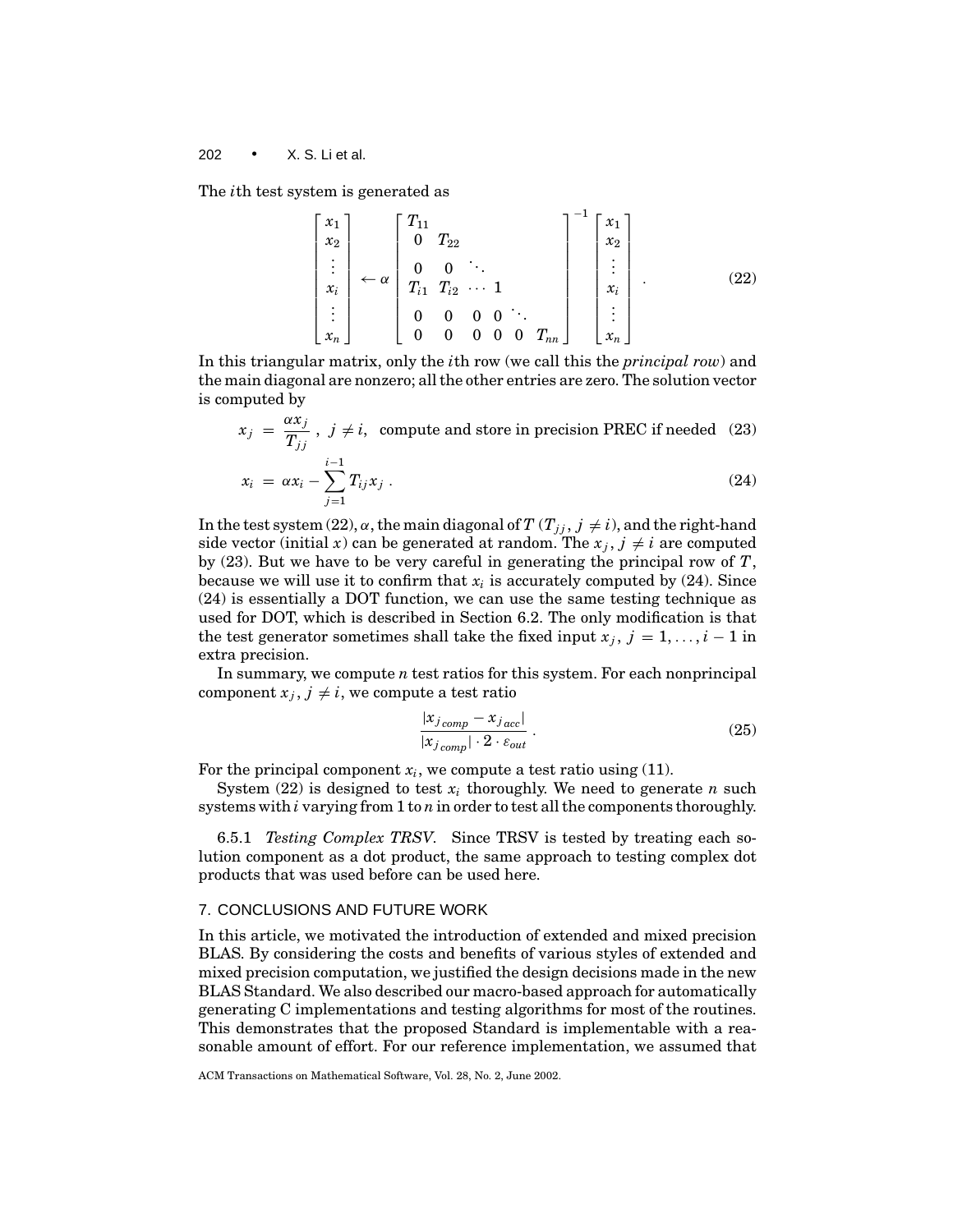the hardware floating-point arithmetic conformed to IEEE Standard. Furthermore, our extended precision implementation is efficient, because of the high degree of data reuse in double-double arithmetic. We believe similarly structured M4 macros could generate Fortran 77 and Fortran 95 code as well.

There are several avenues we would like to explore in the future. First, we will finish the code generation and testing for all the remaining functions in Chapter 4 of the BLAS Standard.

Second, we evaluate the overall performance of the library. Our code in the present form is meant to be a reference implementation, serving much the same purpose as the existing Fortran BLAS distribution in Netlib. Our generated code consists only of straightforward loops, without any architectural optimizations, such as blocking for locality or loop unrolling. Because of the high degree of data reuse in double-double arithmetic, this yielded good performance for extended precision, but further improvements are possible, especially for mixed precision. We plan to expand our macros to generate optimized code automatically in a similar way to ATLAS [Whaley and Dongarra 1998] and PHiPAC [Bilmes et al. 1996].

And third, we will investigate the benefit of the new BLAS for more linear algebra algorithms and applications.

## ACKNOWLEDGMENTS

Yulin Li, Weihua Shen, Berkat Tung and Ben Wanzo contributed codes in the early stage of the development. Adam Delisse and Hsin-Ying Lin helped with testing on the HP machines.

#### REFERENCES

Basic Linear Algebra Subprograms (BLAS) Standard. 2000. http://www.netlib.org/utk/ papers/blast-forum.html.

IEEE. 2001. 754 Revision. http://grouper.ieee.org/groups/754/.

- ANDERSON, E., BAI, Z., BISCHOF, C., BLACKFORD, S., DEMMEL, J., DONGARRA, J., DU CROZ, J., GREENBAUM, A., HAMMARLING, S., MCKENNEY, A., AND SORENSEN, D. 1999. *LAPACK Users' Guide, Release 3.0*. SIAM, Philadelphia. Pa.
- ANSI/IEEE Std. 754-1985. *IEEE Standard for Binary Floating Point Arithmetic*.
- ANSI/IEEE Std. 854-1987. *IEEE Standard for Radix Independent Floating Point Arithmetic*.
- ISO/IEC 9899:1999. *Standard for the C programming language* (C99). Jan 99 draft available at http://anubis.dkuug.dk/JTC1/SC22/WG14/www/docs/n869. Final version to be available from http://www.iso.ch.
- BAILEY, D. 2000. A Fortran-90 double-double precision library. http://www.nersc.gov /∼dhbailey/mpdist/mpdist.html.
- BAILEY, D. H. 1995. A Fortran-90 based multiprecision system. *ACM Trans. Math. Soft. 21*, 4, 379–387.
- BILMES, J., ASANOVIĆ, K., DEMMEL, J., LAM, D., AND CHIN, C. 1996. The PHIPAC WWW home page. http://www.icsi.berkeley.edu/~bilmes/phipac.
- BLACKFORD, L. S., CHOI, J., D'AZEVEDO, E., DEMMEL, J., DHILLON, I., DONGARRA, J., HAMMARLING, S., HENRY, G., PETITET, A., STANLEY, K., WALKER, D., AND WHALEY, R. C. 1997. *ScaLAPACK Users' Guide*. SIAM, Philadelphia, Pa.
- BLEHER, J., ROEDER, A., AND RUMP, S. 1985. ACRITH: High-Accuracy Arithmetic—An advanced tool for numerical computation. In *Proceedings of the 7th Symposium on Computer Arithmetic*. IEEE Computer Society Press, Urbana, Il.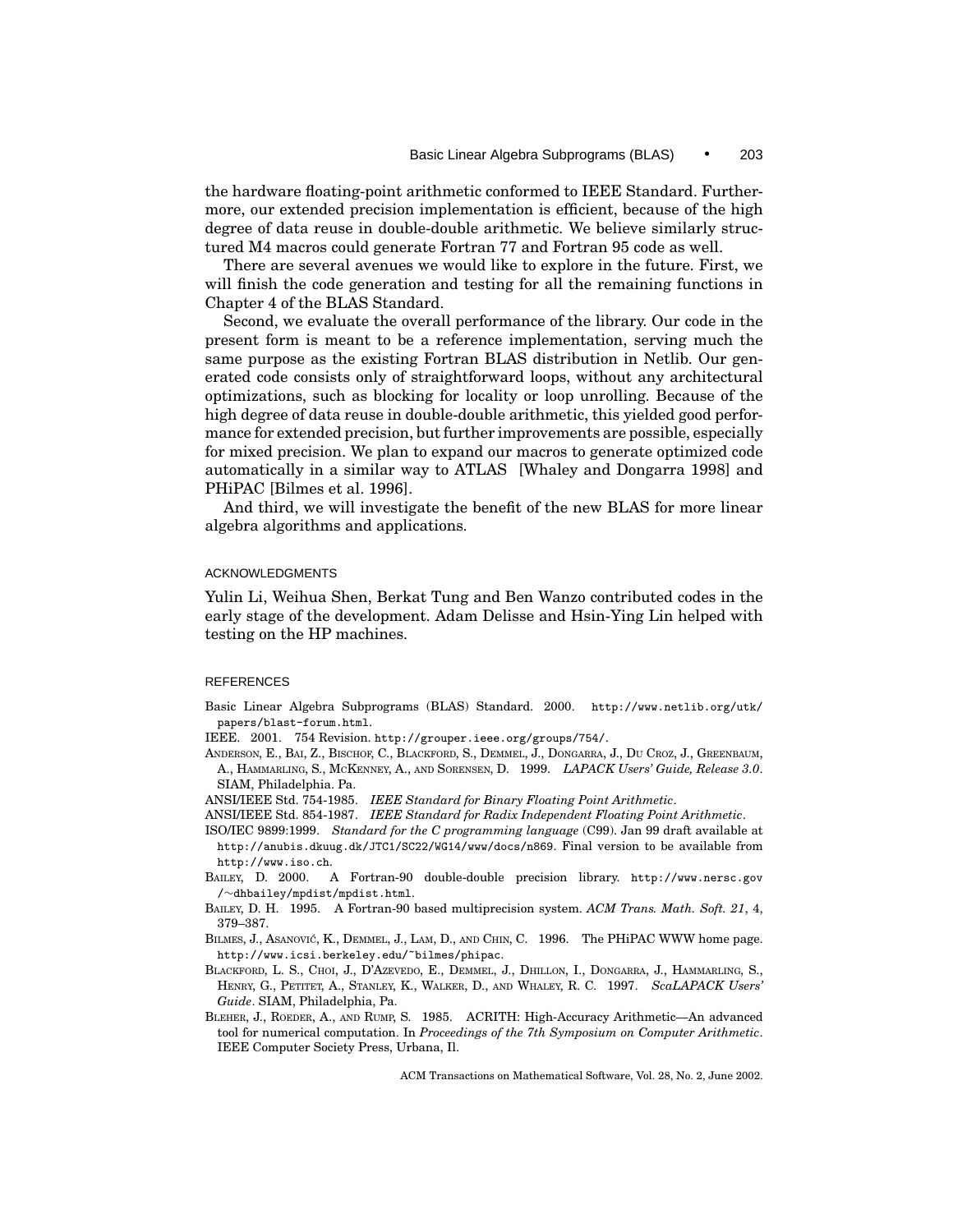BRENT, R. 1978. A Fortran multiple precision arithmetic package. *ACM Trans. Math. Soft. 4*, 57–70.

BRIGGS, K. 1998. Doubledouble floating point arithmetic. http://www-epidem.plantsci.cam.ac. uk/∼kbriggs/doubledouble.html.

- DEKKER, T. 1971. A floating-point technique for extending the available precision. *Numer. Math. 18*, 224–242.
- DEMMEL, J. 1984. Underflow and the reliability of numerical software. *SIAM J. Sci. Stat. Comput. 5*, 4 (Dec.), 887–919.
- DEMMEL, J. AND LI, X. 1994. Faster numerical algorithms via exception handling. *IEEE Trans. Comput. 43*, 8, 983–992. LAPACK Working Note 59.
- DEMMEL, J. W. 1997. *Applied Numerical Linear Algebra*. SIAM, Philadelphia, Pa.
- DHILLON, I., FANN, G., AND PARLETT, B. 1997. Application of a new algorithm for the symmetric eigenproblem to computational quantum chemistry. In *Proceedings of the 8th SIAM Conference on Parallel Processing for Scientific Computing*. SIAM, Philadelphia, Pa.
- DHILLON, I. S. 1997. A new  $O(n^2)$  algorithm for the symmetric tridiagonal eigenvalue/eigenvector problem. Ph.D. dissertation. University of California, Berkeley Berkeley, California.
- DONGARRA, J., BUNCH, J., MOLER, C., AND STEWART, G. W. 1979. *LINPACK User's Guide*. SIAM, Philadelphia, Pa.
- DONGARRA, J., DU CROZ, J., DUFF, I. S., AND HAMMARLING, S. 1990. A set of level 3 basic linear algebra subprograms. *ACM Trans. Math. Softw. 16*, 1–17.
- DONGARRA, J., DU CROZ, J., HAMMARLING, S., AND HANSON, R. J. 1988. An extended set of FORTRAN basic linear algebra subprograms. *ACM Trans. Math. Softw. 14*, 1 (Mar.), 1–17.
- EISENSTAT, S. C., ELMAN, H. C., AND SCHULTZ, M. H. 1983. Variational iterative methods for nonsymmetric systems of linear equations. *SIAM J. Numer. Anal. 20*, 345–357.
- FORSYTHE, G. E. AND MOLER, C. B. 1967. *Computer Solution of Linear Algebraic Systems*. Prentice-Hall, Englewood Cliffs, N.J.
- GUPTA, A., JOSHI, M., KARYPIS, G., AND KUMAR, V. 1999. PSPASES: A scalable parallel direct solver for sparse symmetric positive definite systems. http://www.cs.umn.edu/~mjoshi/pspases.
- HENRY, G. 1998. UNIX extended precision library for the pentium. http://www.cs.utk.edu/ ∼ghenry/distrib/archive.htm.

HIGHAM, N. J. 1996. *Accuracy and Stability of Numerical Algorithms*. SIAM, Philadelphia, Pa.

- KAHAN, W. 1966 (revised June 1968). Accurate eigenvalues of a symmetric tridiagonal matrix. Computer Science Dept. Technical Report CS41, Stanford University, Stanford, Calif., July.
- KAHAN, W. 1998. Matlab's loss is nobody's gain. http://www.cs.berkeley.edu/∼wkahan/ MxMulEps.pdf.
- KAHAN, W. AND DARCY, J. D. 1998. How Java's floating-point hurts everyone everywhere. http://www.cs.berkeley.edu/∼wkahan/JAVAhurt.pdf.
- KAHAN, W. AND LEBLANC, E. 1985. Anomalies in the IBM ACRITH package. In *Proceedings of the 7th Symposium on Computer Arithmetic*. IEEE Computer Society Press, Urbana, Ill.
- KNUTH, D. 1969. *The Art of Computer Programming*, vol. 2. Addison-Wesley, Reading, Mass.
- KULISCH, U. AND MIRANKER, W., Eds. 1983. *A New Approach to Scientific Computing*. Academic Press, New York.
- LAWSON, C., HANSON, R., KINCAID, D., AND KROGH, F. 1979. Basic linear algebra subprograms for Fortran usage. *ACM Trans. Math. Softw. 5*, 308–323.
- LI, X. S. AND DEMMEL, J. W. 1998. Making sparse Gaussian elimination scalable by static pivoting. In *Proceedings of SC98*. Orlando, Fla.
- LI, X. S. AND DEMMEL, J. W. 2001. SuperLU DIST: A scalable distributed-memory sparse direct solver for unsymmetric linear systems. Tech. rep., Lawrence Berkeley National Laboratory. December. in preparation.
- LI, X. S., DEMMEL, J. W., BAILEY, D. H., HENRY, G., HIDA, Y., ISKANDAR, J., KAHAN, W., KAPUR, A., MARTIN, M. C., TUNG, T., AND YOO, D. J. 2000. Design, implementation and testing of extended and mixed precision BLAS. Tech. Rep. LBNL-45991, Lawrence Berkeley National Laboratory. June. http://www.nersc.gov/~xiaoye/XBLAS/.

m4. 1994. M4 macro processor. http://www.cs.utah.edu/csinfo/texinfo/m4/m4.html.

MACSYMA, INC. 1996. *Macsyma Mathematics and System Reference Manual*, 16th ed, 589 pages.